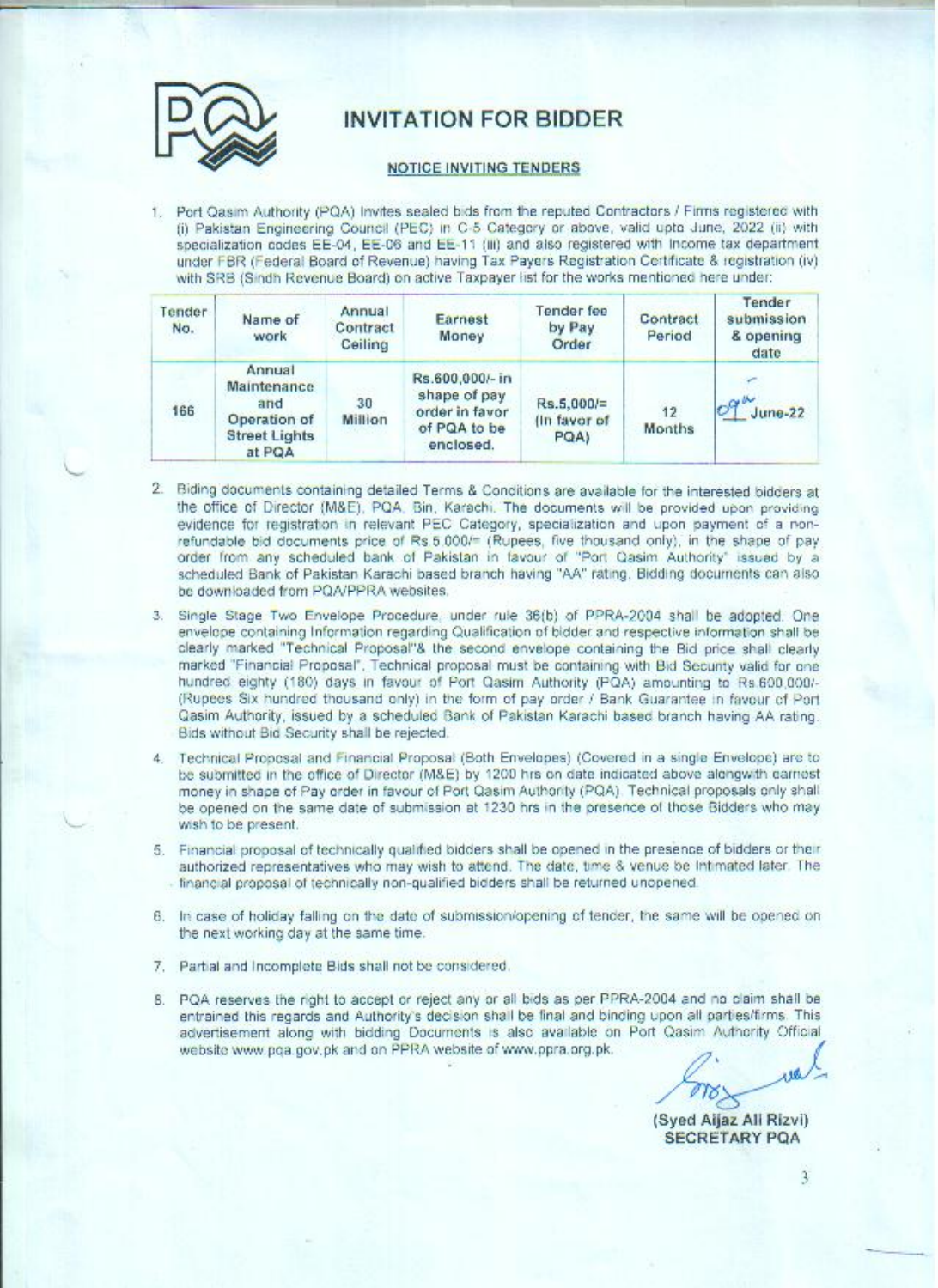**PORT QASIM AUTHORITY MINISTRY OF MARITIME AFFAIRS GOVERNEMENT OF PAKISTAN**

**MECHANICAL & ELECTRICAL DEPARTMENT**



**Gate way to National Prosperity** 

# **TENDER & CONTRACT DOCUMENTS**

# **FOR**

# **ANNUAL MAINTENANCE AND OPERATION OF STREET LIGHTS AT PQA**

**JUNE, 2022**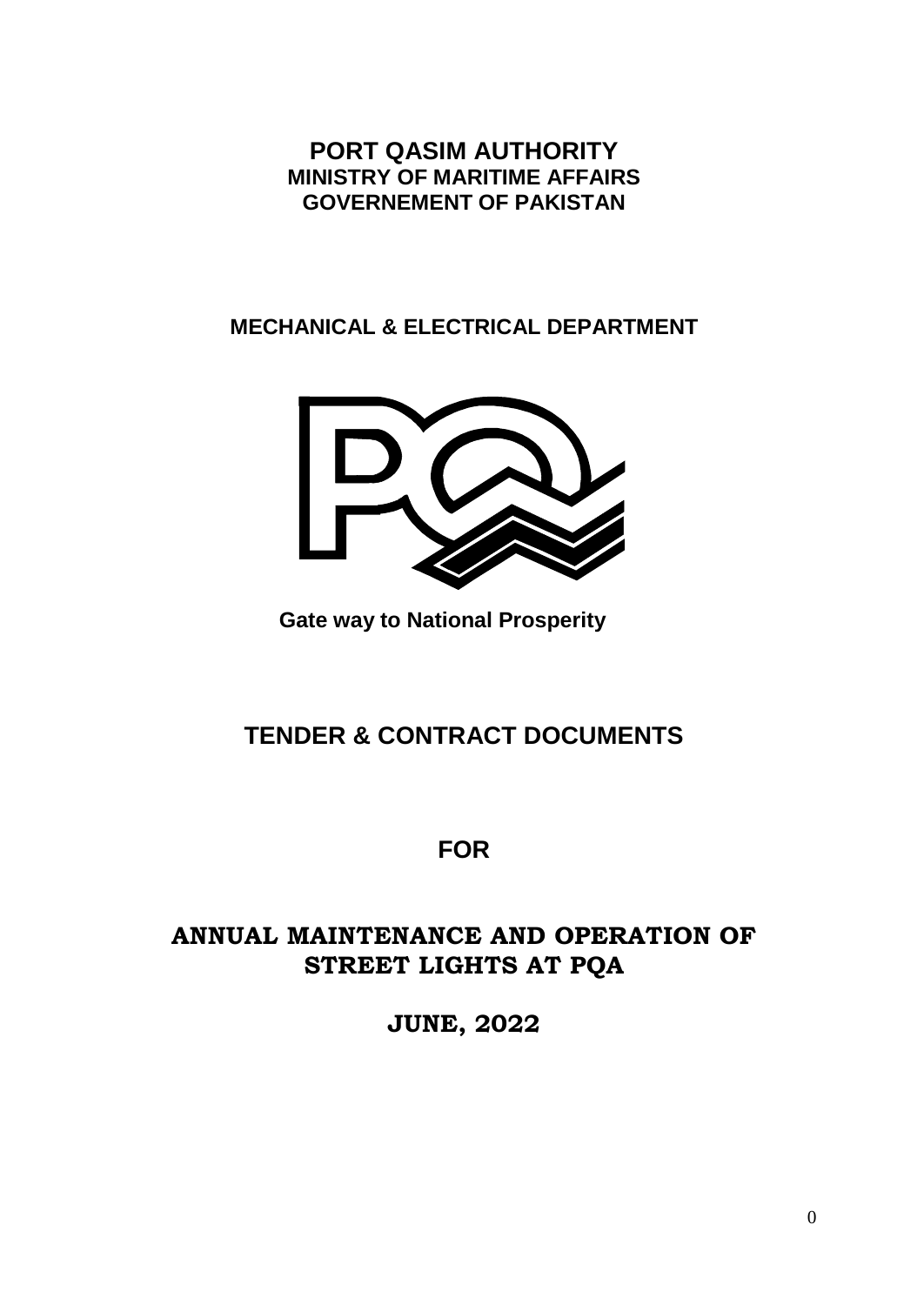# **SUMMARY OF CONTENTS**

|        | <b>Subject</b>                                 | Page No   |
|--------|------------------------------------------------|-----------|
| (1)    | <b>INVITATION FOR BID</b>                      | 03        |
| (II)   | <b>INSTRUCTIONS TO BIDDERS</b>                 | $05 - 17$ |
| (III)  | <b>BIDDING DATA</b>                            | $18 - 20$ |
| (IV)   | FORM OF TENDER&APPENDICES TO TENDER            | $21 - 29$ |
| (V)    | <b>STANDARD FORMS</b>                          | 30-38     |
| (VI)   | CONDITIONS OF CONTRACT & CONTRACT DATA         | 39-57     |
| (VII)  | TECHNICAL SPECIFICATIONS & EVALUATION CRITERIA | 58-69     |
| (VIII) | <b>BILL OF QUANTITIES</b>                      | 70-76     |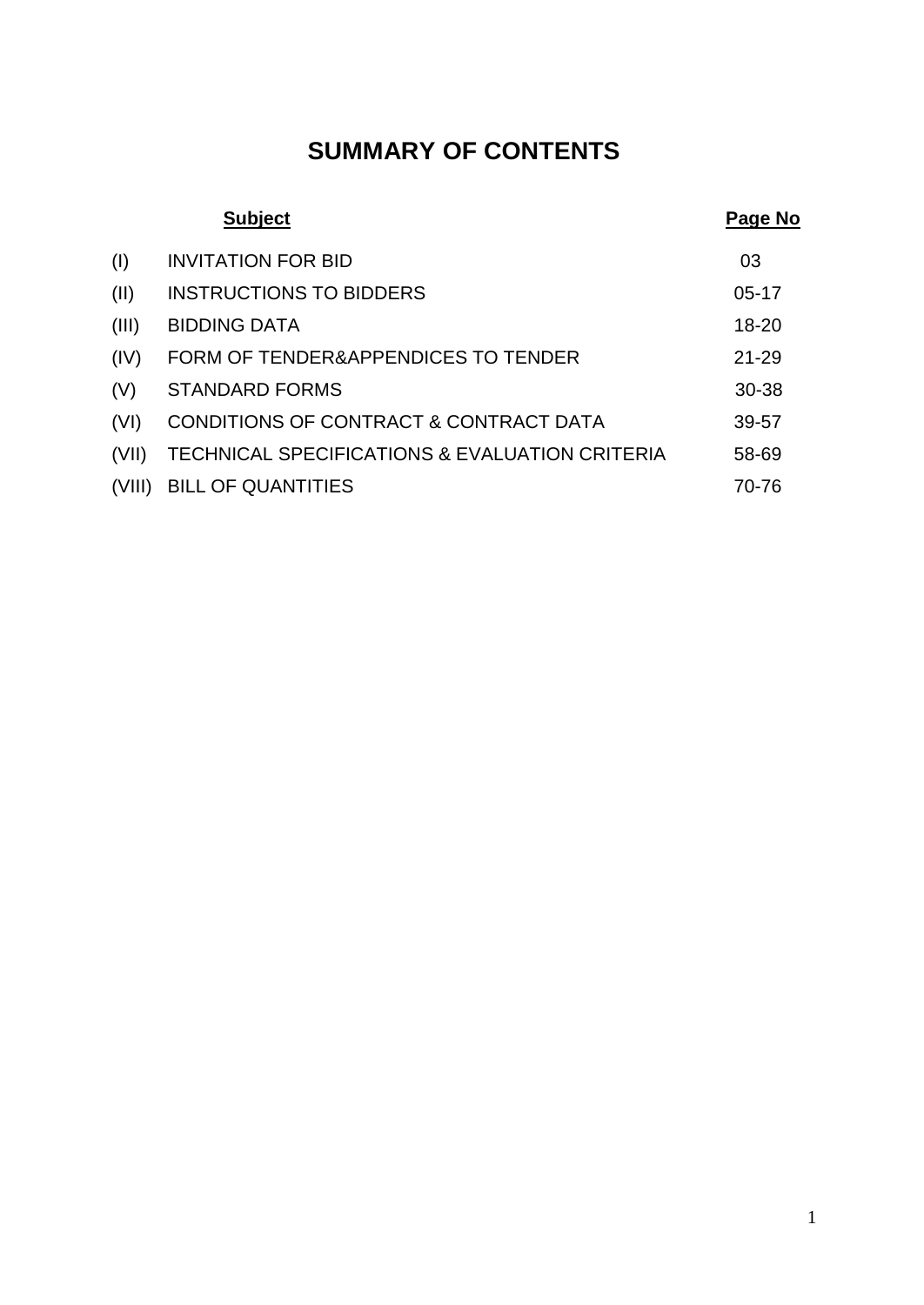**INVITATION FOR BIDDER**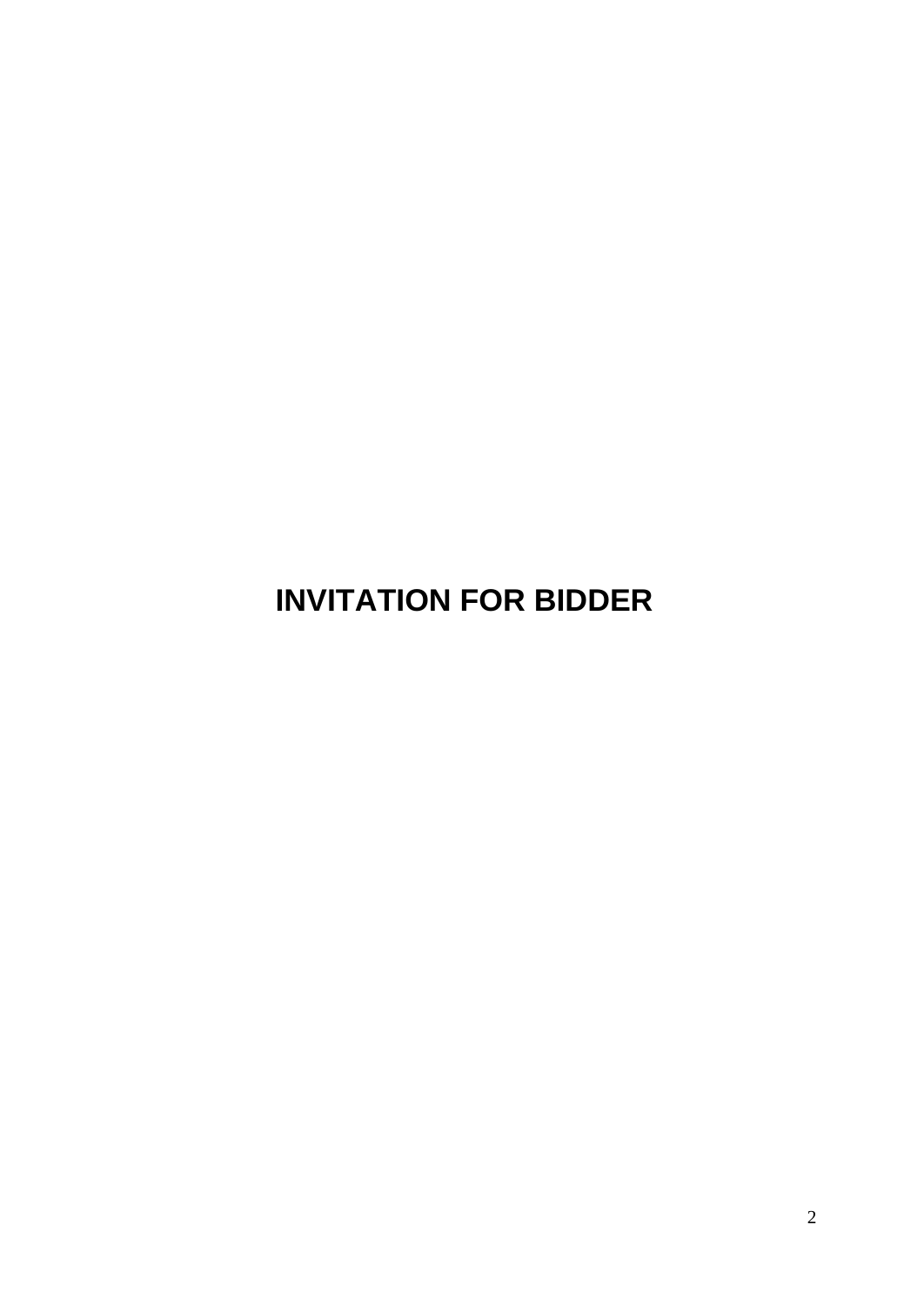

# **INVITATION FOR BIDDER**

#### **NOTICE INVITING TENDERS**

1. Port Qasim Authority (PQA) Invites sealed bids from the reputed Contractors / Firms registered with (i) Pakistan Engineering Council (PEC) in C-5 Category or above, valid uptoJune, 2022 (ii) with specialization codes EE-04, EE-06 and EE-11 (iii) and also registered with Income tax department under FBR (Federal Board of Revenue) having Tax Payers Registration Certificate & registration (iv) with SRB (Sindh Revenue Board) on active Taxpayer list for the works mentioned here under:

| <b>Tender</b><br>No. | Name of<br>work                                                                              | Annual<br><b>Contract</b><br><b>Ceiling</b> | <b>Earnest</b><br><b>Money</b>                                                 | <b>Tender fee</b><br>by Pay<br>Order | <b>Contract</b><br><b>Period</b> | <b>Tender</b><br>submission<br>& opening<br>date |
|----------------------|----------------------------------------------------------------------------------------------|---------------------------------------------|--------------------------------------------------------------------------------|--------------------------------------|----------------------------------|--------------------------------------------------|
| 166                  | Annual<br><b>Maintenance</b><br>and<br><b>Operation of</b><br><b>Street Lights</b><br>at PQA | 30<br><b>Million</b>                        | Rs.600,000/- in<br>shape of pay<br>order in favor<br>of PQA to be<br>enclosed. | $Rs.5,000/=$<br>(In favor of<br>PQA) | 12<br><b>Months</b>              | June-22                                          |

- 2. Biding documents containing detailed Terms & Conditions are available for the interested bidders at the office of Director (M&E), PQA, Bin, Karachi. The documents will be provided upon providing evidence for registration in relevant PEC Category, specialization and upon payment of a nonrefundable bid documents price of Rs.5,000/= (Rupees, five thousand only), in the shape of pay order from any scheduled bank of Pakistan in favour of "Port Qasim Authority" issued by a scheduled Bank of Pakistan Karachi based branch having "AA" rating. Bidding documents can also be downloaded from PQA/PPRA websites.
- 3. Single Stage Two Envelope Procedure, under rule 36(b) of PPRA-2004 shall be adopted. One envelope containing Information regarding Qualification of bidder and respective information shall be clearly marked "Technical Proposal"& the second envelope containing the Bid price shall clearly marked "Financial Proposal", Technical proposal must be containing with Bid Security valid for one hundred eighty (180) days in favour of Port Qasim Authority (PQA) amounting to Rs.600,000/- (Rupees Six hundred thousand only) in the form of pay order / Bank Guarantee in favour of Port Qasim Authority, issued by a scheduled Bank of Pakistan Karachi based branch having AA rating. Bids without Bid Security shall be rejected.
- 4. Technical Proposal and Financial Proposal (Both Envelopes) (Covered in a single Envelope) are to be submitted in the office of Director (M&E) by 1200 hrs on date indicated above alongwith earnest money in shape of Pay order in favour of Port Qasim Authority (PQA). Technical proposals only shall be opened on the same date of submission at 1230 hrs in the presence of those Bidders who may wish to be present.
- 5. Financial proposal of technically qualified bidders shall be opened in the presence of bidders or their authorized representatives who may wish to attend. The date, time & venue be Intimated later. The financial proposal of technically non-qualified bidders shall be returned unopened.
- 6. In case of holiday falling on the date of submission/opening of tender, the same will be opened on the next working day at the same time.
- 7. Partial and Incomplete Bids shall not be considered.
- 8. PQA reserves the right to accept or reject any or all bids as per PPRA-2004 and no claim shall be entrained this regards and Authority's decision shall be final and binding upon all parties/firms. This advertisement along with bidding Documents is also available on Port Qasim Authority Official website www.pqa.gov.pk and on PPRA website of www.ppra.org.pk.

**(Syed Aijaz Ali Rizvi) SECRETARY PQA**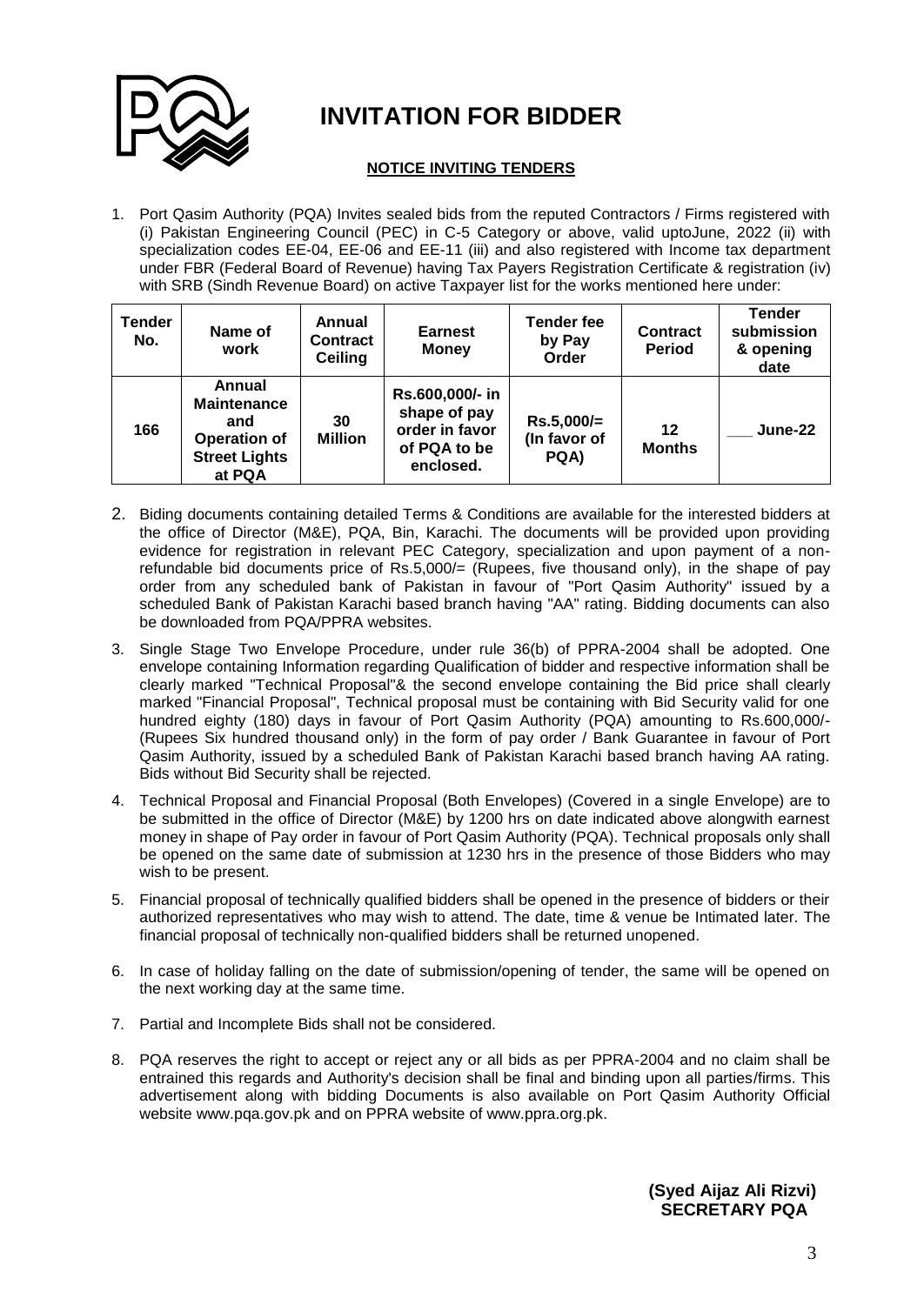|                                              | <b>Sr. # Description</b>                                                                                                                                                                                                                                                          | Page # |
|----------------------------------------------|-----------------------------------------------------------------------------------------------------------------------------------------------------------------------------------------------------------------------------------------------------------------------------------|--------|
| 1.                                           | <b>INVITATION FOR TENDER</b>                                                                                                                                                                                                                                                      | 03     |
| 2.                                           | <b>INSTRUCTIONS TO BIDDERS / TENDERERS</b>                                                                                                                                                                                                                                        | 05     |
| А.                                           | <b>GENERAL</b>                                                                                                                                                                                                                                                                    | 05     |
| IB.1<br>IB.2<br>IB.3<br>IB.4<br>IB.5<br>IB.6 | Scope of Bid<br>Source of Funds<br><b>Eligible Bidders</b><br>One Bid per Bidder<br>Cost of Bidding<br><b>Site Visit</b>                                                                                                                                                          |        |
| В.                                           | <b>BIDDING DOCUMENTS</b>                                                                                                                                                                                                                                                          | 06     |
| IB.7<br>IB.8<br>IB.9                         | <b>Contents of Bidding Documents</b><br><b>Clarification of Bidding Documents</b><br><b>Amendment of Bidding Documents</b>                                                                                                                                                        |        |
| C.                                           | <b>PREPARATION OF BIDS</b>                                                                                                                                                                                                                                                        | 07     |
|                                              | IB.10 Language of Bid<br>IB.11 Documents Accompanying the Bid<br>IB.12 Bid Prices<br>IB.13 Currencies of Bid and Payment<br>IB.14 Bid Validity<br>IB.15 Bid Security<br>IB.16 Format and Signing of Bid                                                                           |        |
| D.                                           | <b>SUBMISSION OF BIDS</b>                                                                                                                                                                                                                                                         | 10     |
|                                              | IB.17 Sealing and Marking of Bids<br>IB.18 Deadline for Submission of Bids<br>IB.19 Late Bids<br>IB.20 Modification, Substitution and Withdrawal of Bids                                                                                                                          |        |
| E., 1980                                     | <b>BID OPENING AND EVALUATION</b><br>IB.21 Bid Opening<br>IB.22 Process to be Confidential<br><b>IB.23 Clarification of Bids</b><br>IB.24 Examination of Bids and Determination of Responsiveness<br><b>IB.25 Correction of Errors</b><br>IB.26 Evaluation and Comparison of Bids | 12     |
|                                              | <b>F. AWARD OF CONTRACT</b><br>IB.27 Award<br>IB.28 Employer's Right to accept any Bid and to reject any or all Bids<br>IB.29 Notification of Award<br>IB.30 Performance Security<br>IB.31 Signing of Contract Agreement<br>ID 00 Concret Deverses and the Diddens                | 14     |

IB.32 General Performance of the Bidders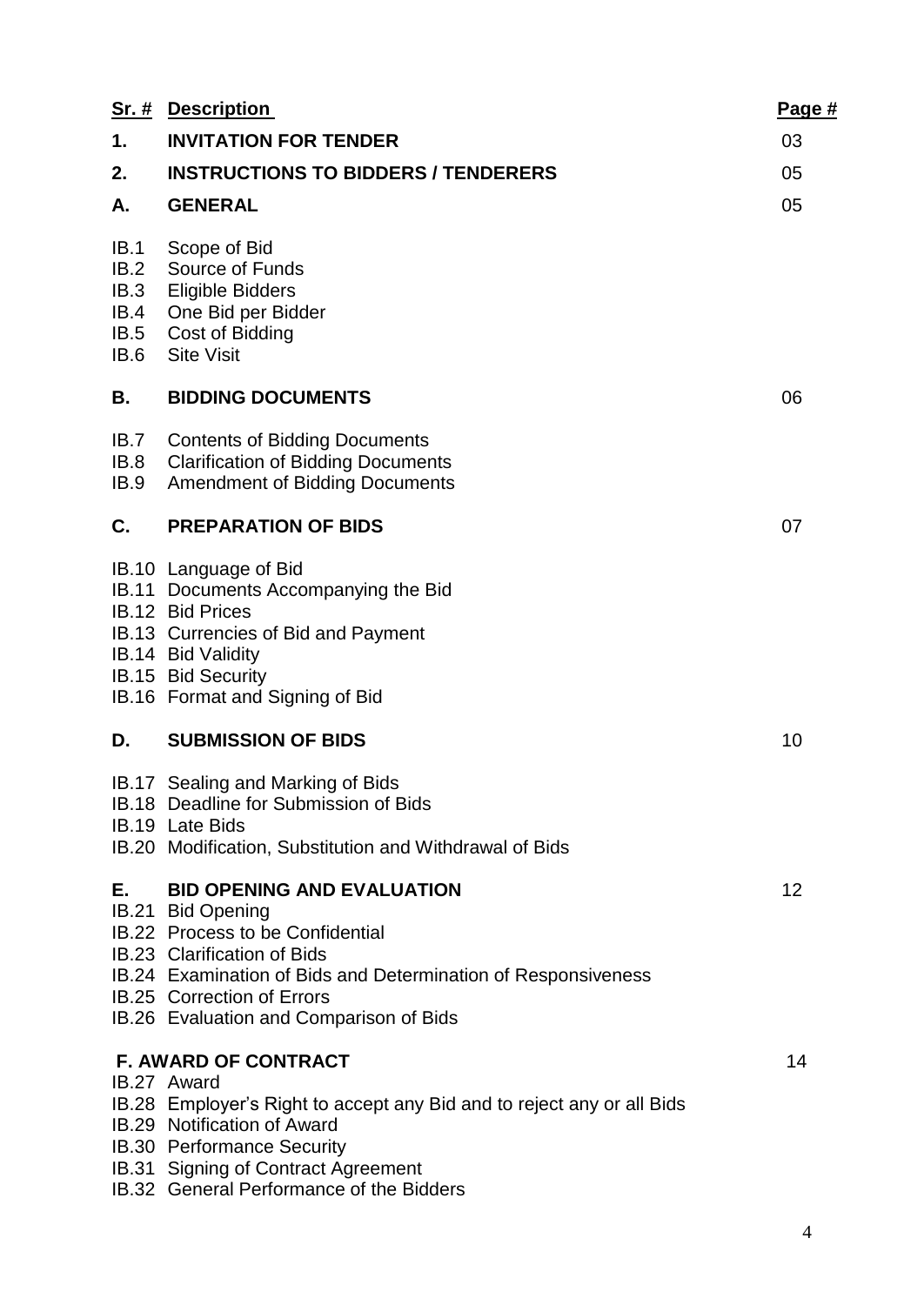IB.33 Lowest Evaluated Bid

IB.34 Integrity Pact

#### **INSTRUCTIONS TO BIDDERS/TENDERER**

| 3. BIDDING DATA                             |  |
|---------------------------------------------|--|
| 4. FORMS OF TENDER AND APPENDICES TO TENDER |  |

| Appendix "A" | <b>Special Stipulations</b>                |
|--------------|--------------------------------------------|
| Appendix "B" | <b>Proposed Construction Schedule</b>      |
| Appendix "C" | Method Statement of Performing the Work    |
| Appendix "D" | List of Intended Sub-Contractor            |
| Appendix "E" | <b>Supervisory Staff and Key Personnel</b> |
| Appendix "F" | <b>Integrity Pact</b>                      |

#### **5. FORMS** 30

- a. Bid Security (Bank Guarantee)
- b. Performance Security
- c. Contract Agreement
- d. Advance Bank Guarantee

# **A. GENERAL**

#### **IB.1 Scope of Bid**

- 1.1 The Employer as defined in the Bidding Data hereinafter called "Port Qasim Authority" wishes to receive bids for the "Annual Maintenance and Operation of Street lights at PQA", as described in these Bidding Documents, and summarized in the Bidding Data hereinafter referred to as the "Works".
- 1.2 The successful bidder will be expected to complete the Works within the time specified in Appendix-A to Bid.

#### **IB.2 Source of Funds**

2.1 The Employer has finances for the cost of the project specified in the Bidding Data and for which these Bidding Documents are issued.

#### **IB.3 Eligible Bidders**

.

- 3.1 This invitation for Bids is open to local firms / Contractors:
	- a. Firms / Contractor shall have to submit with bid the following:
		- i. Duly licensed by the Pakistan Engineering Council (PEC) in the Category C-5 and above with PEC codes EE-04 & EE-06 and EE-11 valid up to Dec 2022.
		- ii. Relevant experience in installation, operation and maintenance of street lights including solar lights and conventional LED lights with documentary proof of last five (05) years.
		- iii. NTN, GST & SRB (Active) Registration Certificates of the firm.
		- iv. Current Bank Certificate with Financial Soundness.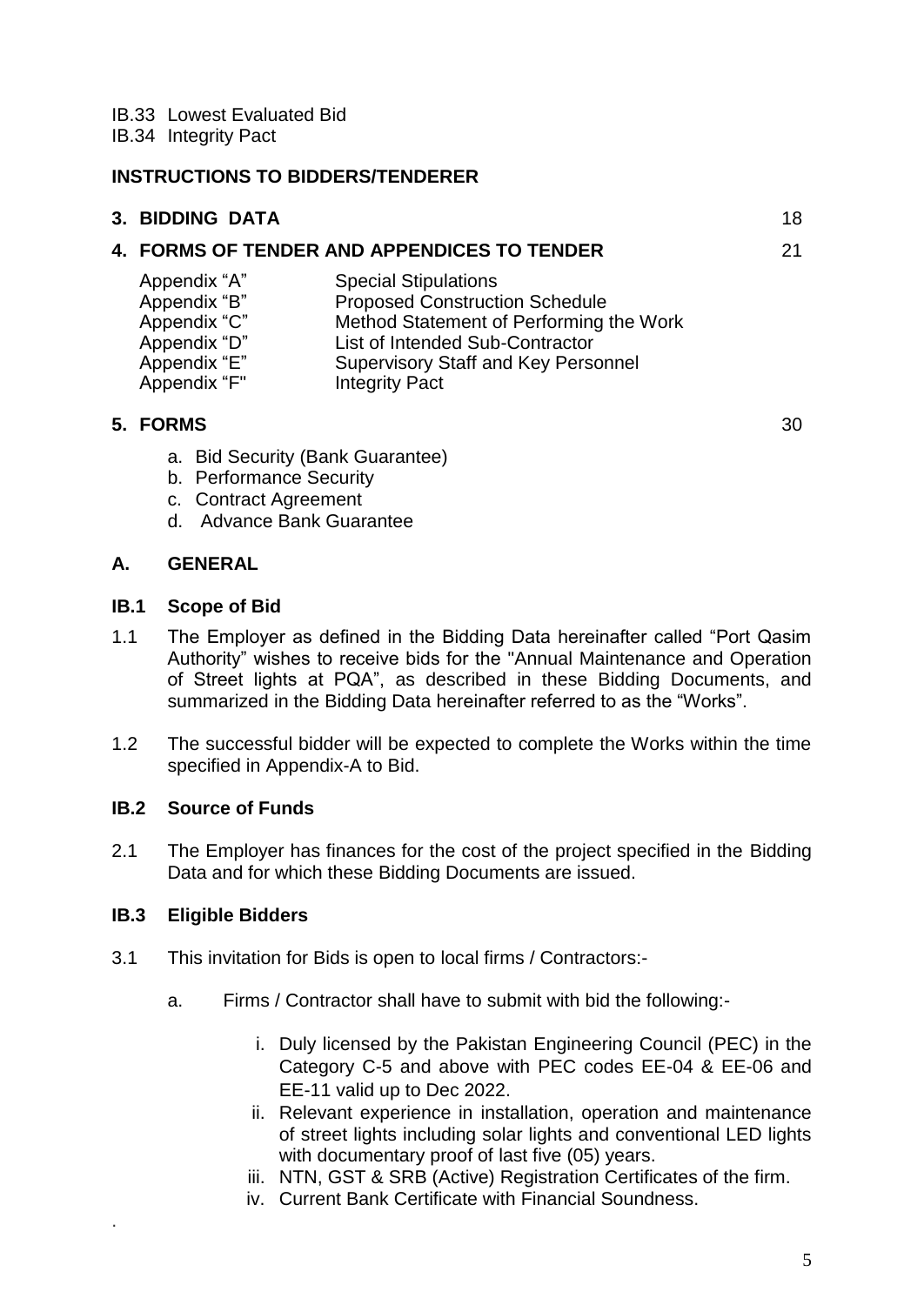3.2 In case the bidders / contractors consist of a Joint Venture of more than one entity then each member of the Joint Venture shall be jointly and severally bound to the Employer for fulfillment of the terms of the tender/contract and the Joint Venture shall designate one member to act as leader of the Joint Venture for purposes of representing the Joint Venture.

# **IB.4 One Bid per Bidder**

4.1 Each bidder shall submit only one bid. A bidder who submits or participates in more than one bid will be disqualified.

#### **IB.5 Cost of Bidding**

5.1 The bidders shall bear all costs associated with the preparation and submission of their respective bids and the Employer will in no case be responsible or liable for those costs, regardless of the conduct or outcome of the bidding process.

#### **IB.6 Site Visit**

- 6.1 The bidders are advised to visit and examine the Site of Works and its surroundings and obtain for themselves on their own responsibility all information that may be necessary for preparing the bid and entering into a contract for construction of the Works. All cost in this respect shall be at the bidder"s own expense.
- 6.2 The bidders and any of their personnel or agents will be granted permission by the Employer to enter upon his premises and site for the purpose of such inspection, but only upon the express condition that the bidders, their personnel and agents, will release and indemnify the Employer, his personnel and agents from and against all liability in respect thereof and will be responsible for death or personal injury, loss of or damage to property and any other loss, damage, costs and expenses incurred as a result of such inspection.

#### **B. BIDDING DOCUMENTS**

#### **IB.7 Contents of Bidding Documents**

- 7.1 The Bidding Documents, in addition to invitation for bids, are those stated below and should be read in conjunction with any Addenda issued in accordance with Clause IB 9.
	- 1. Bidding Documents.
	- 2. General Conditions of Contract (GCC).
	- 3. Contract Data.
	- 4. Specifications.
	- 5. Form of Bid & Appendices to Bid.
	- 6. Form of Bid Security.
	- 7. Form of Contract Agreement.
	- 8. Forms of Performance Security
	- 9. Form of Advance Guarantee
	- 10. Bill of Quantities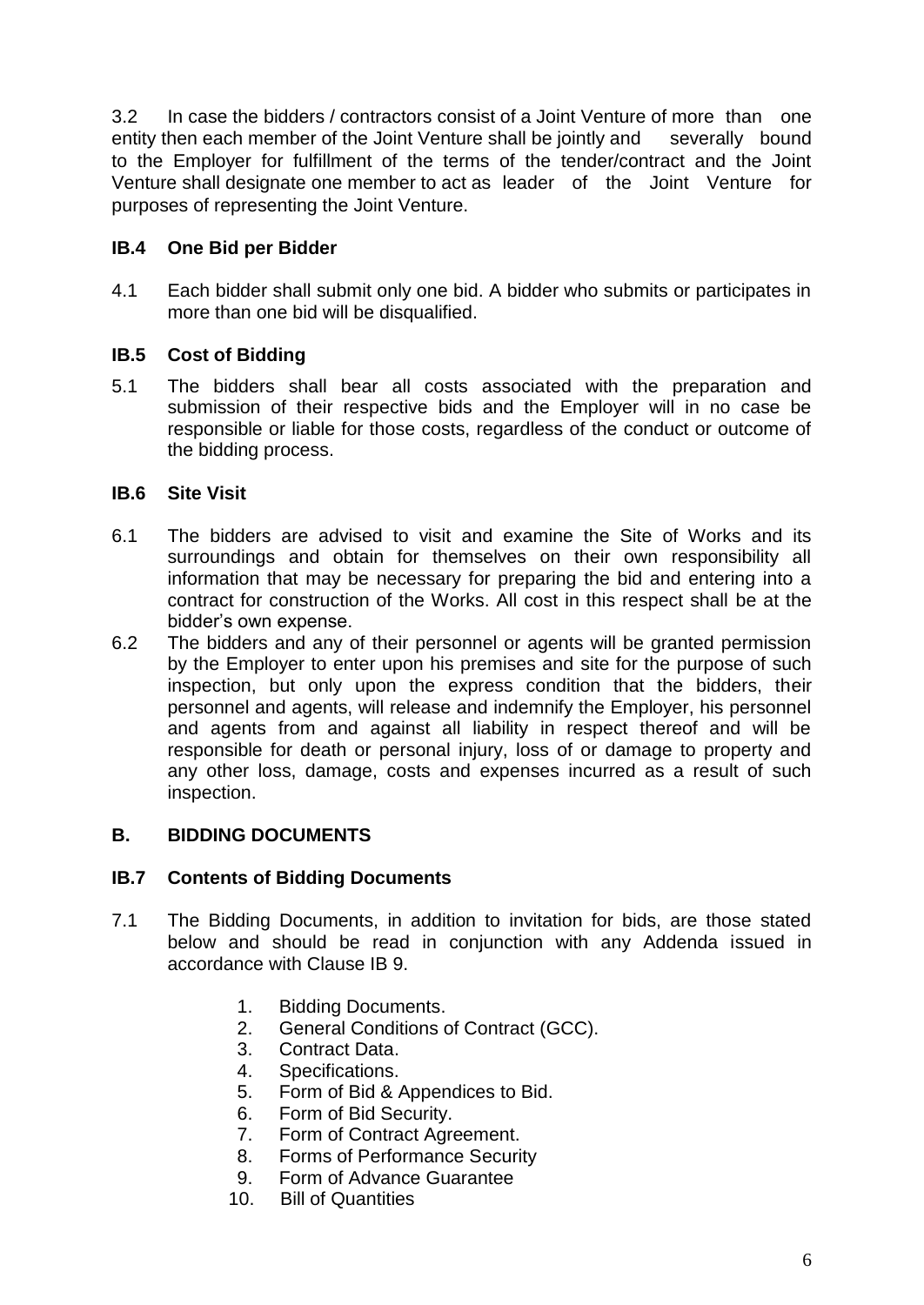7.2 The bidders are expected to examine carefully the contents of all the above documents. Failure to comply with the requirements of bid submission will be at the Bidder"s own risk. Pursuant to Clause IB.26, bids which are not substantially responsive to the requirements of the Bidding Documents will be rejected.

## **IB.8 Clarification of Bidding Documents**

8.1 Any prospective bidder requiring any clarification (s) in respect of the Bidding Documents may notify the Employer in writing at the following address:-

Director (M&E), Mechanical & Electrical Department, Port Qasim Authority, Port Qasim Karachi, Pakistan Phone: +92-(21)-99272182, E-mail: secretary@portqasim.org.pk

The Employer will respond to any request for clarification which he receives earlier than 07 days prior to the deadline for submission of bids.

Copies of the Employer"s response will be forwarded to all purchasers of the Bidding Documents, including a description of the enquiry but without identifying its source.

#### **IB.9 Amendment of Bidding Documents**

- 9.1 At any time prior to the deadline for submission of bids, the Employer may, for any reason, whether at his own initiative or in response to a clarification requested by a prospective bidder, modify the Bidding Documents by issuing addendum.
- 9.2 Any addendum thus issued shall be part of the Bidding Documents pursuant to IB. 7.1 hereof and shall be communicated in writing to all purchasers of the Bidding Documents. Prospective bidders shall acknowledge receipt of each addendum in writing to the Employer.
- 9.3 To afford prospective bidders reasonable time in which to take an addendum into account in preparing their bids, the Employer may extend the deadline for submission of bids in accordance with Clause IB.19

# **C. PREPARATION OF BIDS**

#### **IB.10 Language of Bid**

10.1 The bid and all correspondence and documents related to the bid exchanged by a bidder and the Employer shall be in the bid language stipulated in the Bidding Data and Particular Conditions of Contract. Supporting documents and printed literature furnished by the bidders may be in any other language provided the same are accompanied by an accurate translation of the relevant parts in the bid language, in which case, for purposes of evaluation of the bid, the translation in bid language shall prevail.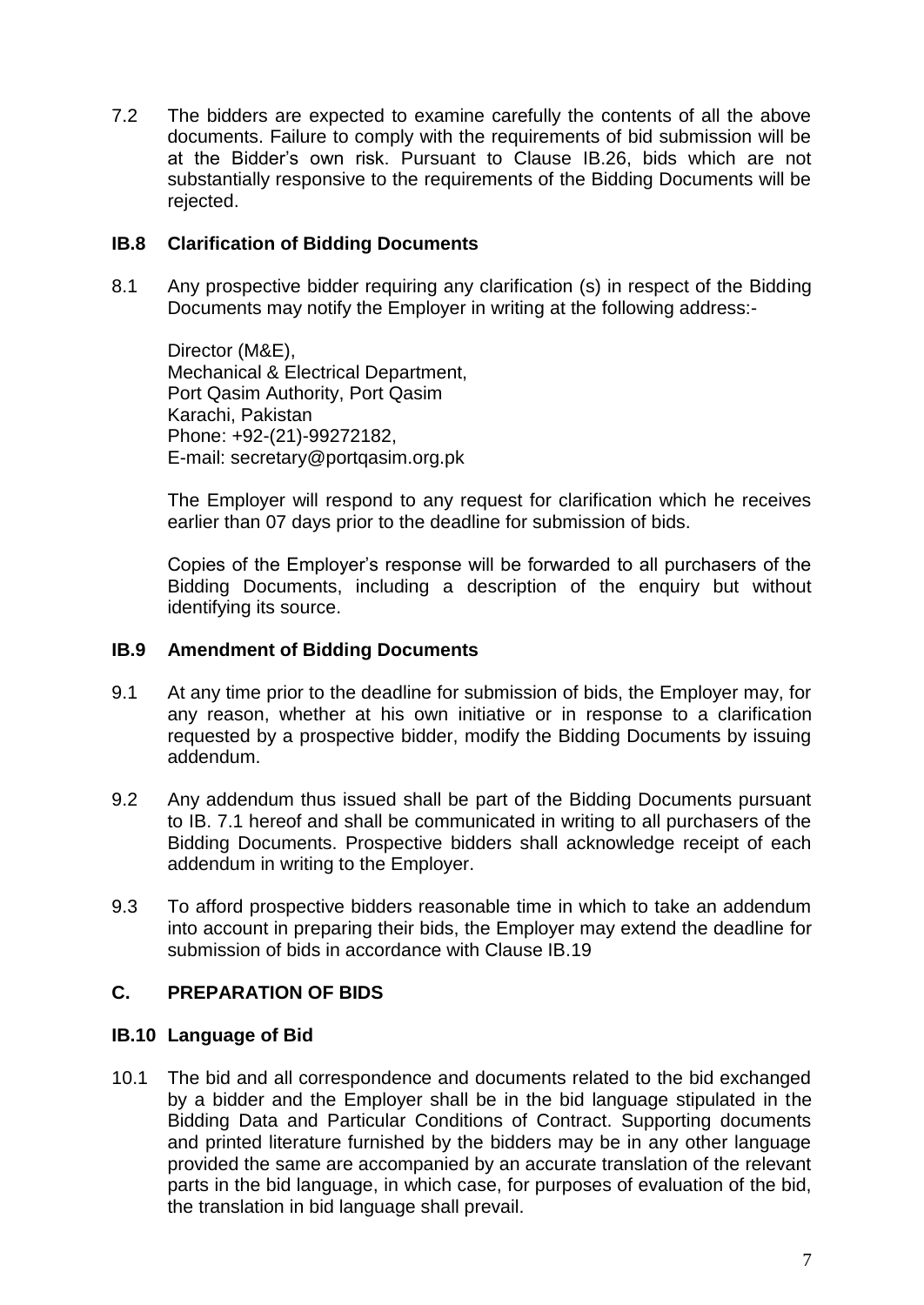# **IB.11 Documents Accompanying the Bid**

- 11.1 Each bidder shall:
	- (a) Submit a written power of attorney authorizing the signatory of the bid to act for and on behalf of the bidder;
	- (b) The bidder shall furnish, as part of its bid, documents establishing the bidder's eligibility to bid and its qualification to perform the contract if its bid is accepted.
	- (c) Bidder must possess and provide evidence of its capability and the experience as stipulated in bidding data and qualification criteria stipulated in the bidding documents.
	- (d) The documentary evidence of the works' conformity to the bidding documents may be in form of literature, drawings and data and the bidder shall furnish documentation as set out in bidding data.
	- (e) Furnish a bid taking into account the various Appendices to Bid and other pertinent information such as mobilization program etc.
- 11.2 Bidders shall also submit bid of work methods and schedule, in sufficient detail to demonstrate the adequacy of the Bidders to meet the technical specifications and the completion time referred to in IB. 1.2 hereof.

# **IB.12 Bid Prices**

- 12.1 Unless stated otherwise in the Bidding Documents, the Contract shall be for the whole of the Works as described in IB. 1.1 hereof, based on the unit rates and / or prices submitted by the bidder.
- 12.2 The bidders shall fill in rates and prices for all items of the Works described in the Bill of Quantities. Items against which no rate or price is entered by a bidder will not be paid for by the Employer when executed and shall be deemed covered by rates and prices for other items in the Bill of Quantities.
- 12.3 All federal, provincial and local duties, taxes and other levies payable by the Contractor under the Contract, or for any other cause, as on the date 14 days prior to the deadline for submission of bids shall be included in the rates and prices and the total Bid Price submitted by a bidder.

# **IB.13 Currencies of Bid and Payment**

13.1 The unit rates and the prices shall be quoted by the bidder entirely in Pak rupees only.

# **IB.14 Bid Validity**

14.1 Bids shall remain valid for the period stipulated in the Bidding Data after the Date of Bid Opening.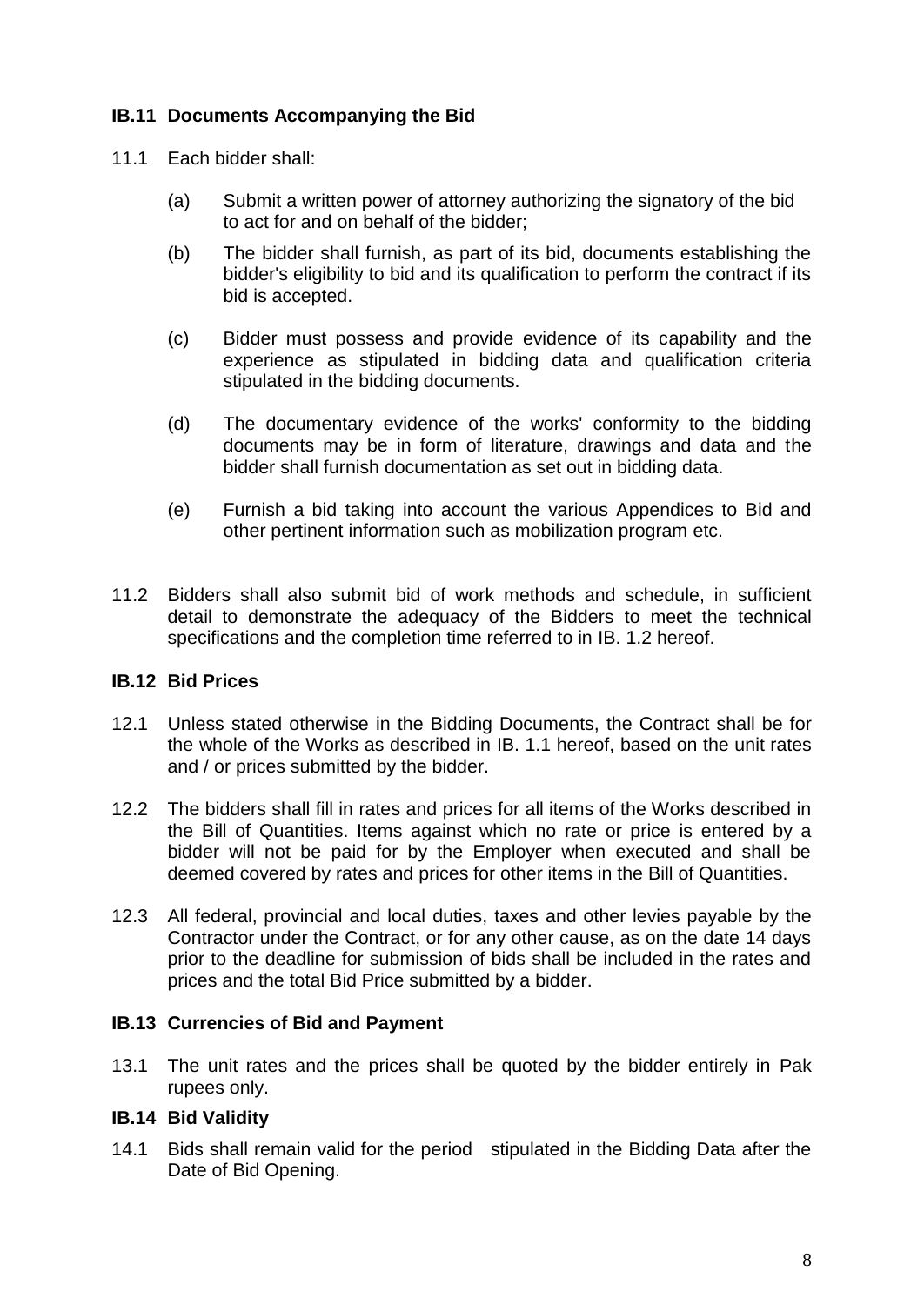14.2 In exceptional circumstances, prior to expiry of the original bid validity period, the Employer may request that the bidders extend the period of validity for a specified additional period which shall in no case be more than the original bid validity period. The request and the responses thereto shall be made in writing. A bidder may refuse the request without forfeiting his Bid Security. A bidder agreeing to the request will not be required or permitted to modify his bid, but will be required to extend the validity of his Bid Security for the period of the extension, and in compliance with Clause IB.15 in all respects.

## **IB.15 Bid Security**

- 15.1 Each bidder shall furnish, as part of his bid, Rs.600,000/- as bid security/earnest money in the shape of pay order / bank guarantee from "AA" rating Bank situated in Karachi, Pakistan in favor of Port Qasim Authority to be submitted alongwith bid.
- 15.2 The Bid Security shall be, at the option of the bidder, in the form of Pay Order or a Bank Guarantee issued by a Karachi based Scheduled Bank of Pakistan having "AA" rating in favour of the Employer valid for a period 28 days beyond the bid validity date.
- 15.3 Any bid not accompanied by an acceptable Bid Security shall be rejected by the Employer as non-responsive.
- 15.4 The bid securities of unsuccessful bidders will be returned as promptly as possible, but not later than 28 days after the expiration of the period of bid validity or award of contract whichever is earlier.
- 15.5 The Bid Security of the successful bidder will be returned when the bidder has furnished the required Performance Security and signed the Contract Agreement.
- 15.6 The Bid Security may be forfeited:
	- (a) if the bidder withdraws his bid except as provided in IB. 20.1;
	- (b) if the bidder does not accept the correction of his Bid Price pursuant to IB. 26.2 hereof; or
	- (c) In the case of successful bidder, if he fails within the specified time limit to:
		- (i) Furnish the required Performance Security; or
		- (ii) Sign the Contract Agreement.

#### **IB.16 Format and Signing of Bid**

- 16.1 Bidders are particularly directed that the amount entered on the Form of Bid shall be for performing the Contract strictly in accordance with the Bidding Documents.
- 16.2 All pages of the Tender / Bid and appendices to Bid are to be properly completed, signed and stamped.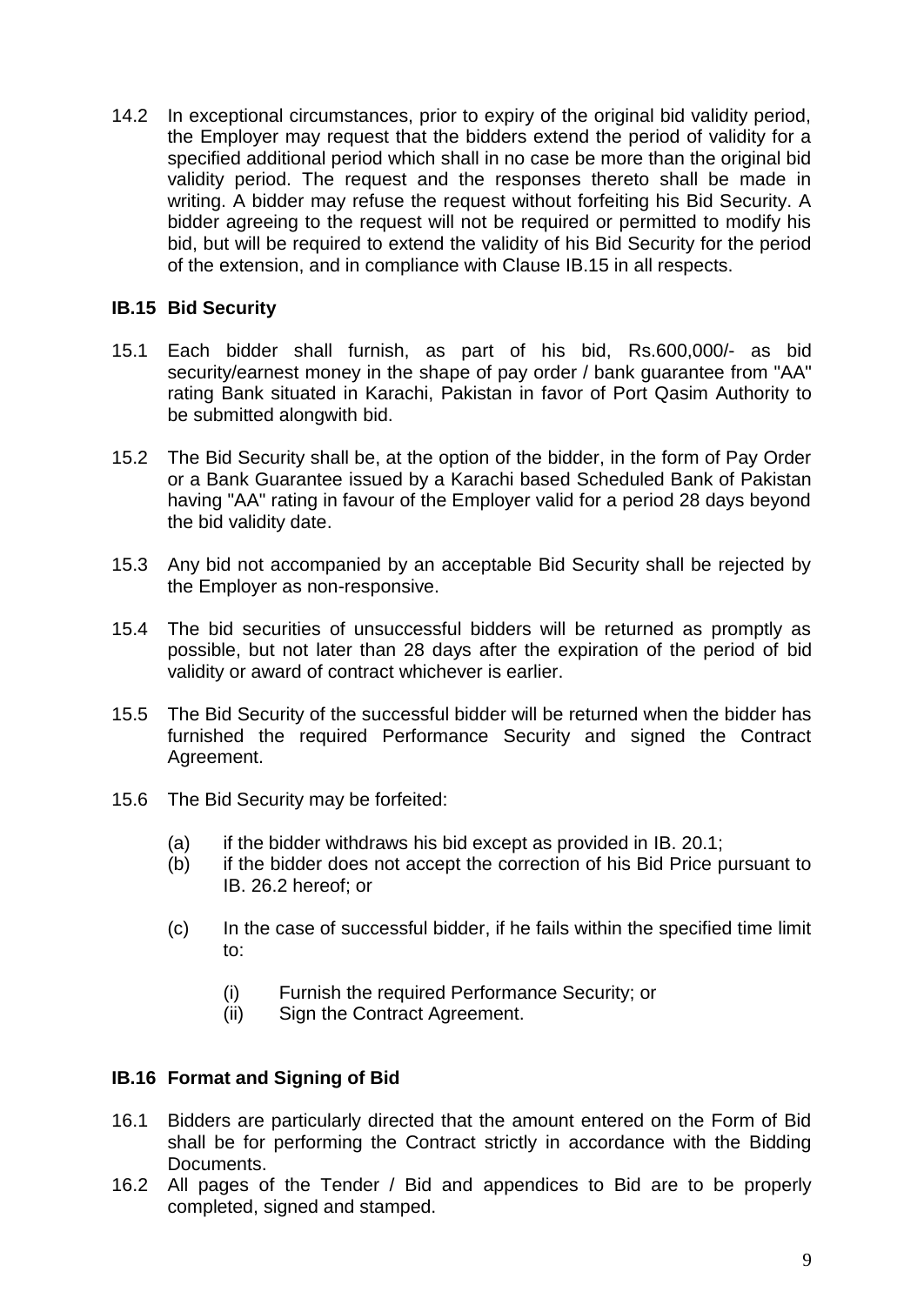- 16.3 No alteration is to be made in the Form of Bid nor in the Appendices thereto except in filling up the blanks as directed. If any such alterations be made or if these instructions be not fully complied with, the bid may be rejected.
- 16.4 Each bidder shall prepare by filling out the forms completely and without alterations one (1) original and (2) one number of copy, specified in the Bidding Data, of the documents comprising the bid as described in Clause IB.7 and clearly mark them "ORIGINAL" and "COPY" as appropriate. In the event of discrepancy between them, the original shall prevail.
- 16.5 The original and all copies of the bid shall be typed or written in indelible ink (in the case of copies, Photostats are also acceptable) and shall be signed by a person or persons duly authorized to sign on behalf of the bidder pursuant to IB. 11.1(a) hereof. All pages of the bid shall be initialed and stamped by the person or persons signing the tender / bid.
- 16.6 The bid shall contain no alterations, omissions or additions, except to comply with instructions issued by the Employer, or as are necessary to correct errors made by the bidder, in which case such corrections shall be initialed by the person or persons signing the bid.
- 16.7 Bidders shall indicate in the space provided in the Form of Bid their full and proper addresses at which notices may be legally served on them and to which all correspondence in connection with their bids and the Contract is to be sent.
- 16.8 Bidders should retain a copy of the Bidding Documents as their file copy.

#### **D. SUBMISSION OF BIDS**

#### **IB.17 Sealing and Marking of Bids**

17.1 The completed Tender marked as "Original" and Two copies are to be inserted in double self-addressed envelope and delivered in person or sent by Registered Air mail / courier so as to reach the:

> Director(M&E) Port Qasim Authority, P.O. Port Qasim Bin Qasim Karachi – 75020 Pakistan

17.2 The inner envelope is to bear the name and address of the Tendered and is to be sealed and inscribed as follow:

Tender for the "Annual Maintenance and Operation of Street Lights at PQA"

17.3 The ORIGINAL and copies of the completed Tender Set including Appendices and supplementary information and the Bid Security must reach the Director (M&E) Port Qasim Authority, Bin Qasim, and Karachi-75020 before the time and date fixed in the Tender Notice for opening of the Tenders. Tenders received after opening of the Tenders will be rejected and returned unopened.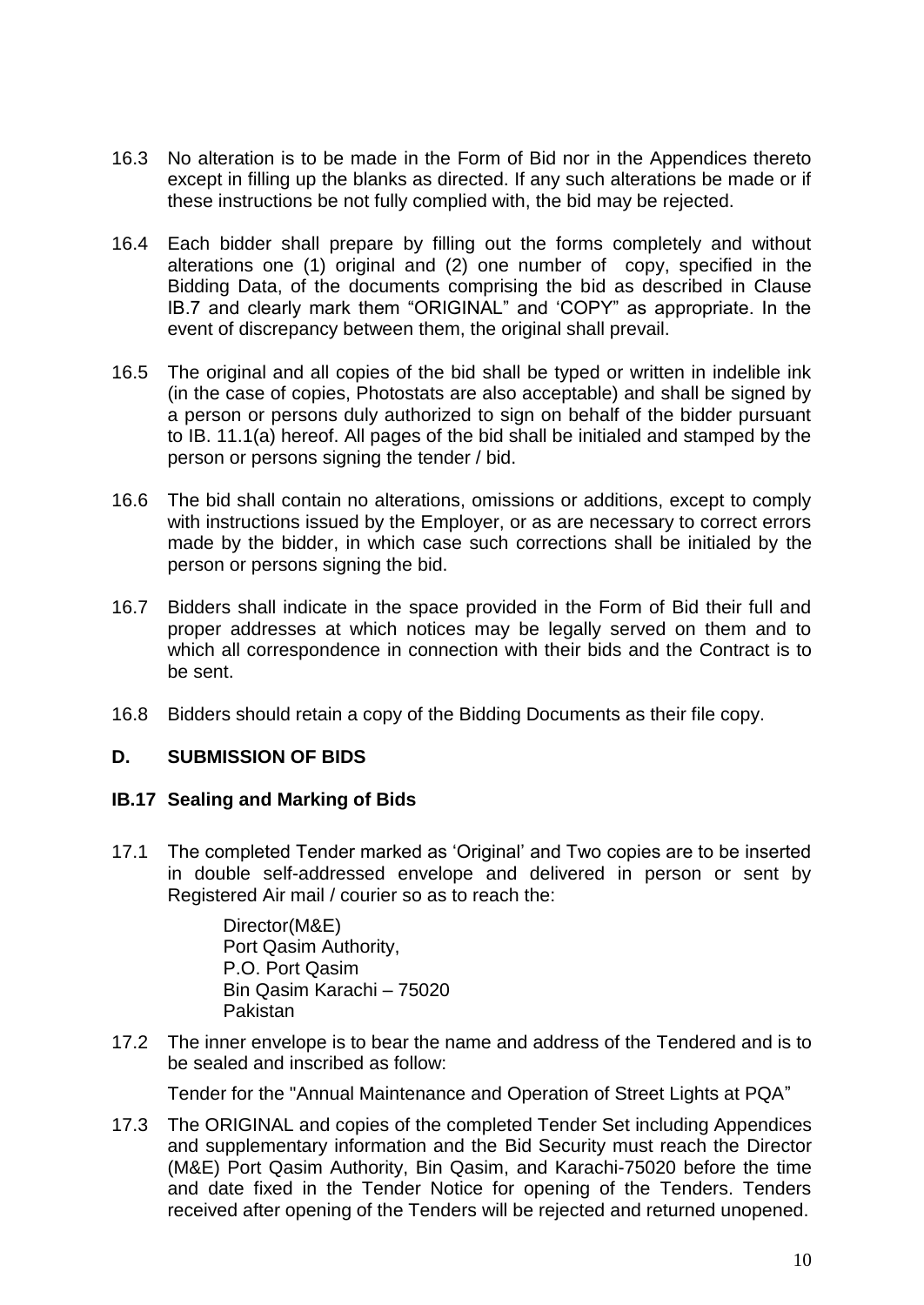17.4 Documents submitted by prospective Tenderness or Contractors in connection with the Tender for above named Works will be treated as confidential and will not be returned.

#### **IB.18 Deadline for Submission of Bids**

- 18.1 (a) Bids must be received by the Employer at the address specified not later than the time and date stipulated in the notice inviting tender (NIT)/ Bidding Data.
	- (b) Bids with charges payable will not be accepted, nor will arrangements be undertaken to collect the bids from any delivery point other than that specified above. Bidders shall bear all expenses incurred in the preparation and delivery of bids. No claims will be entertained for refund of such expenses.
	- (c) Where delivery of a bid is by mail and the bidder wishes to receive an acknowledgment of receipt of such bid, he shall make a request for such acknowledgment in a separate letter attached to but not included in the sealed bid package.
	- (d) Upon request, acknowledgment of receipt of bids will be provided to those making delivery in person or by messenger.
- 18.2 The Employer may, at his discretion, extend the deadline for submission of bids by issuing an amendment in accordance with Clause IB.9, in which case all rights and obligations of the Employer and the bidders previously subject to the original deadline will thereafter be subject to the deadline as extended.

#### **IB.19 Late Bids**

- 19.1 (a) Any bid received by the Employer after the deadline for submission of bids prescribed in Clause IB.18 will be returned unopened to such bidder.
	- (b) Delays in the mail, delays of person in transit, or delivery of a bid to the wrong office shall not be accepted as an excuse for failure to deliver a bid at the proper place and time. It shall be the bidder"s responsibility to determine the manner in which timely delivery of his bid will be accomplished either in person, by messenger or by mail.

#### **IB.20 Modification, Substitution and Withdrawal of Bids**

- 20.1 Any bidder may modify**,** substitute or withdraw his bid after bid submission provided that the modification, substitution or written notice of withdrawal is received by the Employer prior to the deadline for submission of bids.
- 20.2 The modification, substitution, or notice for withdrawal of any bid shall be prepared, sealed, marked and delivered in accordance with the provisions of Clause IB.18 with the outer and inner envelopes additionally marked "MODIFICATION", "SUBSTITUTION" or "WITHDRAWAL" as appropriate.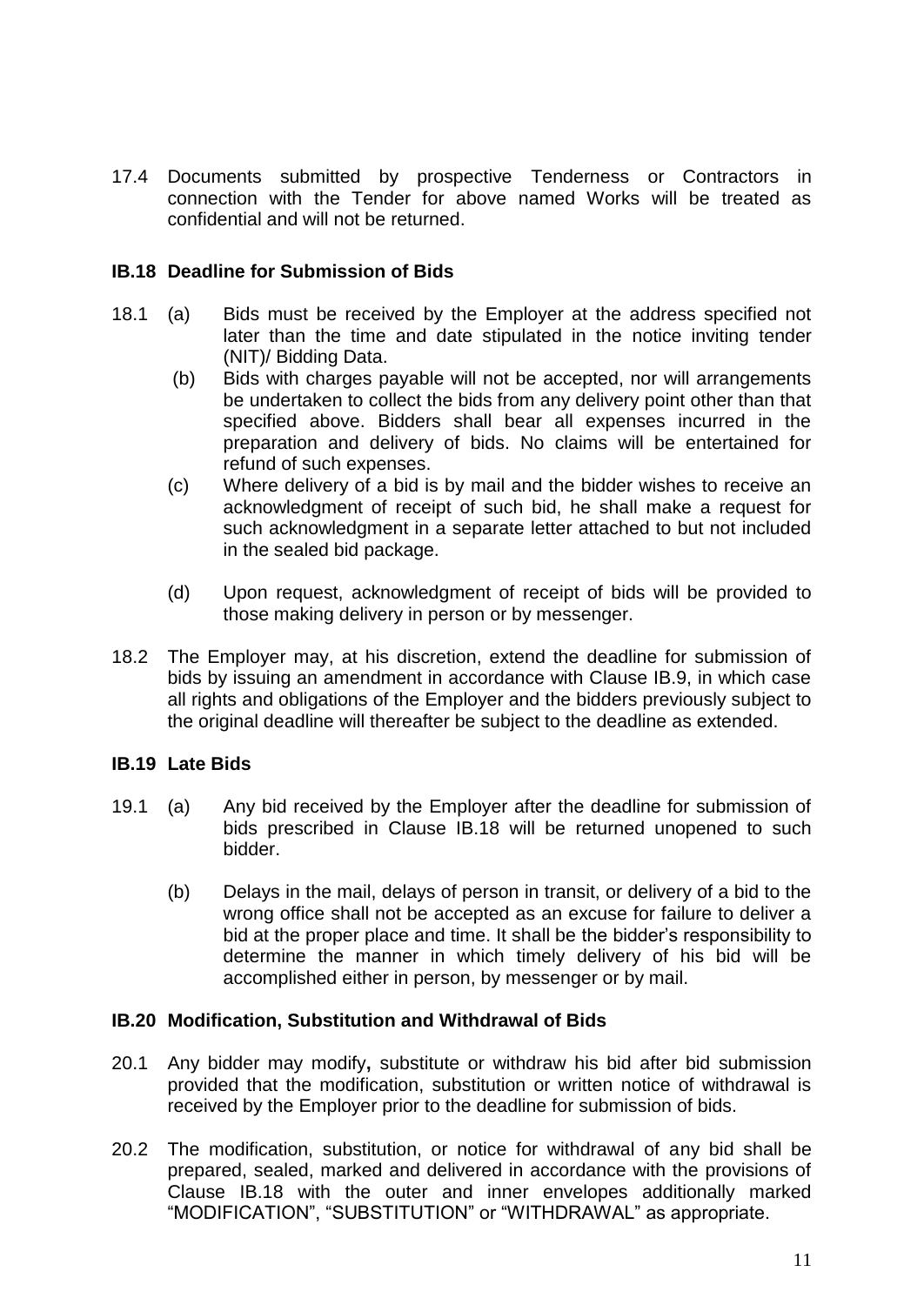- 20.3 No bid may be modified by a bidder after the deadline for submission of bids except in accordance with Sub-Clauses 21.1 and 26.2.
- 20.4 Withdrawal of a bid during the interval between the deadline for submission of bids and the expiration of the period of bid validity specified in the Form of Bid may result in forfeiture of the Bid Security in pursuance to Clause IB.15.

# **E. BID OPENING AND EVALUATION**

## **IB.21 Bid Opening**

- 21.1 The Employer will open the bids, including withdrawals, substitution and modifications made pursuant to IB.20, in the presence of bidders" representatives who choose to attend, at the time, date and location stipulated in the Bidding Data. The bidders' representatives who are present shall sign a register evidencing their attendance.
- 21.2 Envelopes marked "MODIFICATION", "SUBSTITUTION" or "WITHDRAWAL" shall be opened and read out first. Bids for which an acceptable notice of withdrawal has been submitted pursuant to IB.20 shall be returned unopened.
- 21.3 The bidder"s name, total Bid Price and any discounts, bid modifications, substitution and withdrawals, the presence or absence of Bid Security, and such other details as the Employer may consider appropriate, will be announced by the Employer at the opening of bids.
- 21.4 Employer shall prepare minutes of the bid opening, including the information disclosed to those present in accordance with the IB. 21.3.

#### **IB.22 Process to be Confidential**

22.1 Information relating to the examination, clarification, evaluation and comparison of bid and recommendations for the award of a contract shall not be disclosed to bidders or any other person not officially concerned with such process before the announcement of bid evaluation report which shall be done at least ten (10) days prior to issue of Letter of Acceptance. The announcement to all Bidders will include table(s) comprising read out prices, discounted prices, price adjustments made, final evaluated prices and recommendations against all the bids evaluated and a report giving justification for acceptance / rejections of the bids. Any effort by a bidder to influence the Employer"s processing of bids or award decisions may result in the rejection of such bidder"s bid. Whereas any bidder feeling aggrieved may lodge a written complaint not later than fifteen (15) days after the announcement of the bid evaluation report; however mere fact of lodging a complaint shall not warrant suspension of the procurement process. PQA Committee shall investigate and decide upon the complaint within fifteen days of the receipt of the complaint.

# **IB.23 Clarification of Bids**

23.1 To assist in the examination, evaluation and comparison of bids, the Employer may, at his discretion, ask any bidder for clarification of his bid, including breakdowns of unit rates. The request for clarification and the response shall be in writing but no change in the price or substance of the bid shall be sought, offered or permitted except as required to confirm the correction of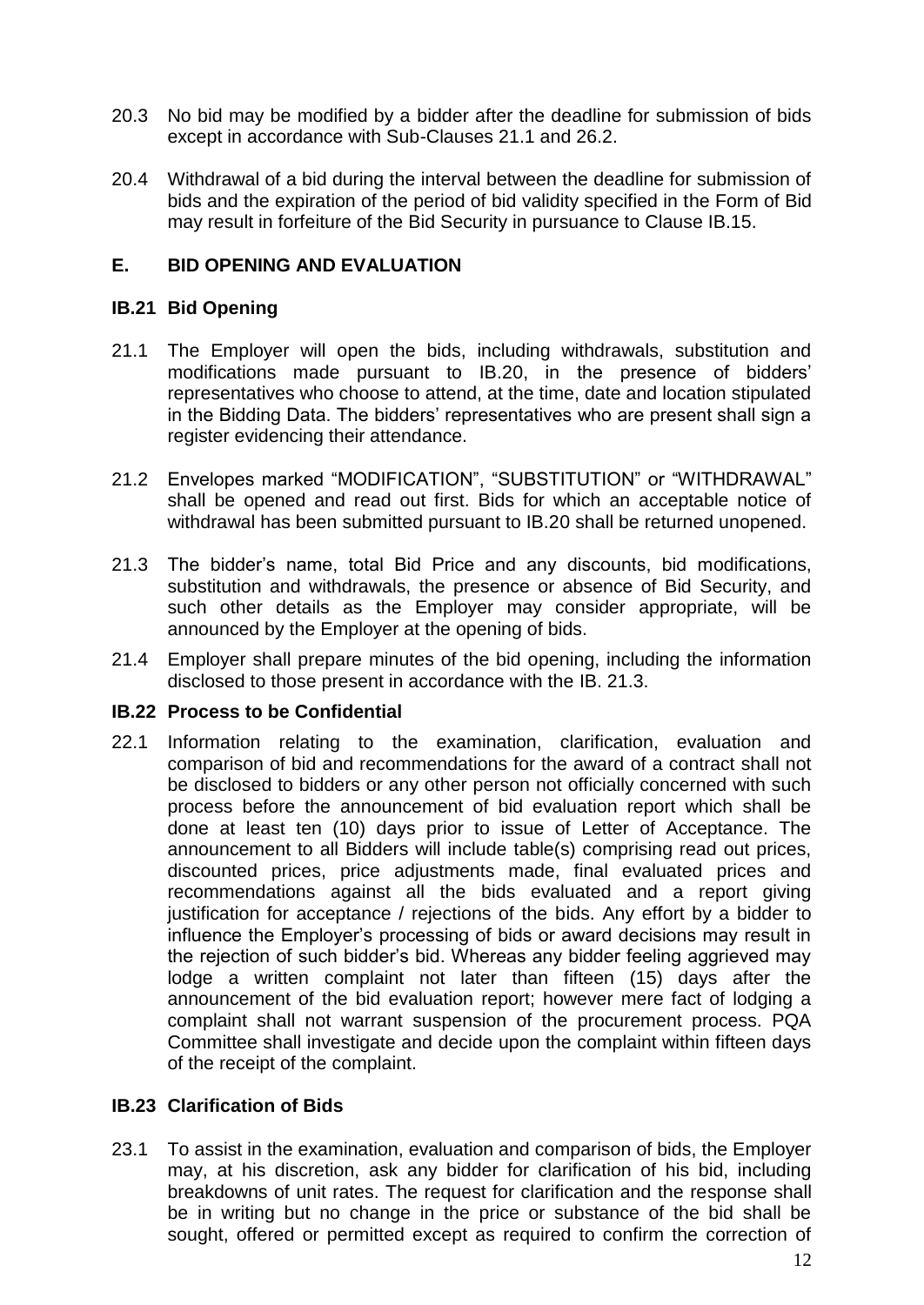arithmetic errors discovered by the Employer in the evaluation of the bids in accordance with Clause IB.26.

# **IB.24 Examination of Bids and Determination of Responsiveness**

- 24.1 Prior to the detailed evaluation of bids, the Employer will determine whether each bid is substantially responsive to the requirements of the Bidding Documents.
- 24.2 A substantially responsive bid is one which (i) meets the eligibility criteria; (ii) has been properly signed; (iii) is accompanied by the required Bid Security; and (iv) conforms to all the terms, conditions and specifications of the Bidding Documents, without material deviation or reservation. A material deviation or reservation is one (i) which affect in any substantial way the scope, quality or performance of the Works; (ii) which limits in any substantial way, inconsistent with the Bidding Documents, the Employer's rights or the bidder's obligations under the Contract; or (iii) adoption/rectification whereof would affect unfairly the competitive position of other bidders presenting substantially responsive bids.
- 24.3 If a bid is not substantially responsive, it will be rejected by the Employer, and may not subsequently be made responsive by correction or withdrawal of the non-conforming deviation or reservation.

# **IB.25 Correction of Errors**

- 25.1 Bids determined to be substantially responsive will be checked by the Employer for any arithmetic errors. Errors will be corrected by the Employer as follows:
	- (a) Where there is a discrepancy between the amounts in figures and in words, the amount in words will govern; and
	- (b) where there is a discrepancy between the unit rate and the line item total resulting from multiplying the unit rate by the quantity, the unit rate as quoted will govern, unless in the opinion of the Employer there is an obviously gross misplacement of the decimal point in the unit rate, in which case the line item total as quoted will govern and the unit rate will be corrected.
- 25.2 The amount stated in the Form of Bid will be adjusted by the Employer in accordance with the above procedure for the correction of errors and with the concurrence of the bidder, shall be considered as binding upon the bidder. If the bidder does not accept the corrected Bid Price, his Bid will be rejected, and the Bid Security shall be forfeited in accordance with IB. 15.6(b) hereof.

# **IB.26 Evaluation and Comparison of Bids**

- 26.1 The Employer will evaluate and compare only the Bids determined to be substantially responsive in accordance with IB.24
- 26.2 In evaluating the Bids, the Employer will determine for each Bid the evaluated Bid Price by adjusting the Bid Price as follows:
	- (a) Making any correction for errors pursuant to Clause IB.25;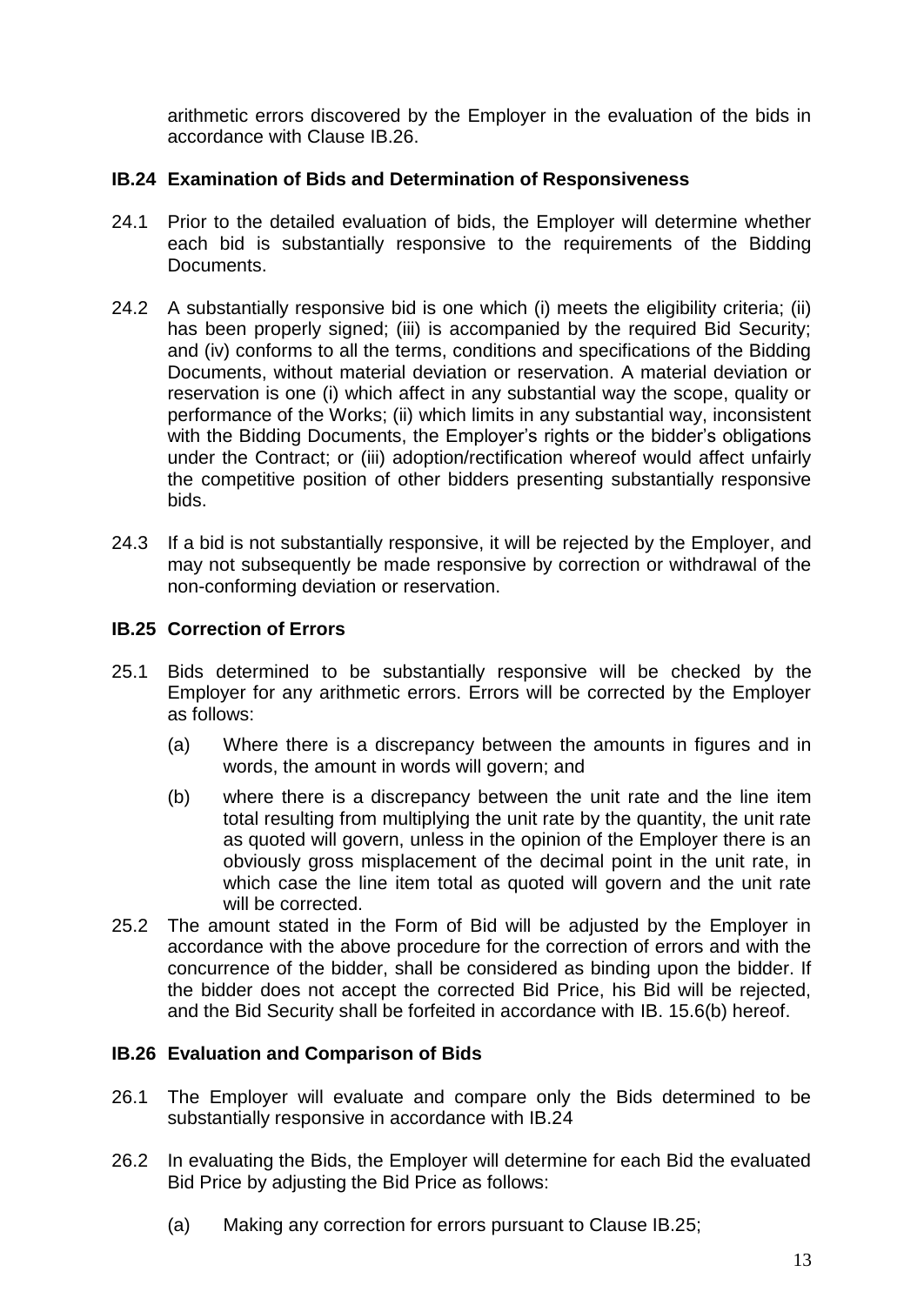- (b) Making an appropriate adjustment for any other acceptable variation or deviation.
- 26.3 The estimated effect of the price adjustment provisions of the Conditions of Contract, applied over the period of execution of the Contract, shall not be taken into account in Bid evaluation.
- 26.4 If the Bid of the successful bidder is seriously unbalanced in relation to the Employer"s estimate of the cost of work to be performed under the Contract, the Employer may require the bidder to produce detailed price analyses for any or all items of the Bill of Quantities to demonstrate the internal consistency of those prices with the construction methods and schedule proposed. After evaluation of the price analyses, the Employer may require that the amount of the Performance Security set forth in Clause IB.30 be increased at the expense of the successful bidder to a level sufficient to protect the Employer against financial loss in the event of default of the successful bidder under the Contract.

#### **F. AWARD OF CONTRACT**

#### **IB.27 Award**

- 27.1 Subject to Clauses IB.28 and IB.32, the Employer will award the Contract to the bidder whose bid has been determined to be substantially responsive to the Bidding Documents and who has offered the lowest evaluated Bid Price**,**  provided that such bidder has been determined to be eligible in accordance with the provisions of IB.3 and qualify pursuant to IB 27.2.
- 27.2 The Employer, at any stage of the bid evaluation, having credible reasons for or prima facie evidence of any defect in supplier"s or contractor"s capacities, may require the suppliers or contractors to provide information concerning their professional, technical, financial, legal or managerial competence whether already provided or not:

Provided that such qualification shall only be laid down after recording reasons therefore in writing. They shall form part of the records of that bid evaluation report.

#### **IB.28 Employer's Right to Accept any Bid and to Reject any or all Bids**

28.1 Notwithstanding IB.27, the Employer reserves the right to accept or reject any Bid, and to annul the bidding process and reject all bids, at any time prior to award of Contract, without thereby incurring any liability to the affected

bidders or any obligation except that the grounds for rejection of all bids shall upon request be communicated to any bidder who submitted a bid without justification of grounds. Rejection of all bids shall be notified to all bidders promptly.

#### **IB.29 Notification of Award**

29.1 Prior to expiration of the period of bid validity prescribed by the Employer, the Employer will notify the successful bidder in writing ("Letter of Acceptance") that his Bid has been accepted. This letter shall name the sum which the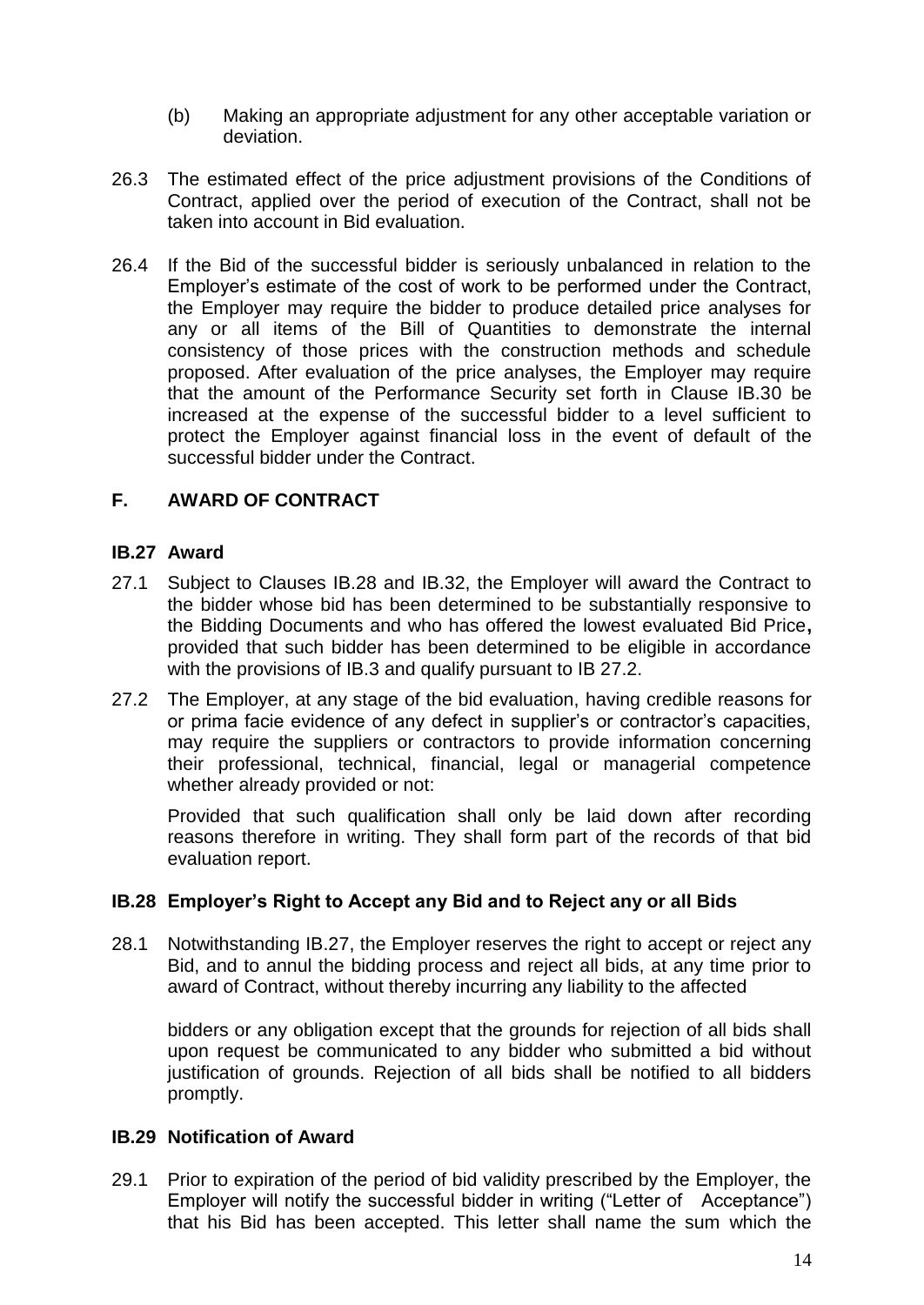Employer will pay the Contractor in consideration of the execution and completion of the Works by the Contractor as prescribed by the Contract (hereinafter and in the Conditions of Contract called the "Contract Price").

- 29.2 No Negotiation with the bidder having evaluated as lowest responsive or any other bidder shall be permitted, however, Employer may have clarification meetings to get clarify any item in the bid evaluation report.
- 29.3 The notification of award and its acceptance by the bidder will constitute the formation of the Contract, binding the Employer and the bidder till signing of the formal Contract Agreement.
- 29.3 Upon furnishing by the successful bidder of a Performance Security, the Employer will promptly notify the other bidders that their Bids have been unsuccessful and return their bid securities.

#### **IB.30 Performance Security**

- 30.1 The successful bidder shall furnish to the Employer a Performance Security in the form and the amount stipulated in the Bidding Data and the Conditions of Contract within a period of 14 days after the receipt of Letter of Acceptance.
- 30.2 Bid Security. Failure of the successful bidder to comply with the requirements of Sub-Clause IB.30.1 or Clauses IB.31 or IB.33 shall constitute sufficient grounds for the annulment of the award and forfeiture of the Bid Security.
- 30.3 The successful Tendered will be required to furnish a performance Bond in the amount of 10% of the Contract Price mentioned in the bids at the time of signing the formal Contract Agreement.

#### **IB.31 Signing of Contract Agreement**

- 31.1 Within 7 days from the date of furnishing of acceptable Performance Security under the Conditions of Contract, the Employer will send the successful bidder the Contract Agreement in the form provided in the Bidding Documents, incorporating all agreements between the parties.
- 31.2 The formal Agreement between the Employer and the successful bidder shall be executed within 14 days of the receipt of the Contract Agreement by the successful bidder from the Employer.
- 31.3 All costs incidental to signing of the contract (inclusive of stamp duty) will be borne by the successful bidder.

#### **IB.32 General Performance of the Bidders**

The Employer reserves the right to obtain information regarding performance of the bidders on their previously awarded contracts/works. The Employer may in case of consistent poor performance of any Bidder as reported by the employers of the previously awarded contracts, inter alia, reject his bid and/or refer the case to the Pakistan Engineering Council (PEC). Upon such reference, PEC in accordance with its rules, procedures and relevant laws of the land take such action as may be deemed appropriate under the circumstances of the case including black listing of such Bidder and debarring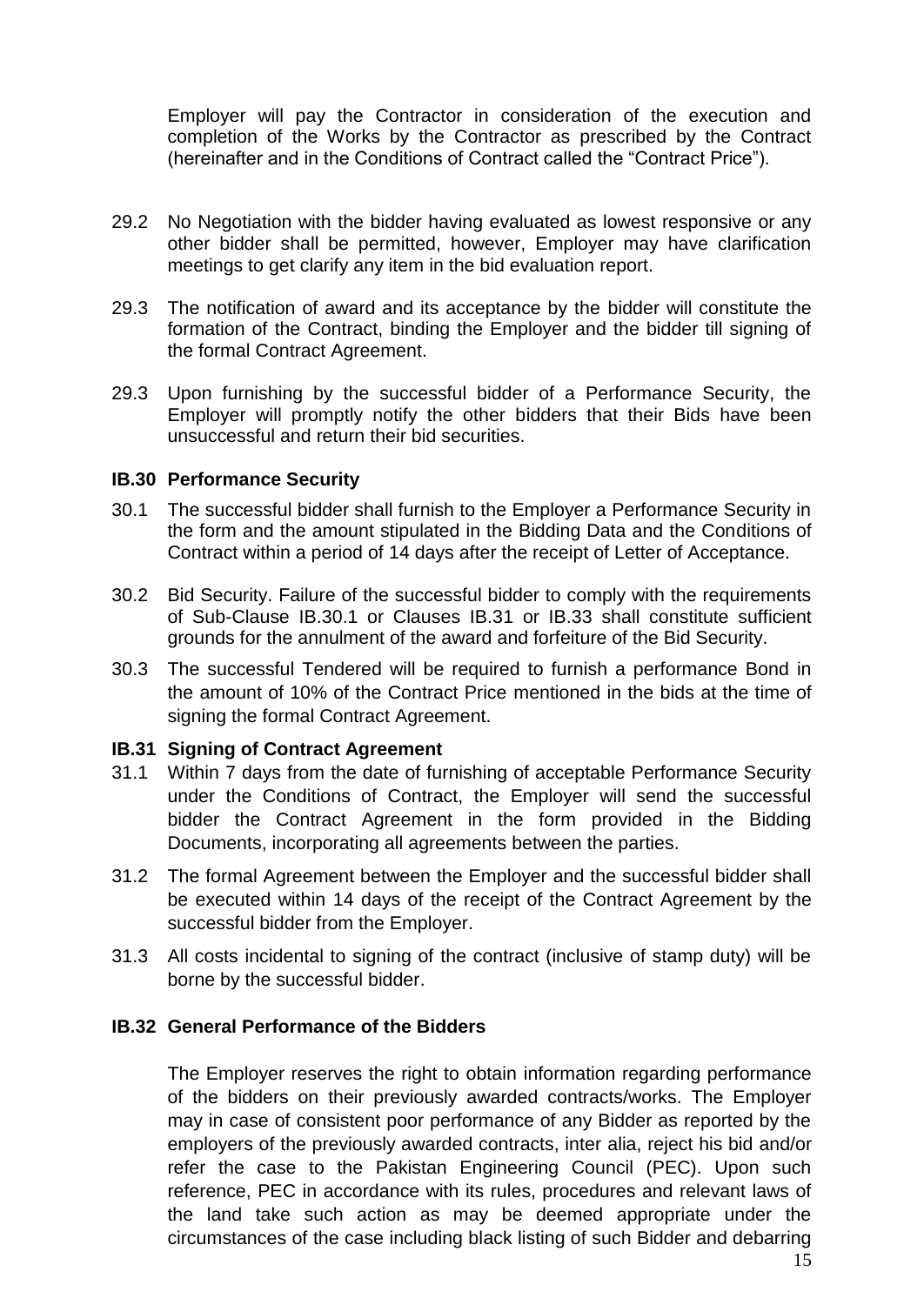him from participation in future bidding for similar works.

# **IB.33 Lowest Evaluated Bid**

Lowest Evaluated Bid means:

- i) A Bid most closely conforming to evaluation conditions specified in the Bidding document; and
- ii) Having lowest evaluated cost;

# **IB.34 Integrity Pact**

The Bidder shall sign and stamp the Integrity Pact provided at Appendix-I to Bid in the Bidding Documents for all Federal Government procurement contracts exceeding Rupees ten million. Failure to provide such Integrity Pact shall make the bidder non-responsive.

# **G. MISCELLANEOUS**

# **IB.36 Misc. Information**

# **36.1 Fraud and Corruption**

It is the policy of the PQA to require its staff and its Contractors to observe the highest standard of ethics during the selection and execution of contracts. In pursuance of this policy, PQA:

(a) Defines, for the purposes of this provision, the terms set forth below:

(i) "Corrupt practice" means the offering, giving, receiving, or soliciting, directly or indirectly, of any thing of value to influence the action of a public official in the selection process or in contract execution; and

(ii) "Fraudulent practice" means a misrepresentation or omission of facts in order to influence selection process or the execution of contract;

(iii) "Collusive practices" means a scheme or arrangement between two or more contractors with or without the knowledge of PQA, designed to establish prices at artificial, noncompetitive levels and to deprive PQA of the benefits of free and open competition;

(iv) "Coercive practices" means harming or threatening to harm, directly or indirectly, persons or their property to influence their participation in a procurement process, or affect the execution of a contract.

(b) will reject a Bid for award if it determines that the contractor recommended for award has, directly or through an agent, engaged in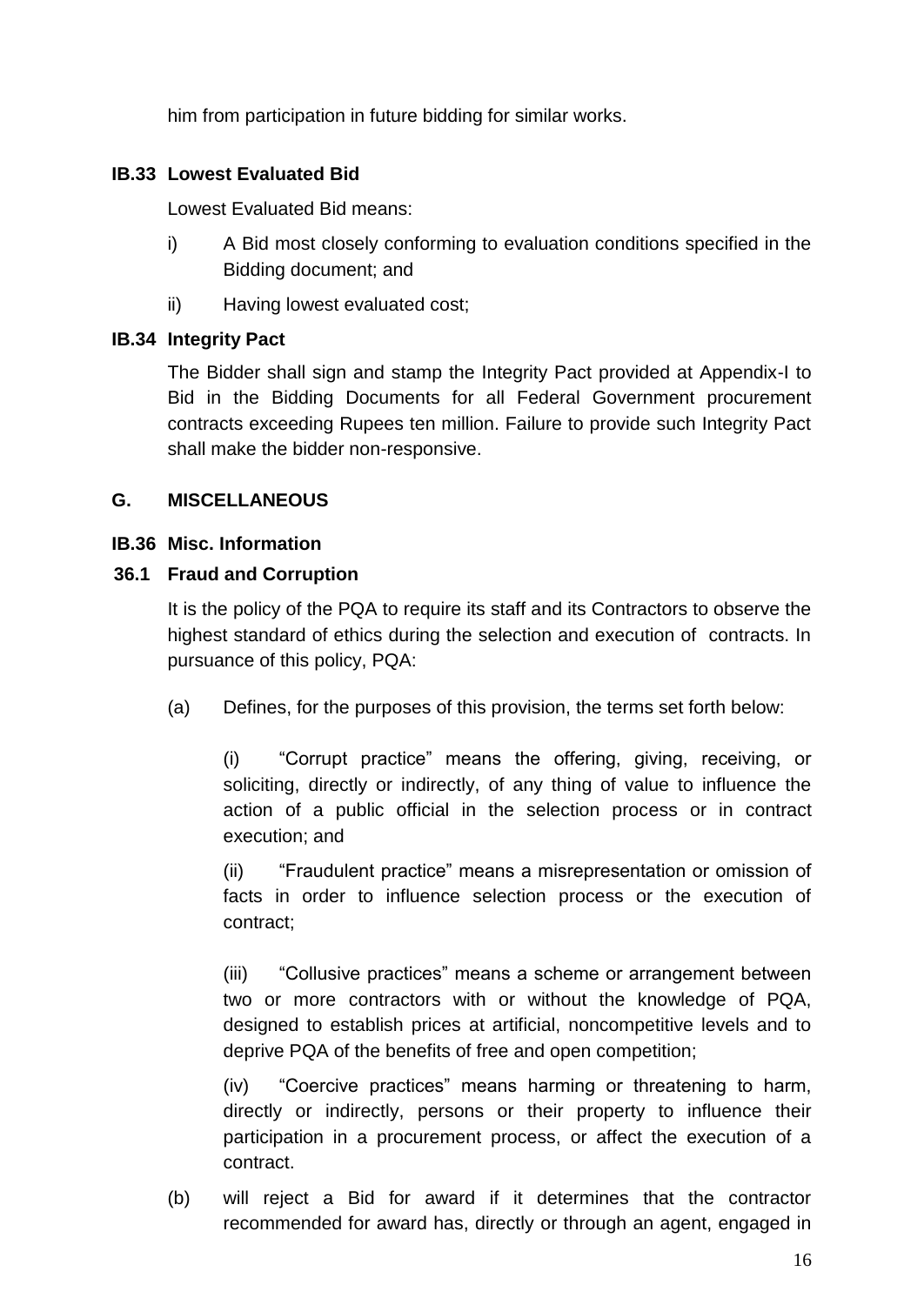corrupt, fraudulent, elusive or coercive practices in competing for the contract in question;

(c) will sanction contractor, including declaring the contractor ineligible, either indefinitely or for a stated period of time, to be awarded a PQA contract if it at any time determines that the consultant has, directly or through an agent, engaged in corrupt, fraudulent, collusive or coercive practices.

# **36.2 Procedures of Open Competitive Bidding**

The following procedures shall be adopted for open competitive Bidding as provided in Public Procurement Rules-2004, namely:-

# **Single stage – two envelope procedure**

- (i) The bidding process shall be single sage two envelope procedure under rule 36(b) of PPRA-2004 i.e. "Technical Proposals" and "Financial Proposals".
- (ii) The envelopes shall be marked as "FINANCIAL PROPOSAL" and "TECHNICAL PROPOSAL" in bold and legible letters to avoid confusion;
- (iii) Initially, only the envelope marked "TECHNICAL PROPOSAL" shall be opened;
- (iv) The envelope marked as "FINANCIAL PROPOSAL" shall be retained in the custody of the procuring agency without being opened;
- (v) The procuring agency shall evaluate the technical proposal in a manner prescribed in advance, without reference to the price and reject any proposal which does not conform to the specified requirements;
- (vi) During the technical evaluation no amendments in the technical proposal shall be permitted;
- (vii) The financial proposals of Bids shall be opened of the qualified bidders publicly at a time, date and venue announced and communicated to the Bidders in advance;
- (viii) After the evaluation and approval of the technical proposal the procuring agency, shall at a time within the Bid validity period, publicly open the financial proposals of the technically accepted Bids only. The financial proposal of Bids found technically non-responsive shall be returned un-opened to the respective Bidders;
- (ix) The Bid found to be the lowest evaluated Bid shall be accepted.

# **36.3 Lowest Evaluated Bid**

Lowest Evaluated Bid means:

- i) A Bid most closely conforming to evaluation criteria and other conditions specified in the Bidding document; and
- ii) Having lowest evaluated cost;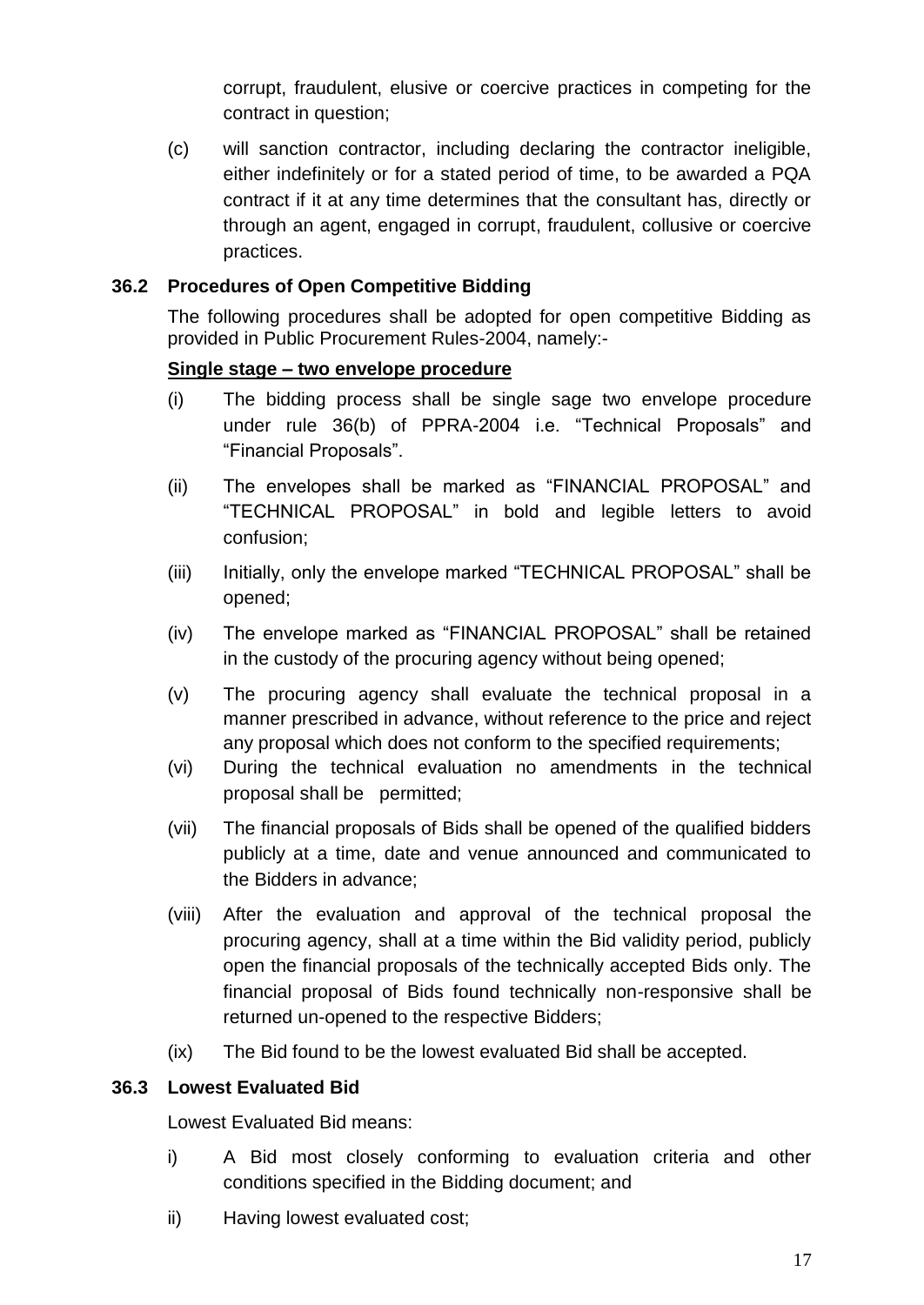# **BIDDING DATA**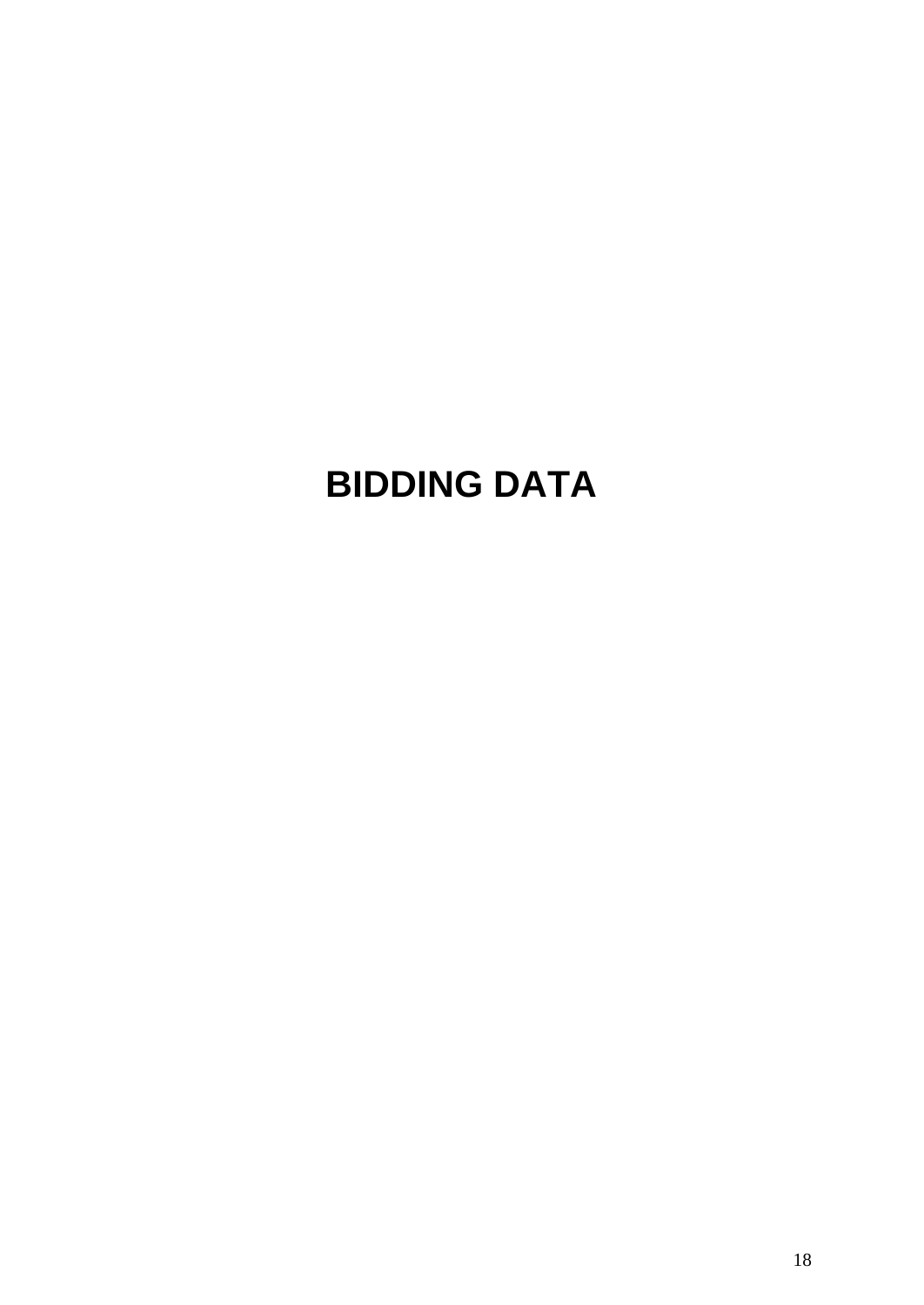# **BIDDDING DATA**

# **Instruction to Bidders Clause Reference**

| 1.1  | <b>Name of Employer:</b>                                                                                                           |
|------|------------------------------------------------------------------------------------------------------------------------------------|
|      | Port Qasim Authority and represented by Director General (Technical)<br><b>Brief Description of Works:</b>                         |
|      | " Annual Maintenance and Operation of Street Lights at PQA"                                                                        |
| 8.1  | (a) Employer's address:                                                                                                            |
|      | Director General (Technical),                                                                                                      |
|      | Head Office Building,                                                                                                              |
|      | Port Qasim Authority, Bin Qasim Karachi-75020                                                                                      |
|      | Fax. No. 021-34730107                                                                                                              |
|      | (b) Engineer's address:                                                                                                            |
|      | Director (M&E),                                                                                                                    |
|      | Port Qasim Authority,                                                                                                              |
|      | Tel.No.99272182 Fax: No. 021-34730107                                                                                              |
| 10.1 | <b>Bid language:</b>                                                                                                               |
|      | English                                                                                                                            |
| 11.1 | The bidder/manufacturer has the financial, technical and production capability                                                     |
| (b)  | necessary to perform the Contract as follows:                                                                                      |
|      | i. Balance sheet for last three years audited by Chartered Accounts,<br>ii. CV's of key personal signed by individual,             |
|      | iii. List of completed projects and complete technical information as mentioned in                                                 |
|      | clause 11.1                                                                                                                        |
| 11.1 | A detailed description of the Works, essential technical and performance<br>(a)                                                    |
| (d)  | characteristics.                                                                                                                   |
|      | Complete set of technical information, description data, literature and<br>(b)                                                     |
|      | drawings. This will include but not be limited to a sufficient number of                                                           |
|      | drawings, photographs, catalogues, illustrations and such other                                                                    |
|      | information as is necessary to illustrate clearly the significant<br>characteristics such as general dimensions and other relevant |
|      | information about the works to be performed.                                                                                       |
| 13.1 | Bid shall be quoted entirely in Pak. Rupees. The payment shall be made in Pak.                                                     |
|      | Rupees.                                                                                                                            |
| 15.1 | <b>Amount of Bid Security</b>                                                                                                      |
|      | Rs.600,000/- in shape of Pay order/ Bank Guarantee from "AA" rating Bank of                                                        |
|      | Pakistan in favour of Port Qasim Authority, to be submitted alongwith Bid.                                                         |
| 14.1 | <b>Period of Bid Validity</b>                                                                                                      |
|      | 180 days                                                                                                                           |
| 17.4 | Number of Copies of the Bid to be Submitted                                                                                        |
|      | One original plus one copy                                                                                                         |
| 18.1 | <b>Employer's Address for the Purpose of Bid Submission</b>                                                                        |
|      | Office of the Director (M&E),                                                                                                      |
|      | Port Qasim Authority, Karachi.                                                                                                     |
| 19.1 | <b>Deadline for Submission of Bids</b>                                                                                             |
|      | As notified in NIT.                                                                                                                |
| 22.1 | Venue, Time, and Date of Bid Opening                                                                                               |
|      | As notified in NIT.                                                                                                                |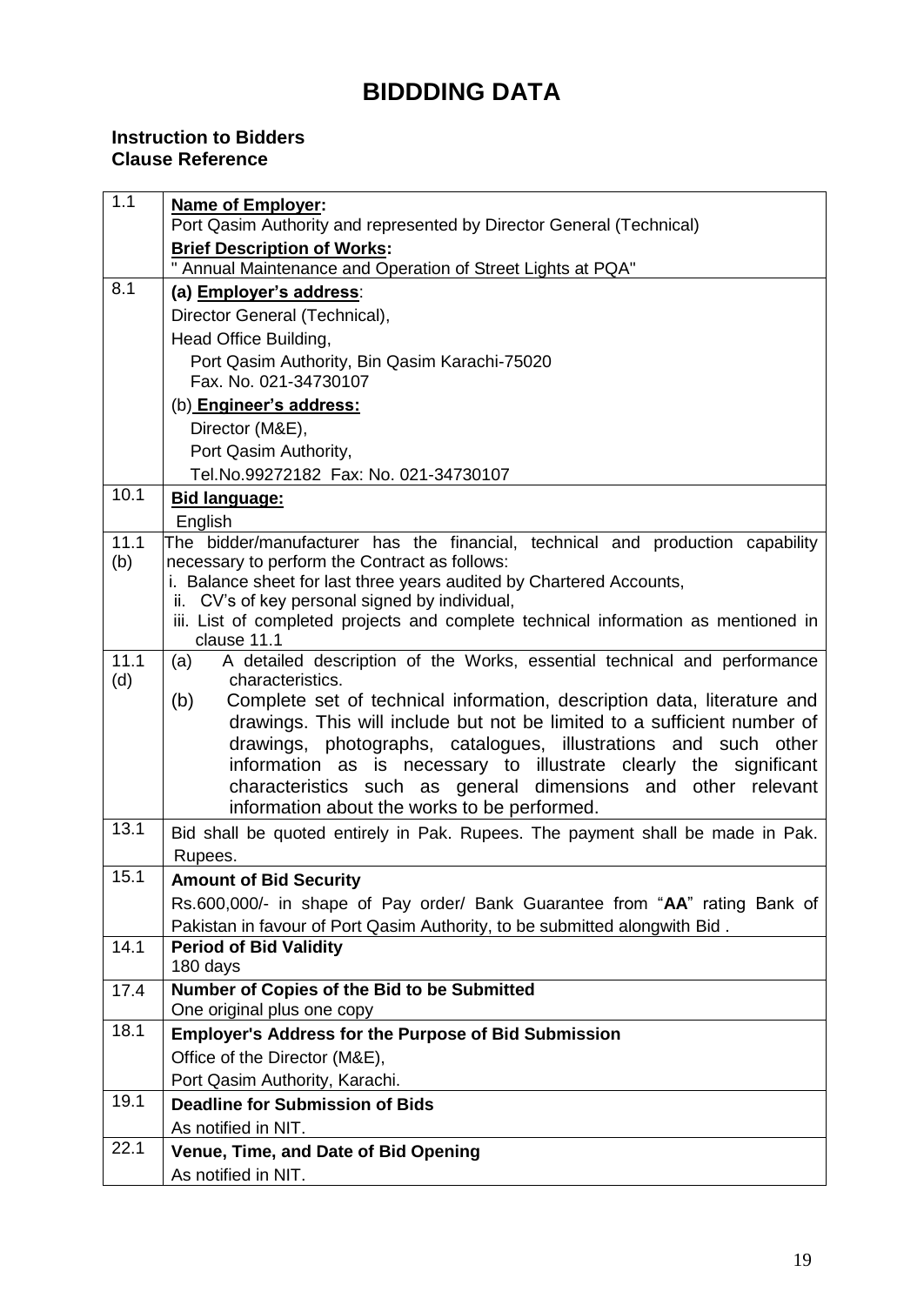| 25 |       | <b>Responsiveness of Bids</b>                                                                                                                                                |  |  |  |
|----|-------|------------------------------------------------------------------------------------------------------------------------------------------------------------------------------|--|--|--|
|    | (i)   | the Bid is valid till required period,                                                                                                                                       |  |  |  |
|    | (ii)  | the Bid prices are firm during currency of contract (if it is a fixed price bid)                                                                                             |  |  |  |
|    | (iii) | completion period offered is within specified limits,                                                                                                                        |  |  |  |
|    | (iv)  | The Bidder/Manufacturer is eligible to Bid and possesses the requisite<br>experience, capability and qualification as per evaluation criteria given with<br>these documents. |  |  |  |
|    | (v)   | the Bid does not deviate from basic technical requirements and                                                                                                               |  |  |  |
|    | (vi)  | the Bids are generally in order, etc.                                                                                                                                        |  |  |  |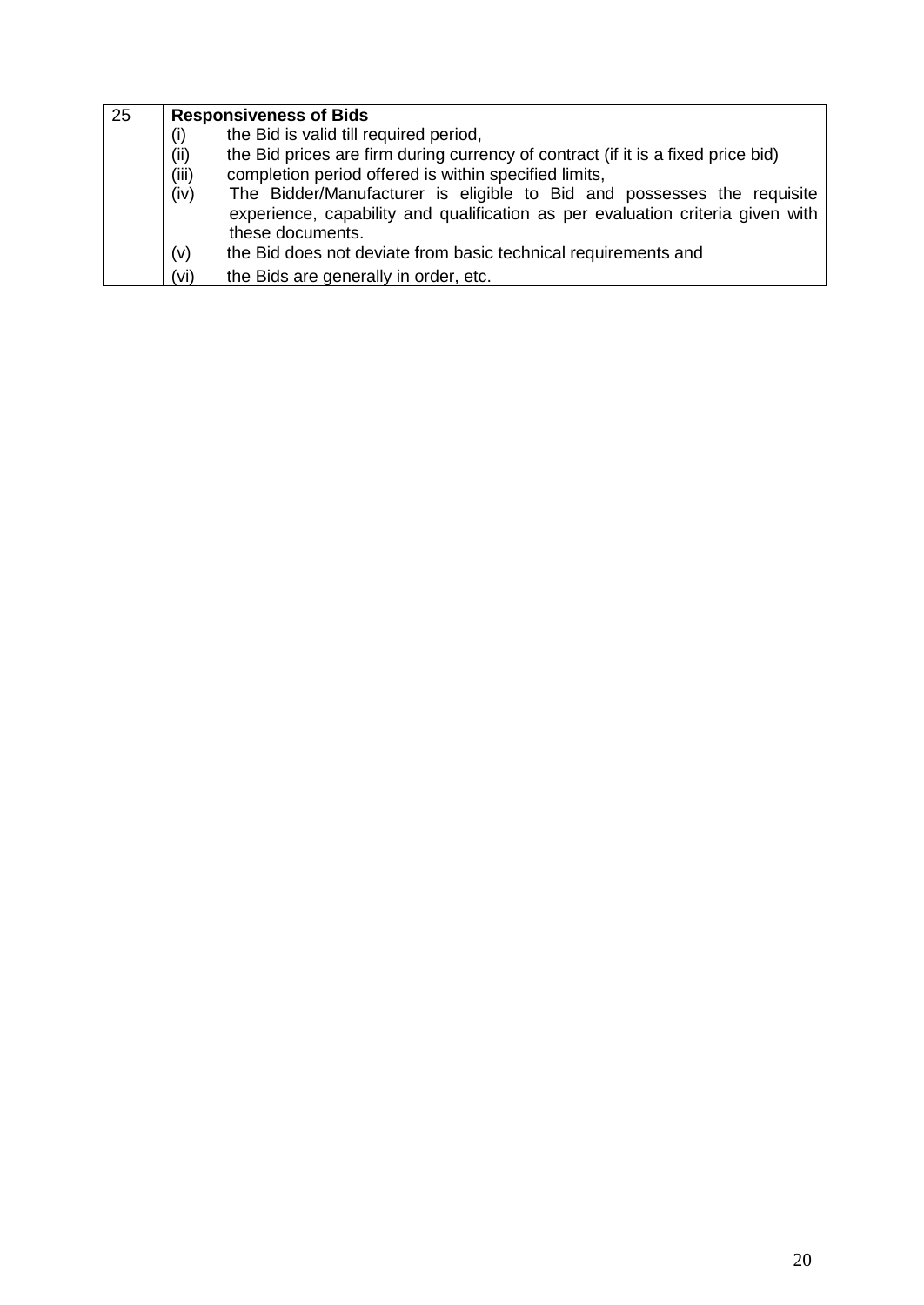# **FORM OF TENDER AND APPENDICES TO TENDER**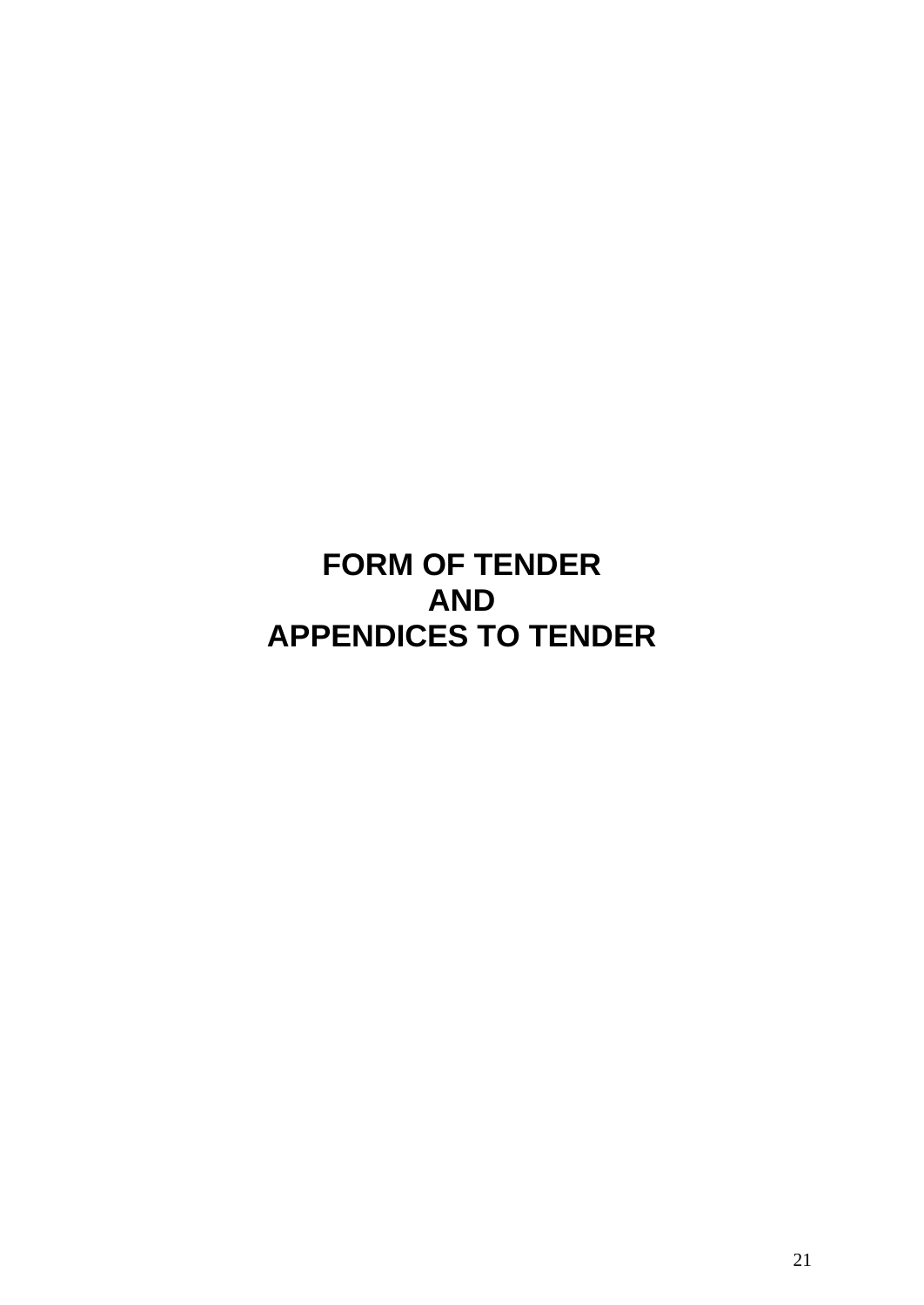# **FORM OF TENDER**

Director (M&E) Port Qasim Authority, Bin Qasim

Subject:

Gentleman,

- 1. Having examined the Bidding Documents including Instructions to Bidders, Bidding Data, and Conditions of Contract, Specifications, Drawings and Bill of Quantities and Addenda Nos. \_\_\_\_\_\_\_\_\_\_\_\_\_\_\_\_\_\_\_\_\_\_\_\_\_\_\_\_\_\_\_\_\_for the execution of the above-named Works, we, the undersigned, offer to execute and complete such Works and remedy any defects therein in conformity with the Conditions of Contract. Specifications, Drawings, Bill of Quantities and Addenda for the sum of Rs. (Rupees \_\_\_\_\_\_\_\_\_\_\_\_\_\_\_\_\_\_\_\_\_\_\_\_\_\_\_\_\_\_\_\_\_\_\_\_\_\_\_\_\_\_\_\_\_\_\_\_\_\_\_\_\_\_) or such other sum as may be ascertained in accordance with the said conditions.
- 2. We understand that all the Appendices attached hereto form part of this Bid.
- 3. As security for due performance of the undertakings and obligations of this Bid, we submit herewith a Bid Security in the amount of Rupees \_\_\_\_\_\_\_\_\_\_\_\_ (Rs. \_\_\_\_\_\_\_\_\_\_\_\_\_\_\_\_\_\_) drawn in your favor made payable to you and valid for a period of \_\_\_\_\_\_\_\_\_\_\_days beginning from the date Bids are opened.
- 4. We undertake, if our Bid is accepted, to commence the Works and to complete the whole of the Works comprised in the Contract within the time stated in Appendix-A to Bid.
- 5. We agree to abide by this Bid for the period of 180 days from the date fixed for receiving the same and it shall remain binding upon us and may be accepted at any time before the expiration of that period or extension thereof.
- 6. Unless and until a formal Agreement is prepared and executed, this Bid, together with your written acceptance thereof, shall constitute a binding contract between us.
- 7. We do hereby declare that the Bid is made without any collusion, comparison of figures or arrangement with any other bidder for the Works.
- 8. We understand that you are not bound to accept the lowest or any Bid you may receive.

Dated this \_\_\_\_\_\_\_\_\_\_\_day of\_\_\_\_\_\_\_\_\_\_\_\_\_\_\_\_20\_\_\_\_\_\_

Signature: \_\_\_\_\_\_\_\_\_\_\_\_\_\_\_\_\_\_\_\_\_\_\_\_

in the capacity of \_\_\_\_\_\_\_duly authorized to sign Bids for and on behalf of

\_\_\_\_\_\_\_\_\_\_\_\_\_\_\_\_\_\_\_\_\_\_\_\_\_\_\_\_\_\_\_\_\_\_\_\_\_\_\_\_\_\_\_\_\_\_\_\_\_\_\_\_\_\_\_\_

| (Name of Bidder in Block Capitals) |
|------------------------------------|
| (Seal)                             |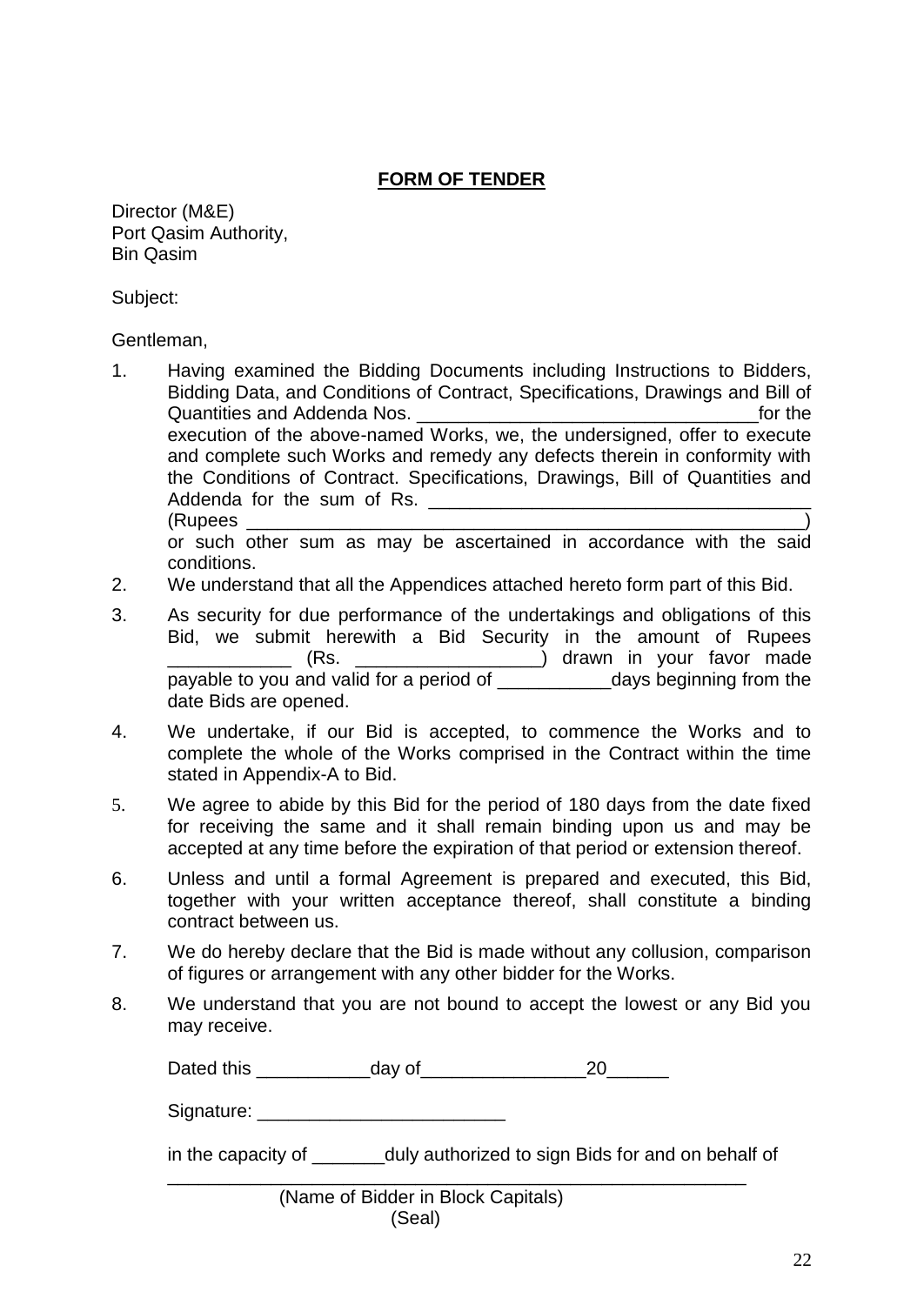| Witness: |  |
|----------|--|
|          |  |
|          |  |
|          |  |
|          |  |
|          |  |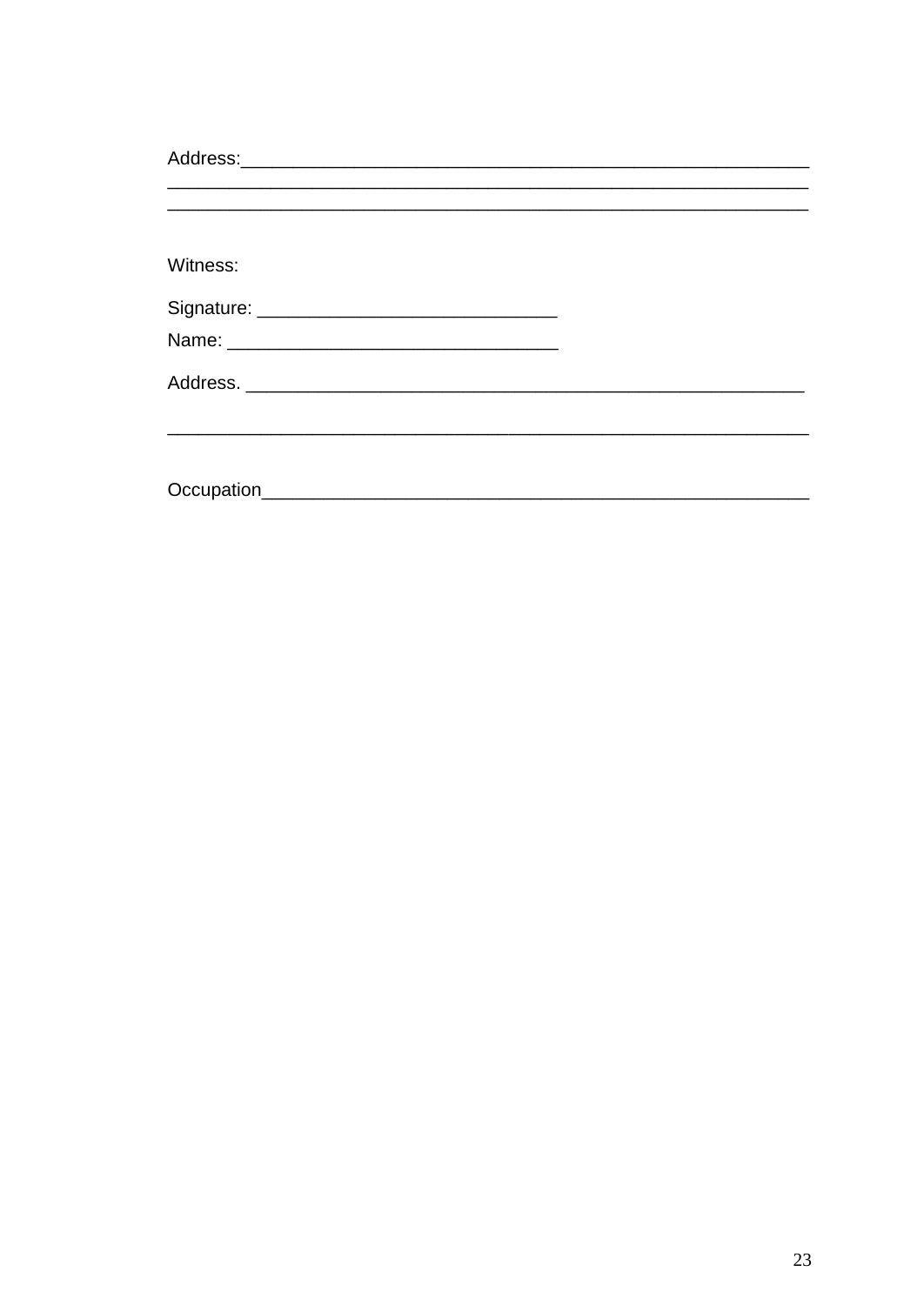# **Appendix-A to Bid**

#### **SPECIAL STIPULATIONS Clause Conditions of Contract**

 $\overline{a}$ 

| 1.               | <b>Amount of Performance Bond</b>                                                            | 4.4          | 10% of Contract Price in shape of<br>Bank guarantee / Pay order from<br>any Scheduled Bank of Pakistan<br>having "AA" rating situated in<br>Karachi. Performance bond shall<br>be released after completion of<br>maintenance period.                                                           |
|------------------|----------------------------------------------------------------------------------------------|--------------|-------------------------------------------------------------------------------------------------------------------------------------------------------------------------------------------------------------------------------------------------------------------------------------------------|
| 2.               | Time for Furnishing Program                                                                  | 1.7.1        | 14 days from the date of receipt of<br>Letter of Acceptance.                                                                                                                                                                                                                                    |
| 3.               | Minimum amount of Third Party<br>Insurance                                                   | 14.1         | Rs. 300,000/=                                                                                                                                                                                                                                                                                   |
| $\overline{4}$ . | <b>Submission of Insurance Policies</b>                                                      | 14           | policies<br>Insurance<br>be<br>may<br>from<br>the<br>submitted<br>following<br>companies acceptable<br>insurance<br>Client.<br>Adamjee<br>A)-<br>the<br>to<br>Insurance Company.<br>Federal<br>Eastern<br>Union<br>b)-<br>Insurance<br>Company<br>Jubilee<br>New<br>Insurance<br>c)-<br>Company |
| 5.               | <b>Period of Commencement</b>                                                                | 1.1.7        | 14 Days from the Employer's<br>order to commence the work.                                                                                                                                                                                                                                      |
| 6.               | Stipulated time of completion.<br>Whole of the works.                                        | 1.1.9        | Contract period is 12 months from<br>the date of award of contract.                                                                                                                                                                                                                             |
| 7 <sub>1</sub>   | <b>Amount of Liquidated Damages</b><br>for late completion after due date<br>for completion. | 7.5          | Delay: 0.1% of Contract Price/day<br>for late completion. Maximum<br>10% of the Contract price stated<br>in the letter of Acceptance                                                                                                                                                            |
| 8.               | <b>Defect Liability Period</b>                                                               | 9.1          | Not Applicable                                                                                                                                                                                                                                                                                  |
| 9.               | Mobilization / Demobilization<br>Payment as per BOQ.                                         | 11.1a<br>(i) | Not Applicable                                                                                                                                                                                                                                                                                  |
| 10.              | Mode of Payment                                                                              | 11.1         | 100% in local currency                                                                                                                                                                                                                                                                          |
| 11.              | Percentage of Retention Money                                                                | 11.4         | 5% of all<br>payments<br>made<br>to<br>Contractor.                                                                                                                                                                                                                                              |
| 12.              | Time within which payment to be<br>made after submission of<br>certificate from Engineer.    | 11.3         | 30 Calendar Days                                                                                                                                                                                                                                                                                |
| 13.              | Maintenance period                                                                           | 9.1          | Not Applicable                                                                                                                                                                                                                                                                                  |

| Signature: |  |
|------------|--|
| Name:      |  |
| Date:      |  |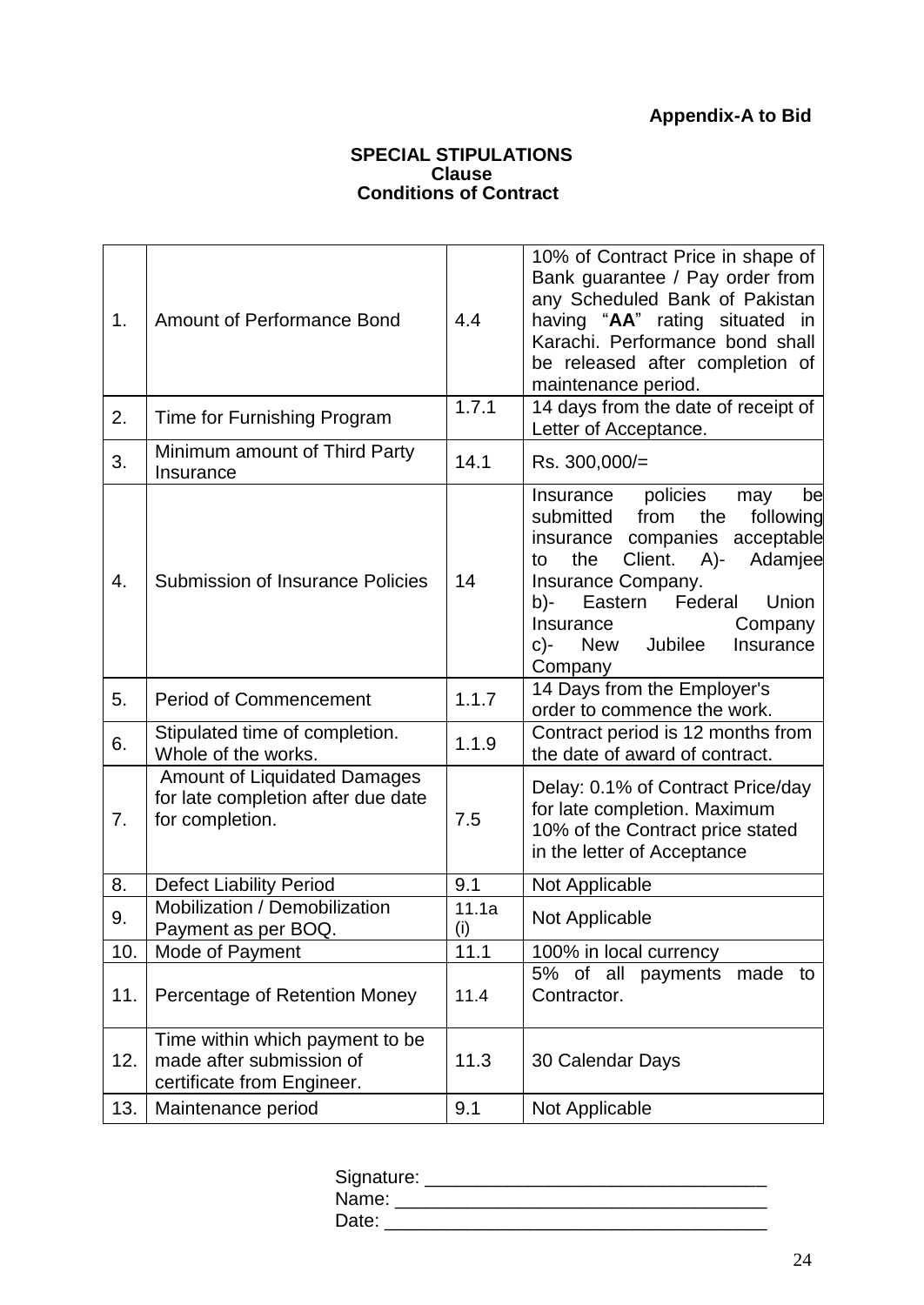## **PROPOSED SCHEDULE**

Pursuant to Sub-Clause7.1 of the General Conditions of Contract, the Works shall be completed on or before the date stated in Appendix-A to Bid.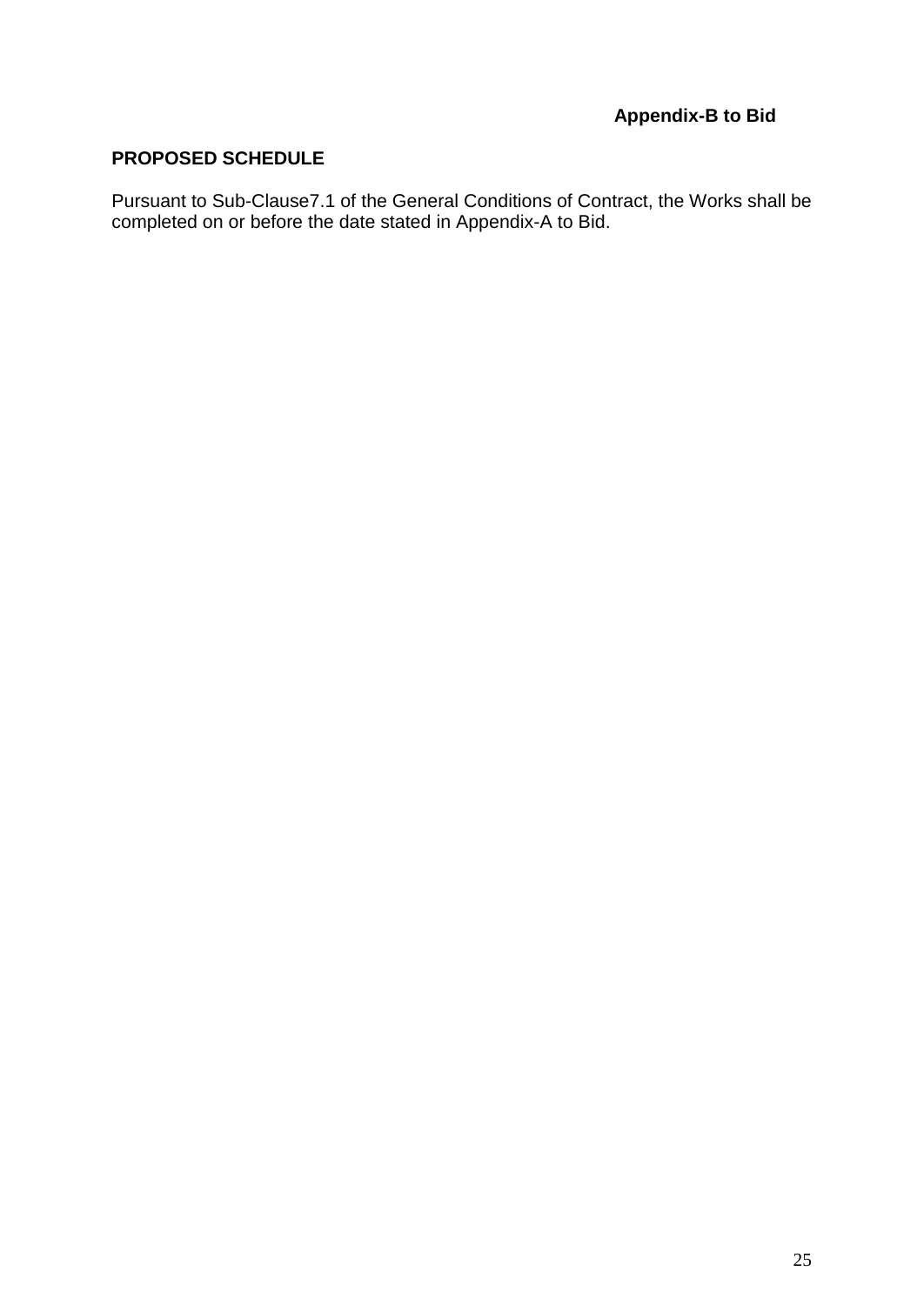## **METHOD STATEMENT OF PERFORMING THE WORK**

The Bidder is required to submit a narrative outlining the method of performing the Work. The narrative should indicate in detail and include but not be limited to:

- 1. Organization Chart indicating head office and field office personnel involved in management and supervision, engineering, equipment maintenance and purchasing.
- 2. The method of executing the Works, the procedures for maintenance and operation work mobilization of equipment and materials to the site.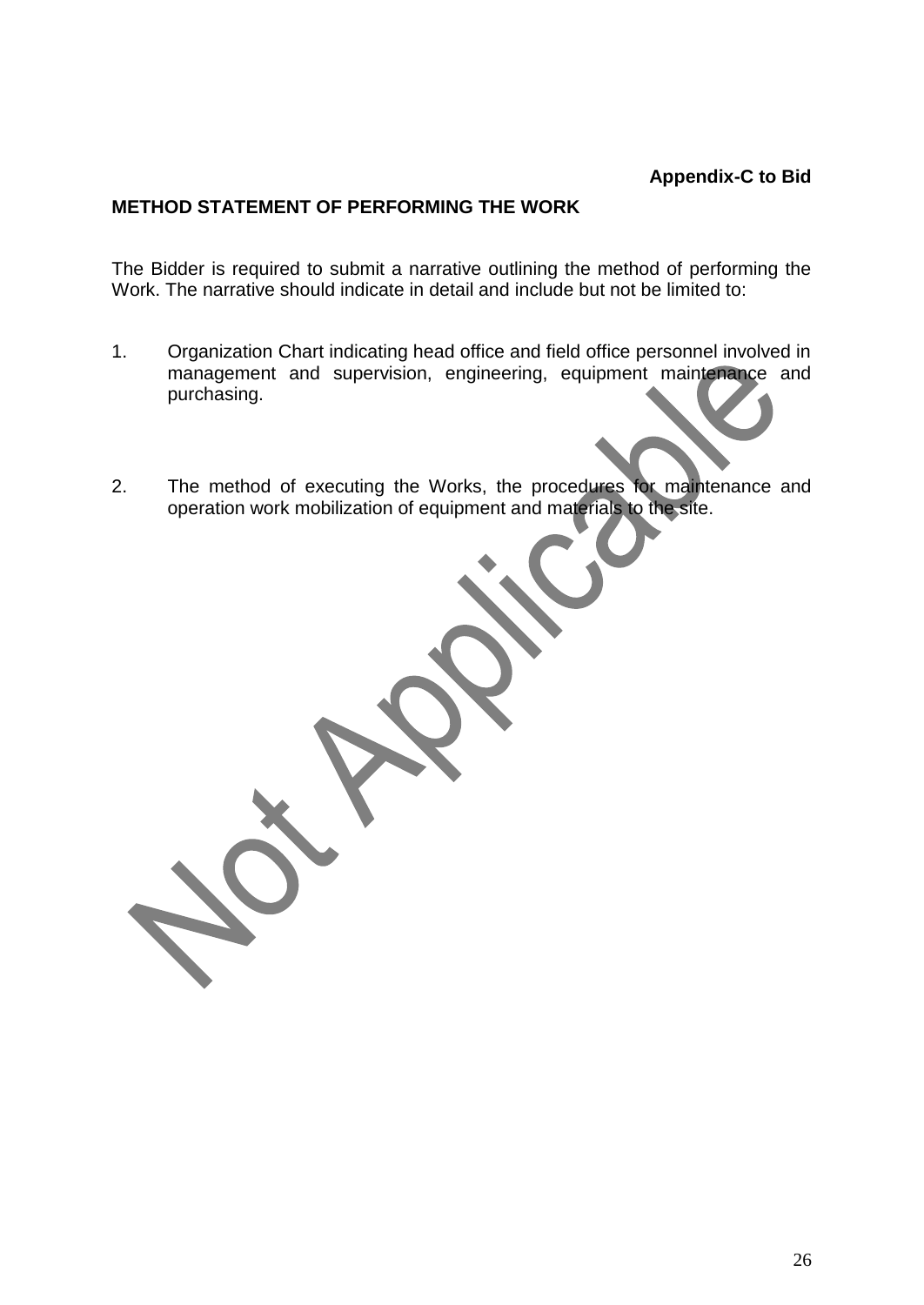# **Appendix-D to Bid**

# **LIST OF INTENDED SUB-CONTRACTORS**

We intend to engage the following firms as sub-contractors experienced in their respective field as mentioned against their names for executing the works specified below: 

| <b>S. No.</b> | Name and address of Intended<br><b>Sub-Contractors</b> |                              | Type of work | <b>Reason for sub-</b><br>letting |
|---------------|--------------------------------------------------------|------------------------------|--------------|-----------------------------------|
|               |                                                        |                              |              |                                   |
|               |                                                        | Signature:<br>Name:<br>Date: |              |                                   |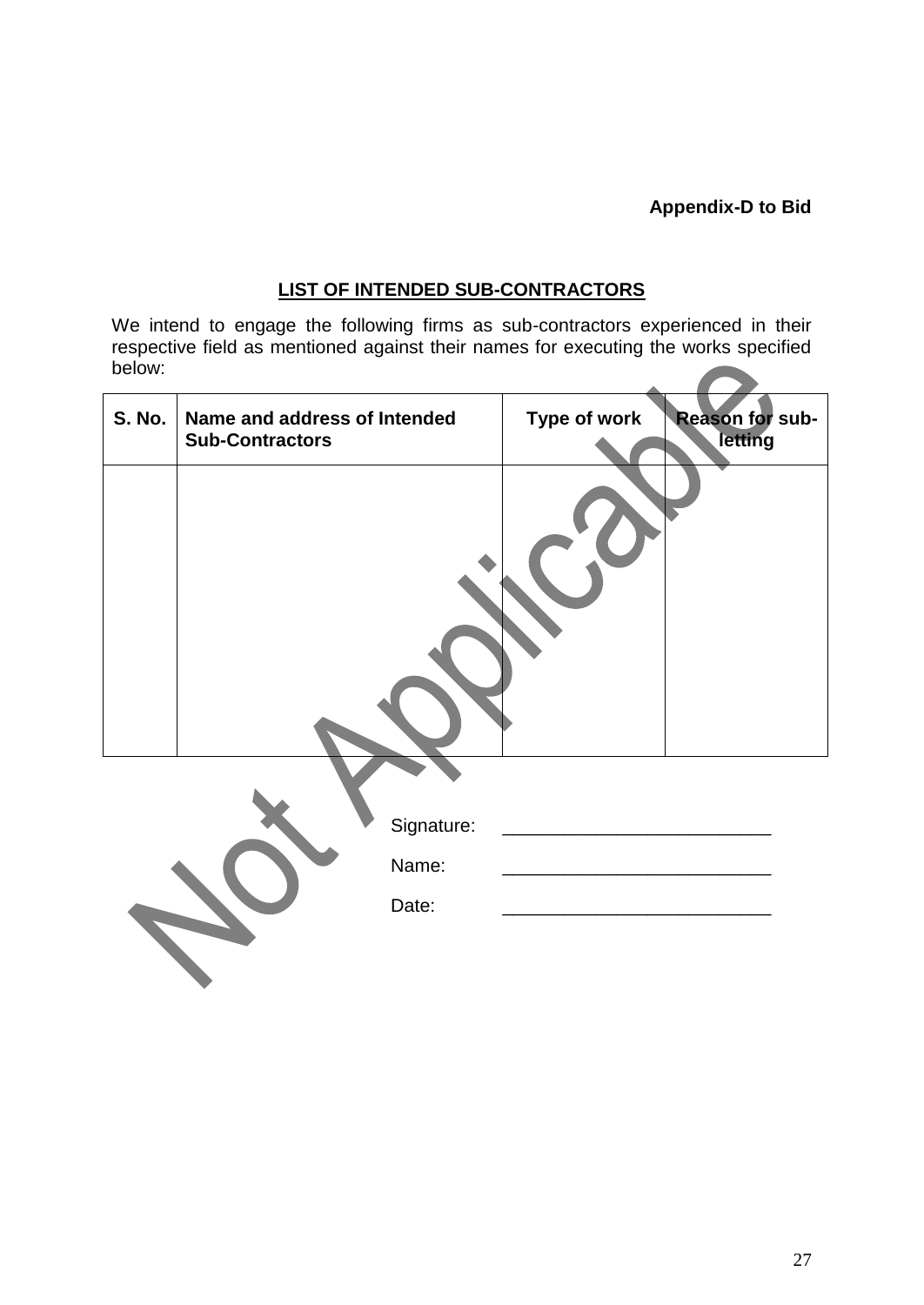# **Appendix to Bid-E**

# **CONTRACTOR'S SUPERVISORY STAFF AND KEY PERSONNEL**

- 1. The following personnel would comprise the supervisory staff to be assigned by us to the construction site for fulfillment of the Contract.
- 2. The biographical data with relevant testimonials and details of experience of the above key personnel are attached to our Tender.

| S. No. | <b>Proposed Assignment</b> | <b>Full Name</b> | Age | <b>Nationality</b> |
|--------|----------------------------|------------------|-----|--------------------|
|        |                            |                  |     |                    |
|        |                            |                  |     |                    |
|        |                            |                  |     |                    |
|        |                            |                  |     |                    |
|        |                            |                  |     |                    |

Signature: \_\_\_\_\_\_\_\_\_\_\_\_\_\_\_\_\_\_\_\_\_\_\_\_\_\_

Name:

Date: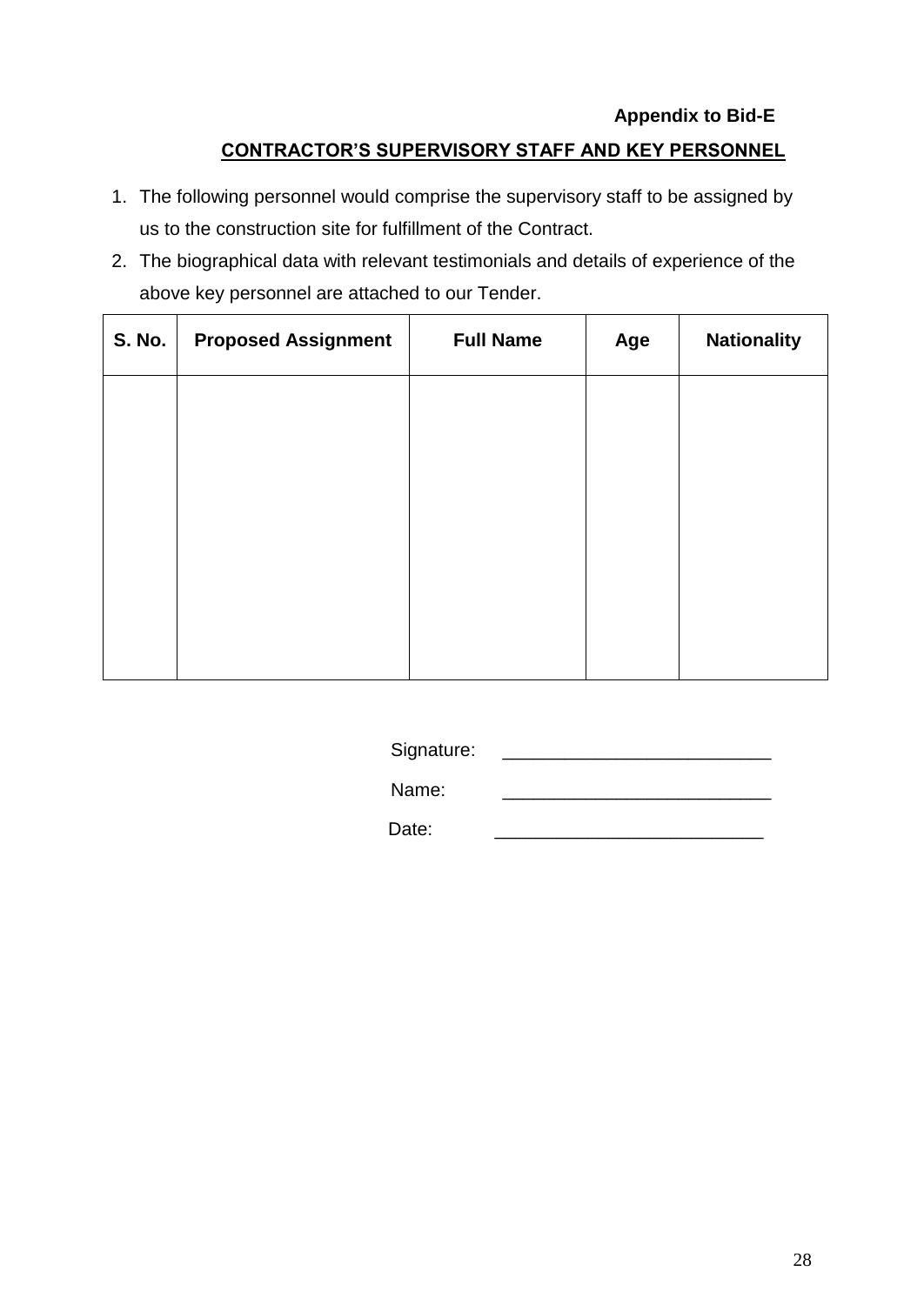#### **(INTEGRITY PACT)**

#### **DECLARATION OF FEES, COMMISSION AND BROKERAGE ETC.PAYABLE BY THE SUPPLIERS OF GOODS, SERVICES & WORKS INCONTRACTS WORTH RS. 10.00 MILLION OR MORE**

Contract No: Contract Value: Contract Title: "Annual Maintenance and Operation of Street Lights at PQA"

………………………………… [Name of Supplier] hereby declares that it has not obtained or induced the procurement of any contract, right, interest, privilege or other obligation or benefit from Government of Pakistan (GoP) or any administrative subdivision or agency thereof or any other entity owned or controlled by GoP through any corrupt business practice.

Without limiting the generality of the foregoing, [name of Supplier] represents and warrants that it has fully declared the brokerage, commission, fees etc. paid or payable to anyone and not given or agreed to give and shall not give or agree to give to anyone within or outside Pakistan either directly or indirectly through any natural or juridical person, including its affiliate, agent, associate, broker, consultant, director, promoter, shareholder, sponsor or subsidiary, any commission, gratification, bribe, finder"s fee or kickback, whether described as consultation fee or otherwise, with the object of obtaining or inducing the procurement of a contract, right, interest, privilege or other obligation or benefit in whatsoever form from GoP, except that which has been expressly declared pursuant hereto.

[name of Supplier] certifies that it has made and will make full disclosure of all agreements and arrangements with all persons in respect of or related to the transaction with GoP and has not taken any action or will not take any action to circumvent the above declaration, representation or warranty.

[name of Supplier] accepts full responsibility and strict liability for making any false declaration, not making full disclosure, misrepresenting facts or taking any action likely to defeat the purpose of this declaration, representation and warranty. It agrees that any contract, right, interest, privilege or other obligation or benefit obtained or procured as aforesaid shall, without prejudice to any other rights and remedies available to GoP under any law, contract or other instrument, be voidable at the option of GoP.

Notwithstanding any rights and remedies exercised by GoP in this regard, [name of Supplier] agrees to indemnify GoP for any loss or damage incurred by it on account of its corrupt business practices and further pay compensation to GoP in an amount equivalent to ten time the sum of any commission, gratification, bribe, finder"s fee or kickback given by [name of Supplier] as aforesaid for the purpose of obtaining or inducing the procurement of any contract, right, interest, privilege or other obligation or benefit in whatsoever form from GoP.

| Name of Buyer: | Name of Seller/Supplier: |  |
|----------------|--------------------------|--|
| Signature:     | Signature:               |  |
| <b>Seall</b>   | [Seal]                   |  |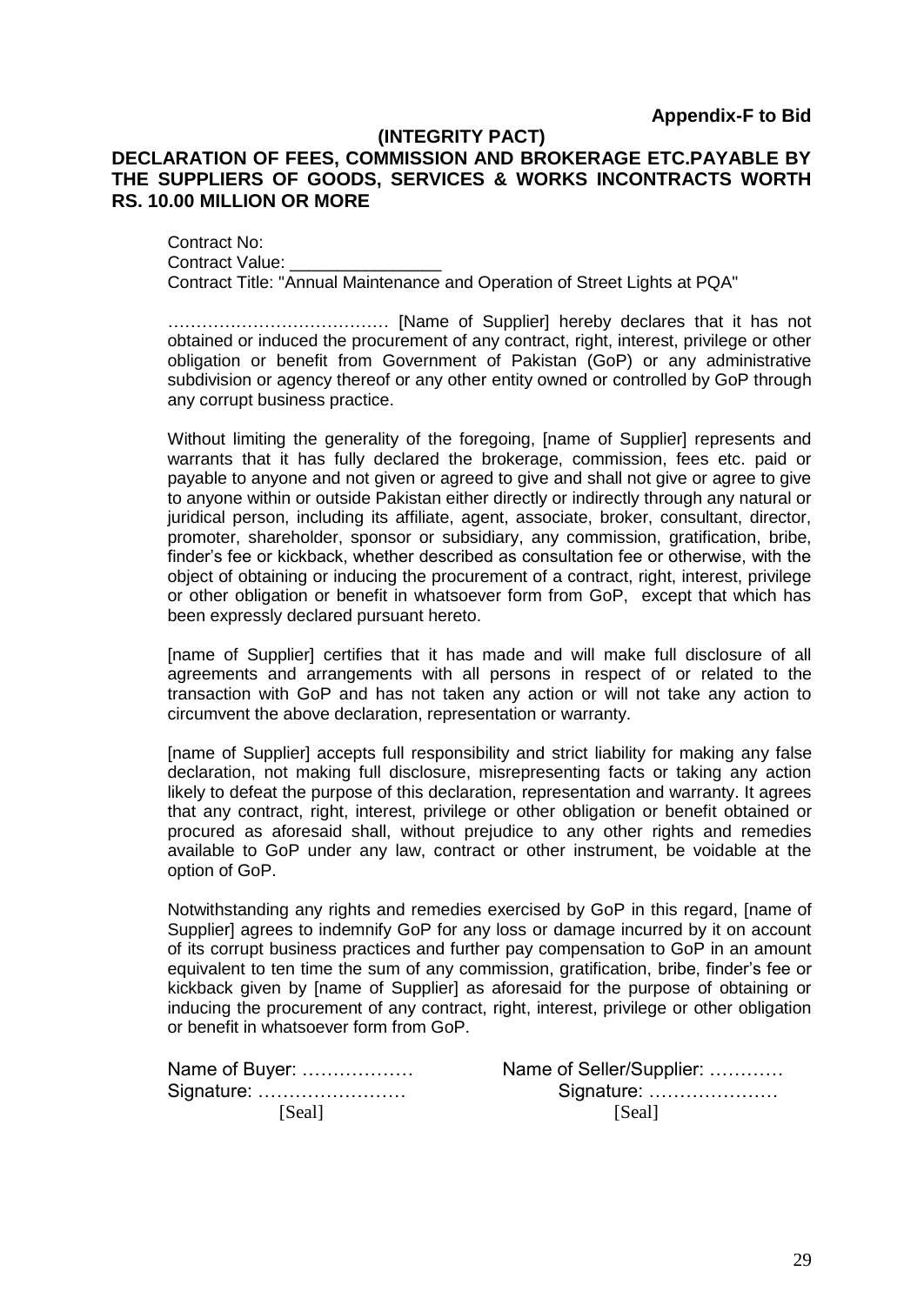## **STANDARD FORMS**

**TENDER BOND / BID SECURITY PERFORMANCE SECURITY CONTRACT AGREEMENT ADVANCE BANK GUARNTEE**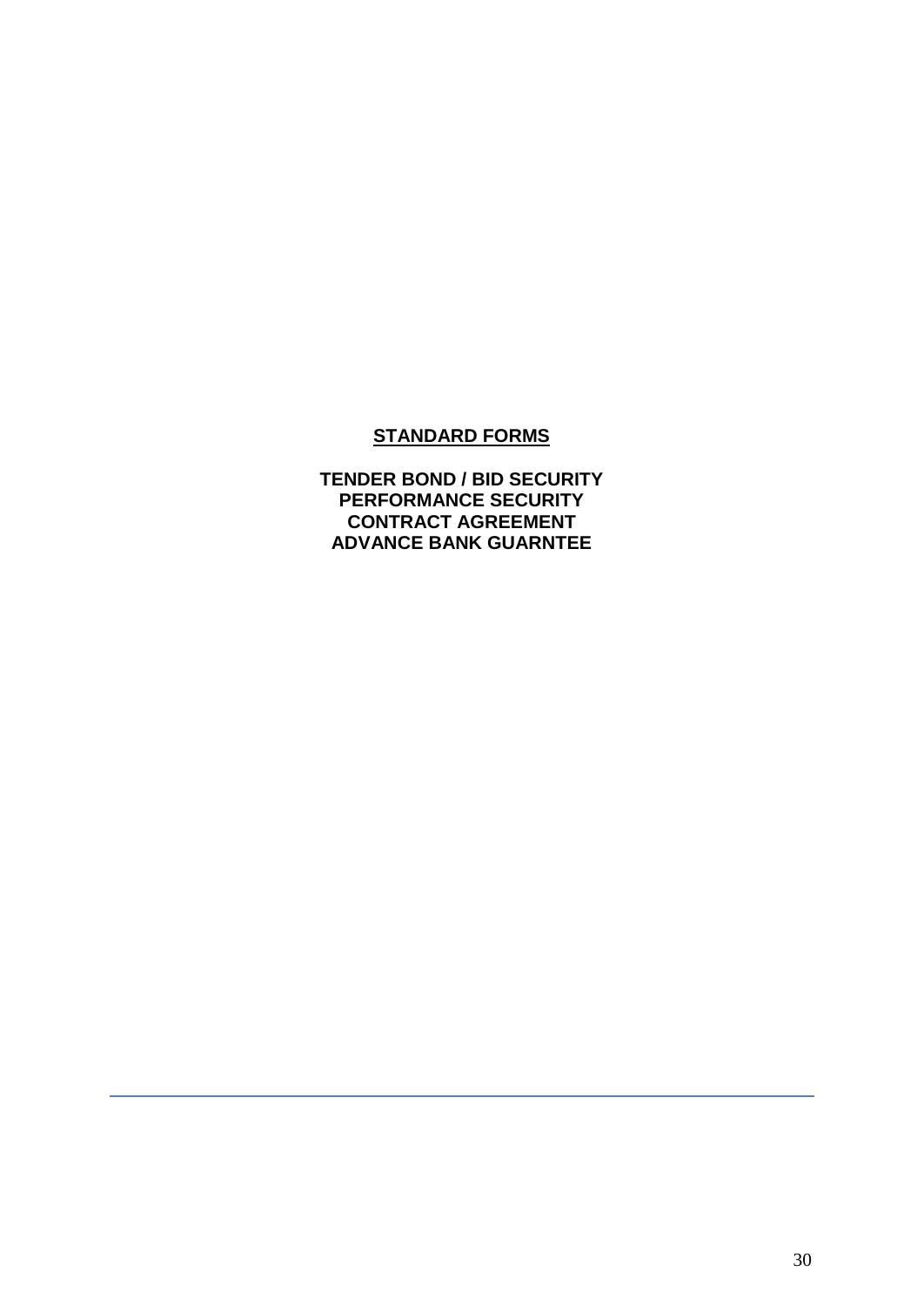#### **BID SECURITY (Bank Guarantee)**

Security Executed on

|                                                                                                                                                                 | (Date)                                                                    |  |
|-----------------------------------------------------------------------------------------------------------------------------------------------------------------|---------------------------------------------------------------------------|--|
| Name of Surety (Bank) with Address: __                                                                                                                          |                                                                           |  |
|                                                                                                                                                                 | (Scheduled Bank in Pakistan)                                              |  |
| Name of Principal (Bidder) with Address                                                                                                                         |                                                                           |  |
|                                                                                                                                                                 |                                                                           |  |
| Bid Reference No.                                                                                                                                               |                                                                           |  |
| and at therequest of the said Principal (Bidder) we, the Surety above named, are held<br>and firmly bound unto                                                  | KNOW ALL MEN BY THESE PRESENTS, that in pursuance of the terms of the Bid |  |
| (hereinafter called the 'Employer') in the sum stated above for the payment of which<br>sum well and truly to be made, we find ourselves, our heirs, executors, |                                                                           |  |
| administrators and successors, jointly and severally, firmly by these presents.                                                                                 |                                                                           |  |
| THE CONDITION OF THIS OBLIGATION IS SUCH, that whereas the Bidder has                                                                                           |                                                                           |  |

submitted the accompanying Bid dated \_\_\_\_\_\_ for Bid No. \_\_\_\_\_\_\_ for \_\_\_\_\_\_\_\_\_ (Particulars of Bid) to the said Employer; and

WHEREAS, the Employer has required as a condition for considering said Bid that the Bidder furnishes a Bid Security in the above said sum from a Scheduled Bank in Pakistan or from a foreign bank duly counter-guaranteed by a Scheduled Bank in Pakistan, to the Employer, conditioned as under:

- (1) That the Bid Security shall remain in force up to and including the date 28 days after the deadline for validity of bids as stated in the Instructions to Bidders or as it may be extended by the Employer, notice of which extension(s) to the Surety is hereby waived;
- (2) That the Bid Security of unsuccessful Bidders will be returned by the Employer after expiry of its validity or upon signing of the Contract Agreement; and
- (3) That in the event of failure of the successful Bidder to execute the proposed Contract Agreement for such work and furnish the required Performance Security, the entire said sum be paid immediately to the said Employer pursuant to Clause 15.6 of the Instruction to Bidders for the successful Bidder's failure to perform.

NOW THEREFORE, if the successful Bidder shall, within the period specified therefore, on the prescribed form presented to him for signature enter into a formal Contract with the said Employer in accordance with his Bid as accepted and furnish within twenty eight (28) days of his being requested to do so, a Performance Security with good and sufficient surety, as may be required, upon the form prescribed by the said Employer for the faithful performance and proper fulfilment of the said Contract or in the event of non-withdrawal of the said Bid within the time specified for its validity then this obligation shall be void and of no effect, but otherwise to remain in full force and effect.

PROVIDED THAT the Surety shall forthwith pay the Employer the said sum upon first written demand of the Employer (without cavil or argument) and without requiring the Employer to prove or to show grounds or reasons for such demand,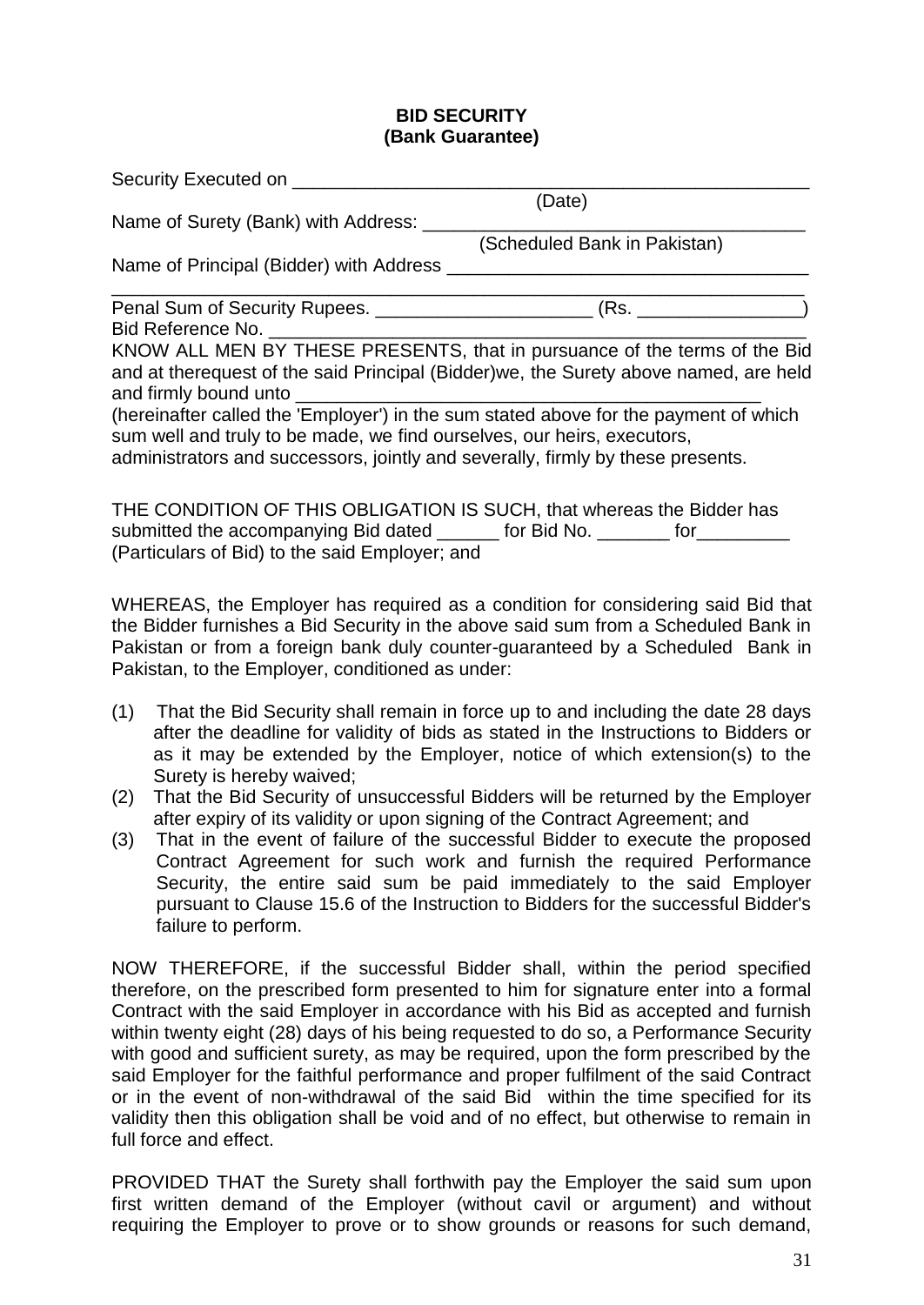notice of which shall be sent by the Employer by registered post duly addressed to the Surety at its address given above.

PROVIDED ALSO THAT the Employer shall be the sole and final judge for deciding whether the Principal (Bidder) has duly performed his obligations to sign the Contract Agreement and to furnish the requisite Performance Security within the time stated above, or has defaulted in fulfilling said requirements and the Surety shall pay without objection the said sum upon demand from the Employer forthwith and without any reference to the Principal (Bidder) or any other person.

IN WITNESS WHEREOF, the above bounden Surety has executed the instrument under its seal on the date indicated above, the name and seal of the Surety being hereto affixed and these presents duly signed by its undersigned representative pursuant to authority of its governing body.

SURETY (Bank)

WITNESS: Signature Signature

1. Name

Title **The Community of the Community Community** 

Corporate Secretary (Seal) Corporate Guarantor (Seal)

2.

 \_\_\_\_\_\_\_\_\_\_\_\_\_\_\_\_\_\_\_\_\_\_\_\_\_\_ Name, Title & Address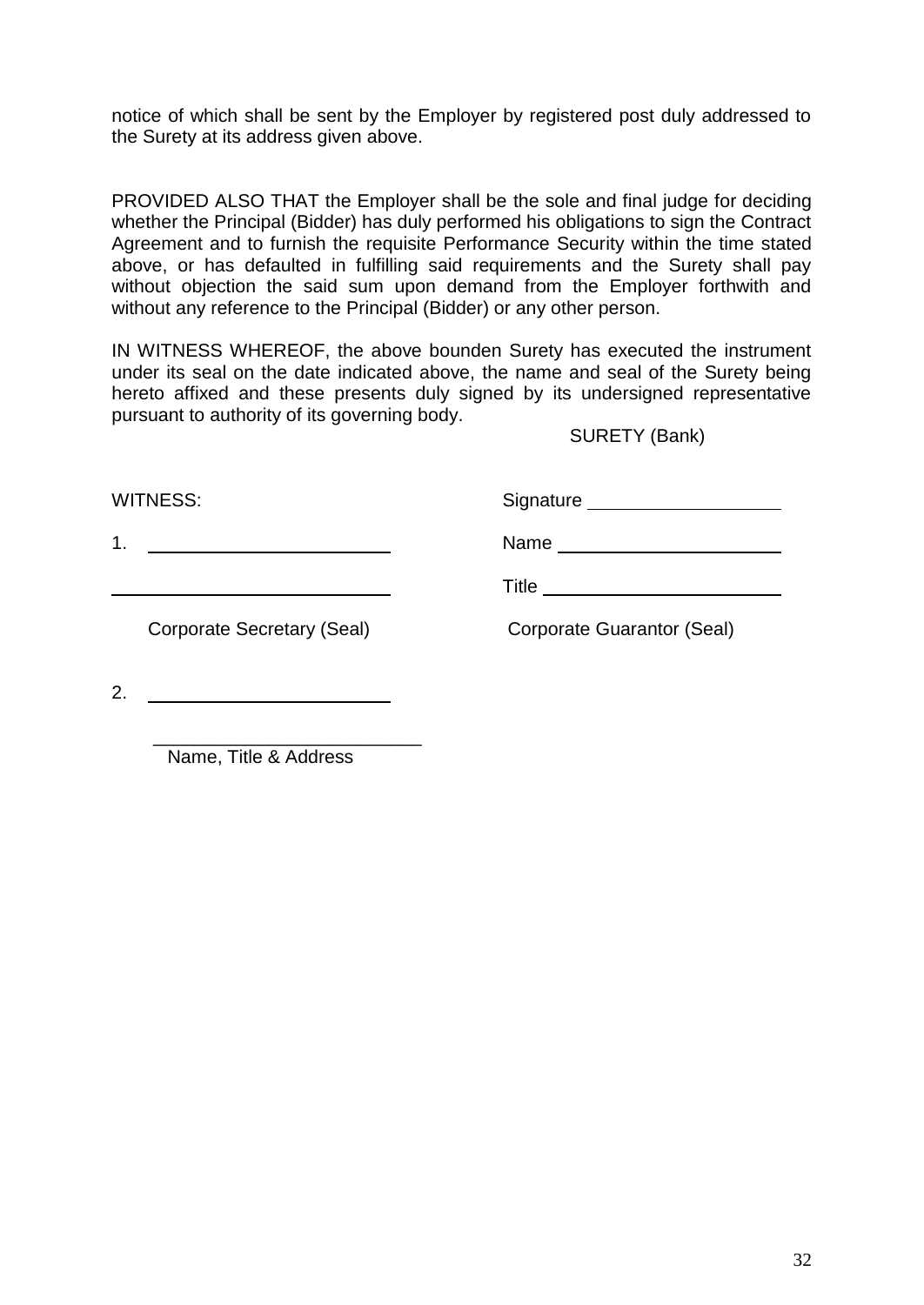#### **FORM OF PERFORMANCE SECURITY (Bank Guarantee)**

| [Letter by the Guarantor to the Employer]                                                                                                                                                                                                                                          | Guarantee No. _______________________ |
|------------------------------------------------------------------------------------------------------------------------------------------------------------------------------------------------------------------------------------------------------------------------------------|---------------------------------------|
|                                                                                                                                                                                                                                                                                    | (Scheduled Bank in Pakistan)          |
| Penal Sum of Security (express in words and figures) ___________________________                                                                                                                                                                                                   |                                       |
|                                                                                                                                                                                                                                                                                    |                                       |
| KNOW ALL MEN BY THESE PRESENTS, that in pursuance of the terms of the<br>Bidding Documents and above said Letter of Acceptance (hereinafter called the<br>Documents) and at the request of the said Principal we, the Guarantor above<br>named, are held and firmly bound unto the | (hereinafter called                   |
| the Employer) in the penal sum of the amount stated above for the payment of which<br>sum well and truly to be made to the said Employer, we find ourselves, our heirs,<br>executors, administrators and successors, jointly and severally, firmly by these<br>presents.           |                                       |
| THE CONDITION OF THIS OBLIGATION IS SUCH, that whereas the Principal has<br>accepted the Employer's above said Letter of Acceptance                                                                                                                                                |                                       |

(Name of Project).

NOW THEREFORE, if the Principal (Contractor) shall well and truly perform and fulfill all the undertakings, covenants, terms and conditions of the said Documents during the original terms of the said Documents and any extensions thereof that may be granted by the Employer, with or without notice to the Guarantor, which notice is, hereby, waived and shall also well and truly perform and fulfill all the undertakings, covenants terms and conditions of the Contract and of any and all modifications of said Documents that may hereafter be made, notice of which modifications to the Guarantor being hereby waived, then, this obligation to be void; otherwise to remain in full force and virtue till all requirements of Clause 49, Defects Liability, of Conditions of Contract are fulfilled.

Our total liability under this Guarantee is limited to the sum stated above and it is a condition of any liability attaching to us under this Guarantee that the claim for payment in writing shall be received by us within the validity period of this Guarantee, failing which we shall be discharged of our liability, if any, under this Guarantee.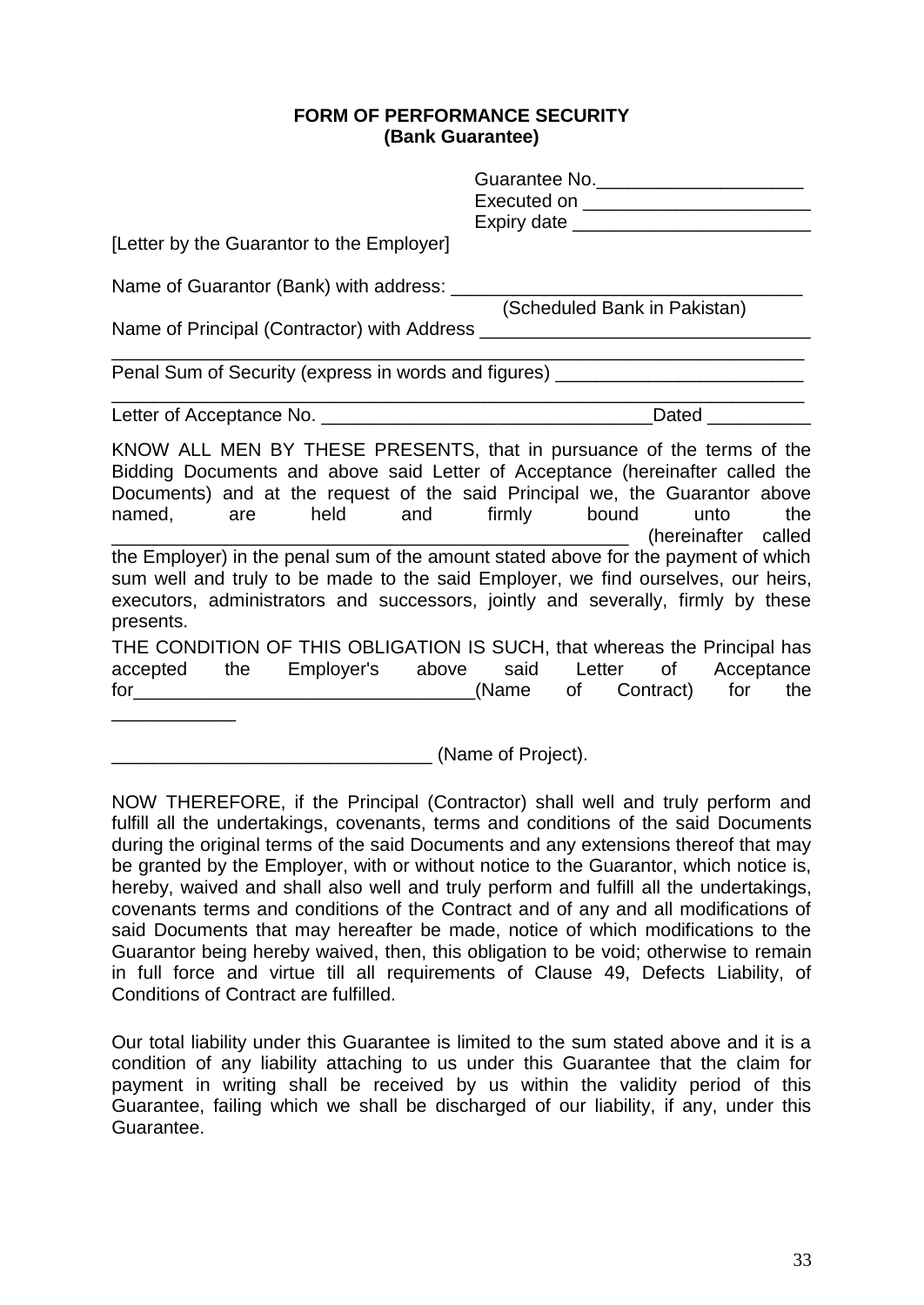We, waiving all the Guarantor), waiving all objections and defenses under the Contract, do hereby irrevocably and independently guarantee to pay to the Employer without delay upon the Employer's first written demand without cavil or arguments and without requiring the Employer to prove or to show grounds or reasons for such demand any sum or sums up to the amount stated above, against the Employer's written declaration that the Principal has refused or failed to perform the obligations under the Contract which payment will be effected by the Guarantor to Employer's designated Bank & Account Number. PROVIDED ALSO THAT the Employer shall be the sole and final judge for deciding whether the Principal (Contractor) has duly performed his obligations under the Contract or has defaulted in fulfilling said obligations and the Guarantor shall pay without objection any sum or sums up to the amount stated above upon first written demand from the Employer forthwith and without any reference to the Principal or

IN WITNESS WHEREOF, the above-bounden Guarantor has executed this Instrument under its seal on the date indicated above, the name and corporate seal of the Guarantor being hereto affixed and these presents duly signed by its undersigned representative, pursuant to authority of its governing body.

|          | Guarantor (Bank) |
|----------|------------------|
| Witness: |                  |
| 4        | Signature        |

Corporate Secretary (Seal)

any other person.

\_\_\_\_\_\_\_\_\_\_\_\_\_\_\_\_\_\_\_\_\_\_\_ Name \_\_\_\_\_\_\_\_\_\_\_\_\_\_\_\_\_\_

Title \_\_\_\_\_\_\_\_\_\_\_\_\_\_\_\_\_\_\_

2. \_\_\_\_\_\_\_\_\_\_\_\_\_\_\_\_\_\_\_\_\_\_\_

\_\_\_\_\_\_\_\_\_\_\_\_\_\_\_\_\_\_\_\_\_\_\_ \_\_\_\_\_\_\_\_\_\_\_\_\_\_\_\_\_\_\_\_\_\_\_

Name, Title & Address Corporate Guarantor (Seal)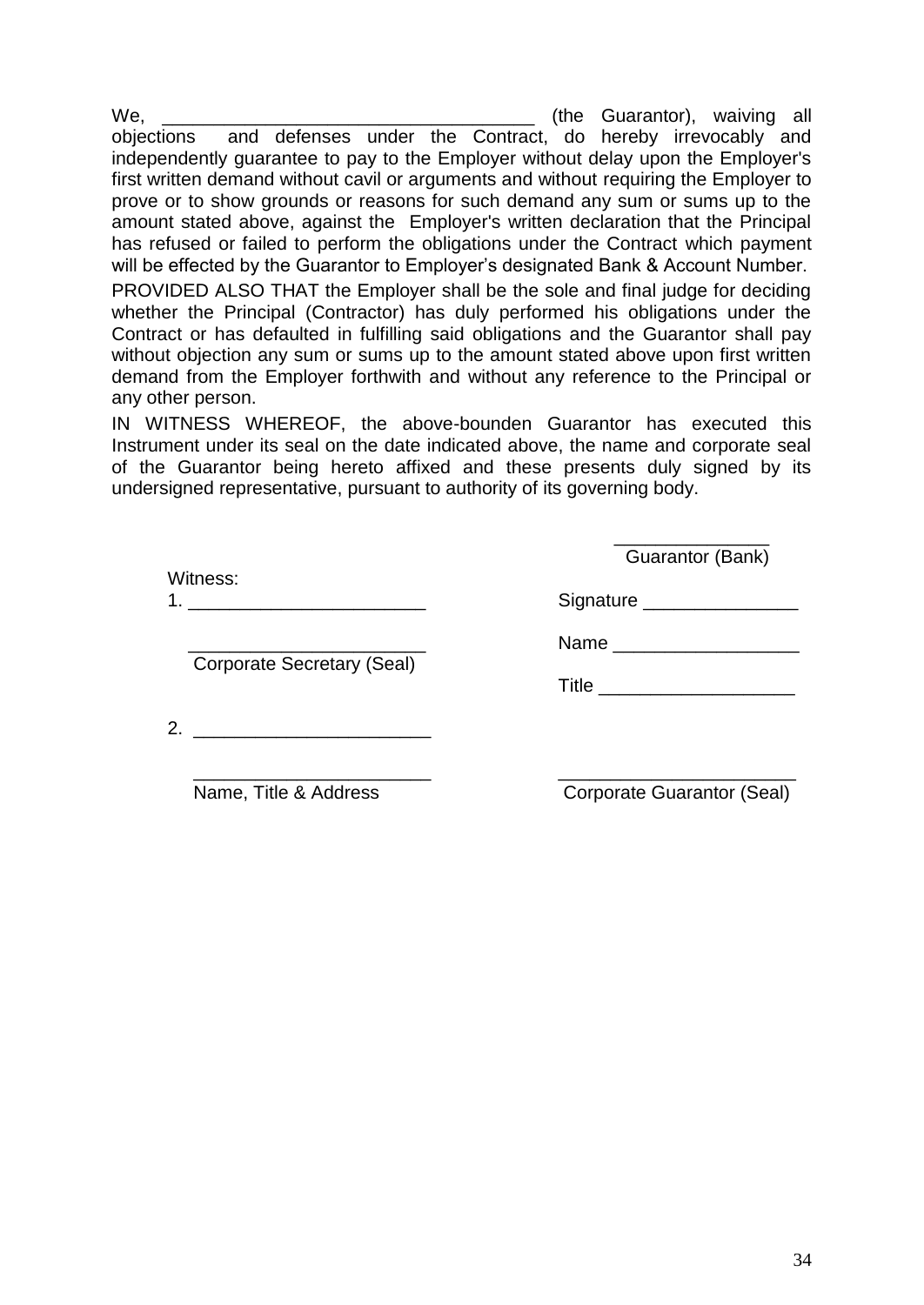# **FORM OF CONTRACT AGREEMENT**

|        |                          | THIS CONTRACT AGREEMENT (hereinafter called the "Agreement") made on the |                                 |         |                                        |      |            |
|--------|--------------------------|--------------------------------------------------------------------------|---------------------------------|---------|----------------------------------------|------|------------|
|        |                          | day                                                                      | $\mathsf{ot}$ and $\mathsf{ot}$ | (month) | 20                                     |      | between    |
|        |                          |                                                                          |                                 |         |                                        |      | (hereafter |
| called | the                      | "Employer")                                                              | οf                              | the     | one                                    | part | and        |
|        |                          |                                                                          |                                 |         | (hereafter called the "Contractor") of |      |            |
|        | المحصور والمتحاط والملاء |                                                                          |                                 |         |                                        |      |            |

the other part.

WHEREAS the Employer is desirous that certain Works, viz should be executed by the Contractor and has accepted a Bid by the Contractor for the execution and completion of such Works and the remedying of any defects therein.

NOW this Agreement witnessed as follows:

- 1. In this Agreement words and expressions shall have the same meanings as are respectively assigned to them in the Conditions of Contract hereinafter referred to.
- 2. The following documents after incorporating addenda, if any, except those parts relating to Instructions to Bidders shall be deemed to form and be read and construed as part of this Agreement, viz:
	- (a) The Contract Agreement;
	- (b) The Letter of Acceptance;
	- (c) The completed Form of Bid;
	- (d) Special Stipulations (Appendix-A to Bid);
	- (e) The General Conditions (GCC)
	- (f) Contract Data
	- (g) The priced Bill of Quantities;
	- (h) The completed Appendices to Bid;
	- (i) The Drawings;
	- (j) The Specifications.
	- (k) Appendix
- 3. In consideration of the payments to be made by the Employer to the Contractor as hereinafter mentioned, the Contractor hereby covenants with the Employer to execute and complete the Works and remedy defects therein in conformity and in all respects with the provisions of the Contract.
- 4. The Employer hereby covenants to pay the Contractor, in consideration of the execution and completion of the Works as per provisions of the Contract, the Contract Price or such other sum as may become payable under the provisions of the Contract at the times and in the manner prescribed by the Contract.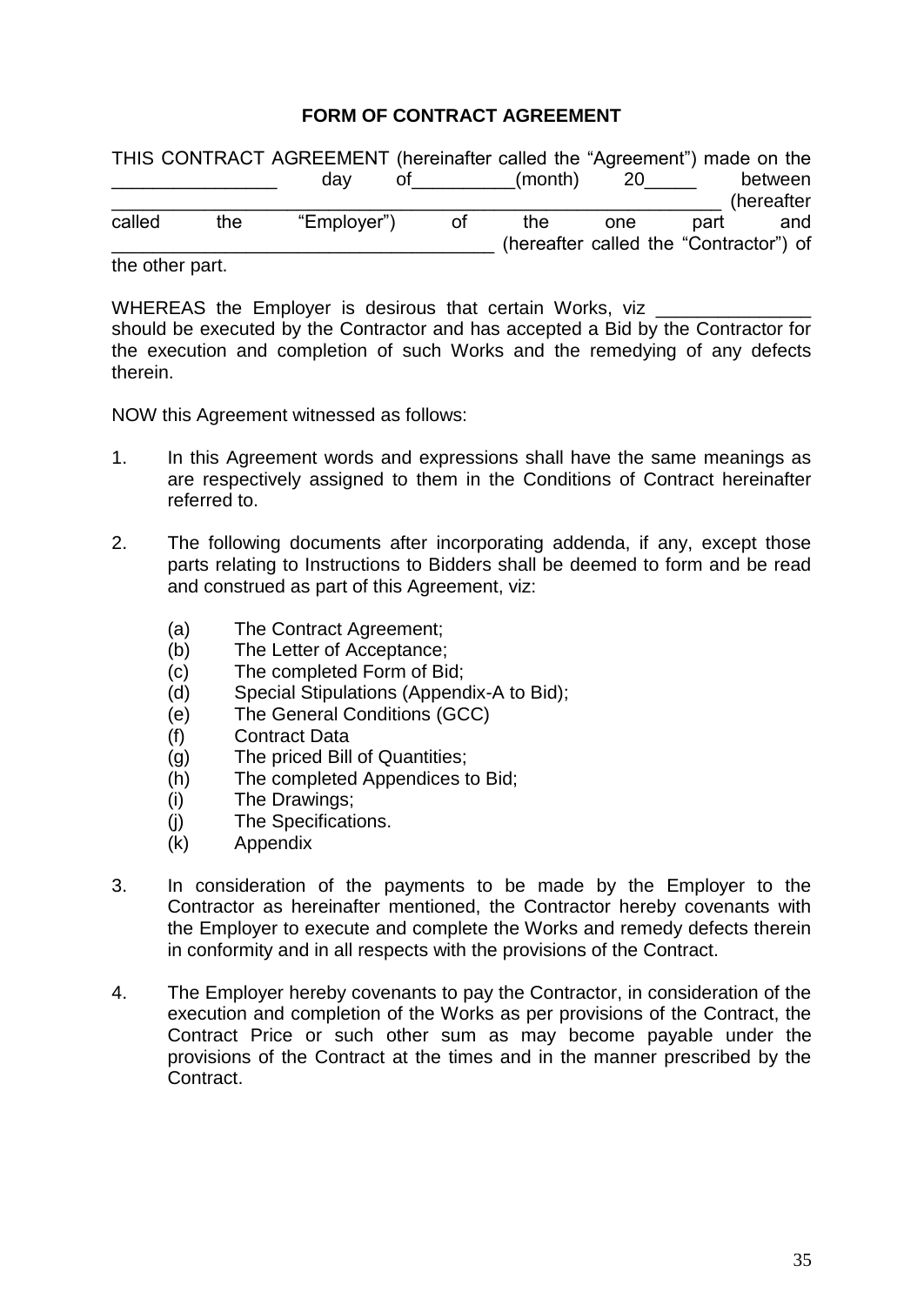IN WITNESS WHEREOF the parties hereto have caused this Agreement to be executed on the day, month and year first before written in accordance with their respective laws.

\_\_\_\_\_\_\_\_\_\_\_\_\_\_\_\_\_\_\_\_\_\_ \_\_\_\_\_\_\_\_\_\_\_\_\_\_\_\_\_\_\_\_\_

**\_\_\_\_\_\_\_\_\_\_\_\_\_\_\_\_\_\_\_\_ \_\_\_\_\_\_\_\_\_\_\_\_\_\_\_\_\_\_\_\_\_\_**

Signature of the Contactor Signature of Employer

(Seal) (Seal)

Signed, Sealed and Delivered in the presence of:

Witness: Witness: Witness:

(Name, Title and Address) (Name, Title and Address)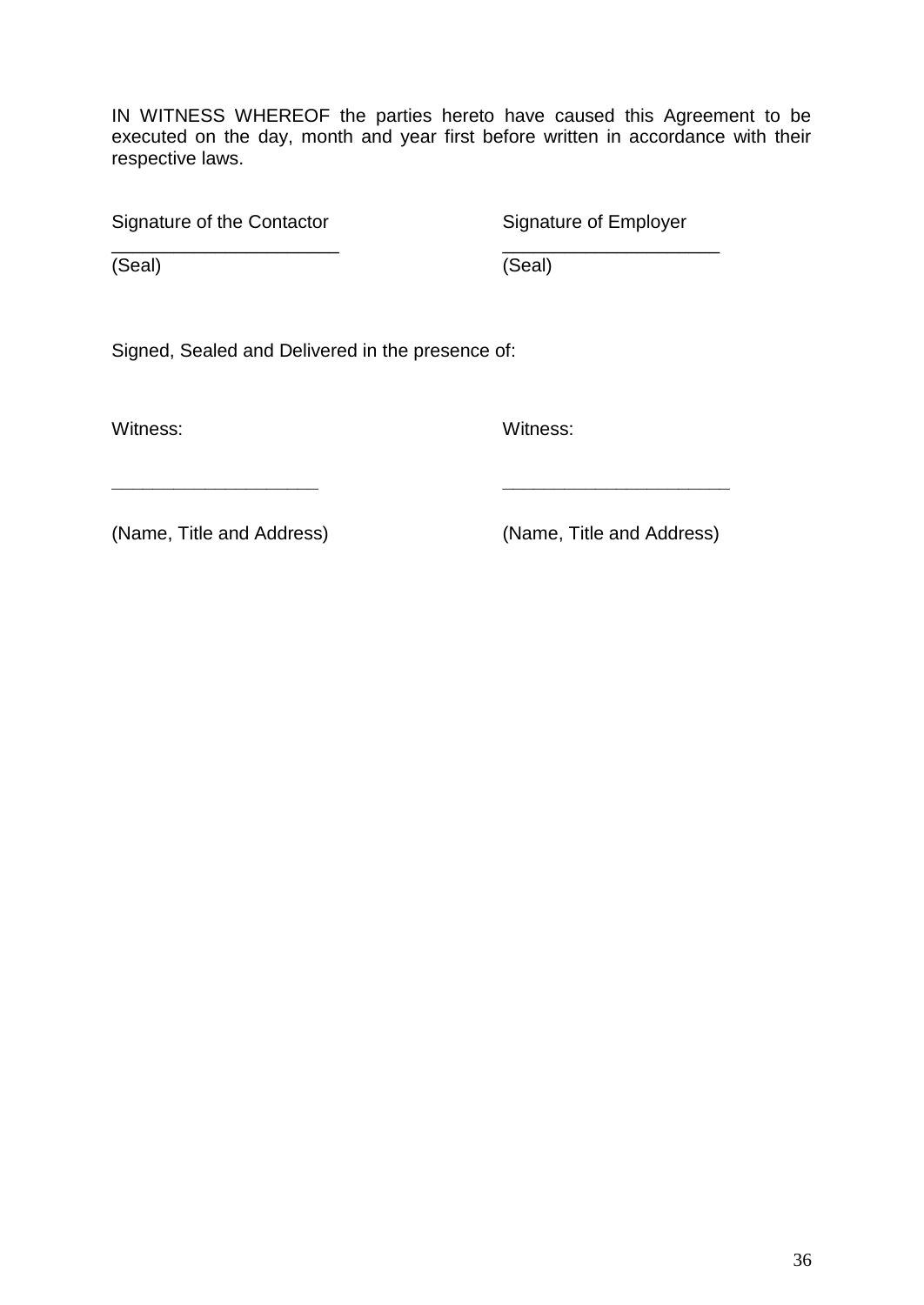# **FORM OF BANK GUARANTEE FOR ADVANCE PAYMENT**

\_\_\_\_\_\_\_\_\_\_\_\_\_\_\_\_\_\_\_\_\_\_\_\_\_\_\_\_\_\_\_\_\_\_\_\_\_\_\_\_\_\_\_\_\_\_\_\_\_\_\_\_\_\_\_\_\_\_\_\_\_\_\_\_

\_\_\_\_\_\_\_\_\_\_\_\_\_\_\_\_\_\_\_\_\_\_\_\_\_\_\_\_\_\_\_\_\_\_\_\_\_\_\_\_\_\_\_\_\_\_\_\_\_\_\_\_\_\_\_\_\_\_\_\_\_\_\_\_\_

| Guarantee No. |  |
|---------------|--|
| Executed on   |  |

(Letter by the Guarantor to the Employer)

WHEREAS the

(hereinafter called the Employer) has entered into a Contract for

\_\_\_\_\_\_\_\_\_\_\_\_\_\_\_\_\_\_\_\_\_\_\_\_\_\_\_\_\_\_\_\_\_\_\_\_\_\_\_\_\_\_ (Particulars of Contract),with

\_\_\_\_\_\_\_\_\_\_\_\_\_\_\_\_\_\_\_\_\_\_\_\_\_\_\_ (hereinafter called the Contractor).

AND WHEREAS the Employer has agreed to advance to the Contractor, at the Contractor's request, an amount of Rs. The contractor's Rupees \_\_\_\_\_\_\_\_\_\_\_\_\_\_\_\_\_\_\_\_\_\_\_\_) which amount shall be advanced to the Contractor as per provisions of the Contract.

AND WHEREAS the Employer has asked the Contractor to furnish Guarantee to secure the advance payment for the performance of his obligations under the said Contract.

AND WHEREAS \_\_\_\_\_\_\_\_\_\_\_\_\_\_\_\_\_\_\_\_\_\_\_\_\_\_\_\_\_\_\_\_\_\_\_\_\_\_\_\_\_\_\_\_ (Scheduled Bank) (hereinafter called the Guarantor) at the request of the Contractor and in consideration of the Employer agreeing to make the above advance to the Contractor, has agreed to furnish the said Guarantee.

NOW THEREFORE the Guarantor hereby guarantees that the Contractor shall use the advance for the purpose of above mentioned Contract and if he fails, and commits default in fulfillment of any of his obligations for which the advance payment is made, the Guarantor shall be liable to the Employer for payment not exceeding the aforementioned amount.

Notice in writing of any default, of which the Employer shall be the sole and final judge, as aforesaid, on the part of the Contractor, shall be given by the Employer to the Guarantor, and on such first written demand payment shall be made by the Guarantor of all sums then due under this Guarantee without any reference to the Contractor and without any objection.

This Guarantee shall come into force as soon as the advance payment has been credited to the account of the Contractor.

This Guarantee shall expire not later than by which date we must have received any claims by registered letter, telegram, telex or telex.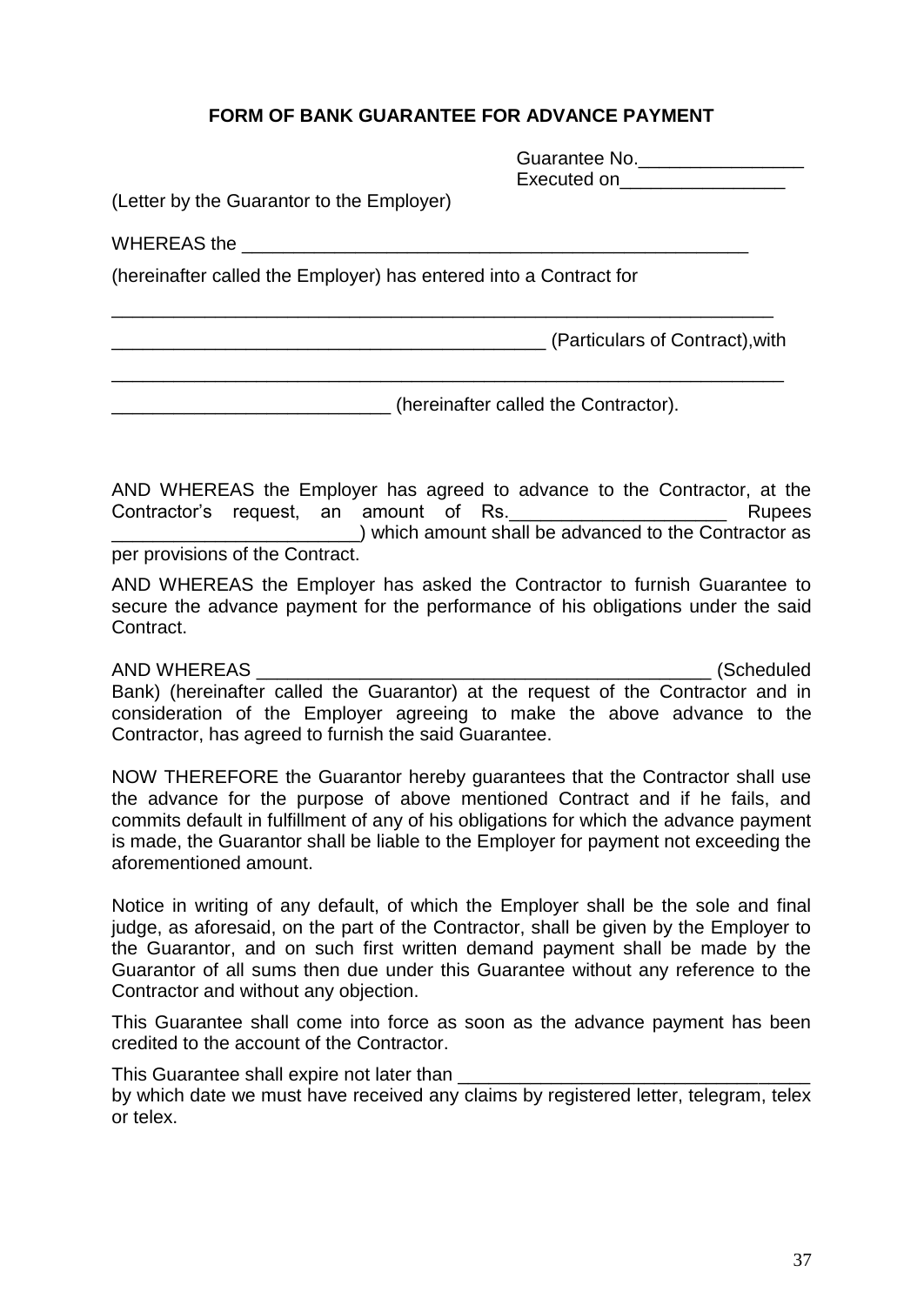It is understood that you will return this Guarantee to us on expiry or after settlement of the total amount to be claimed hereunder.

> \_\_\_\_\_\_\_\_\_\_\_\_\_\_\_\_\_\_\_\_\_\_ Guarantor (Scheduled Bank)

Witness:

1. Signature \_\_\_\_\_\_\_\_\_\_\_\_\_\_\_\_\_\_\_\_\_\_ 2. Name

3. Title \_\_\_\_\_\_\_\_\_\_\_\_\_\_\_\_\_\_\_

Corporate Secretary (Seal)

2. \_\_\_\_\_\_\_\_\_\_\_\_\_\_\_\_\_\_\_\_\_\_\_

(Name, Title & Address)

Corporate Guarantor (Seal)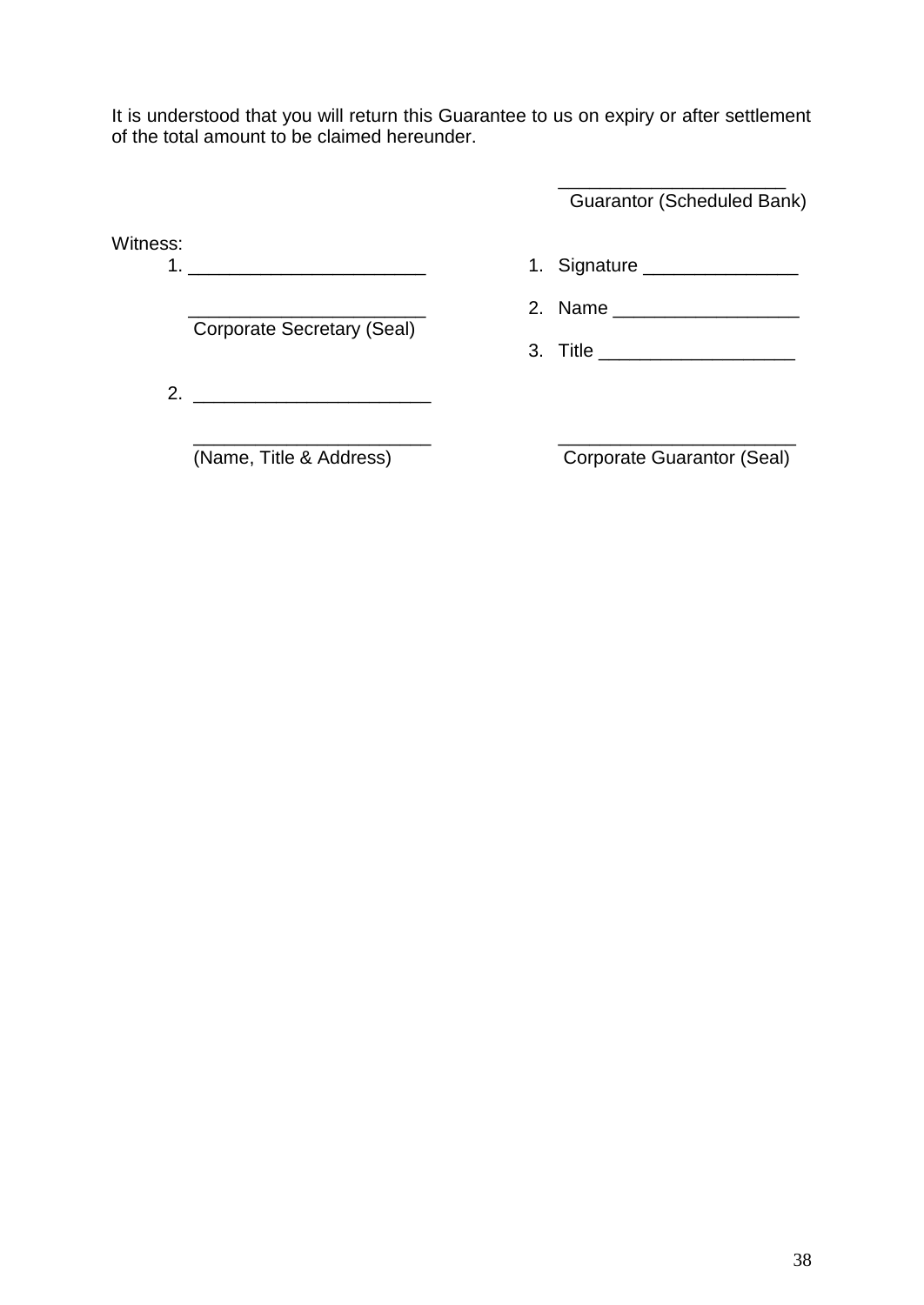# **GENERAL CONDITIONS OF CONTRACT**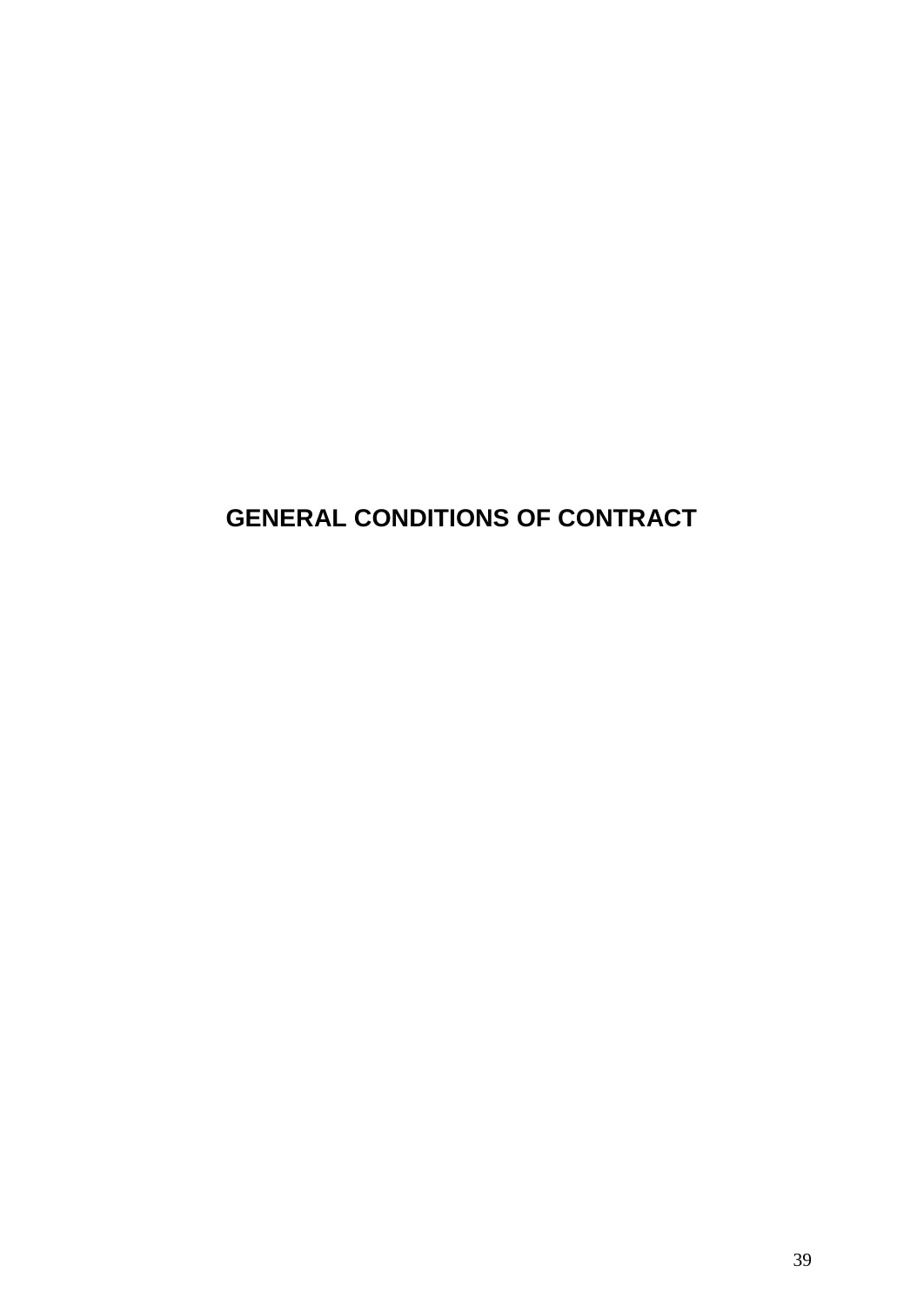# **TABLE OF CONTENTS**

# **CONDITIONS OF CONTRACT**

# **Clause No. Description Page No. Page No.**

| $\mathbf 1$ . | <b>General Provisions</b>             | 43 |
|---------------|---------------------------------------|----|
| 2.            | The Employer                          | 45 |
| 3.            | Engineer's/Employer's Representatives | 46 |
| 4.            | The Contractor                        | 46 |
| 5.            | Design by Contractor                  | 46 |
| 6.            | Employer's Risks                      | 47 |
| 7.            | <b>Time for Completion</b>            | 48 |
| 8.            | <b>Taking Over</b>                    | 48 |
| 9.            | <b>Remedying Defects</b>              | 49 |
| 10.           | <b>Variations And Claims</b>          | 49 |
| 11.           | <b>Contract Price And Payment</b>     | 51 |
| 12.           | Default                               | 52 |
| 13.           | <b>Risks And Responsibilities</b>     | 53 |
| 14.           | Insurance                             | 53 |
| 15.           | <b>Duties and Taxes</b>               | 54 |
| 16.           | <b>Resolution of Disputes</b>         | 54 |
| 17.           | <b>Integrity Pact</b>                 | 55 |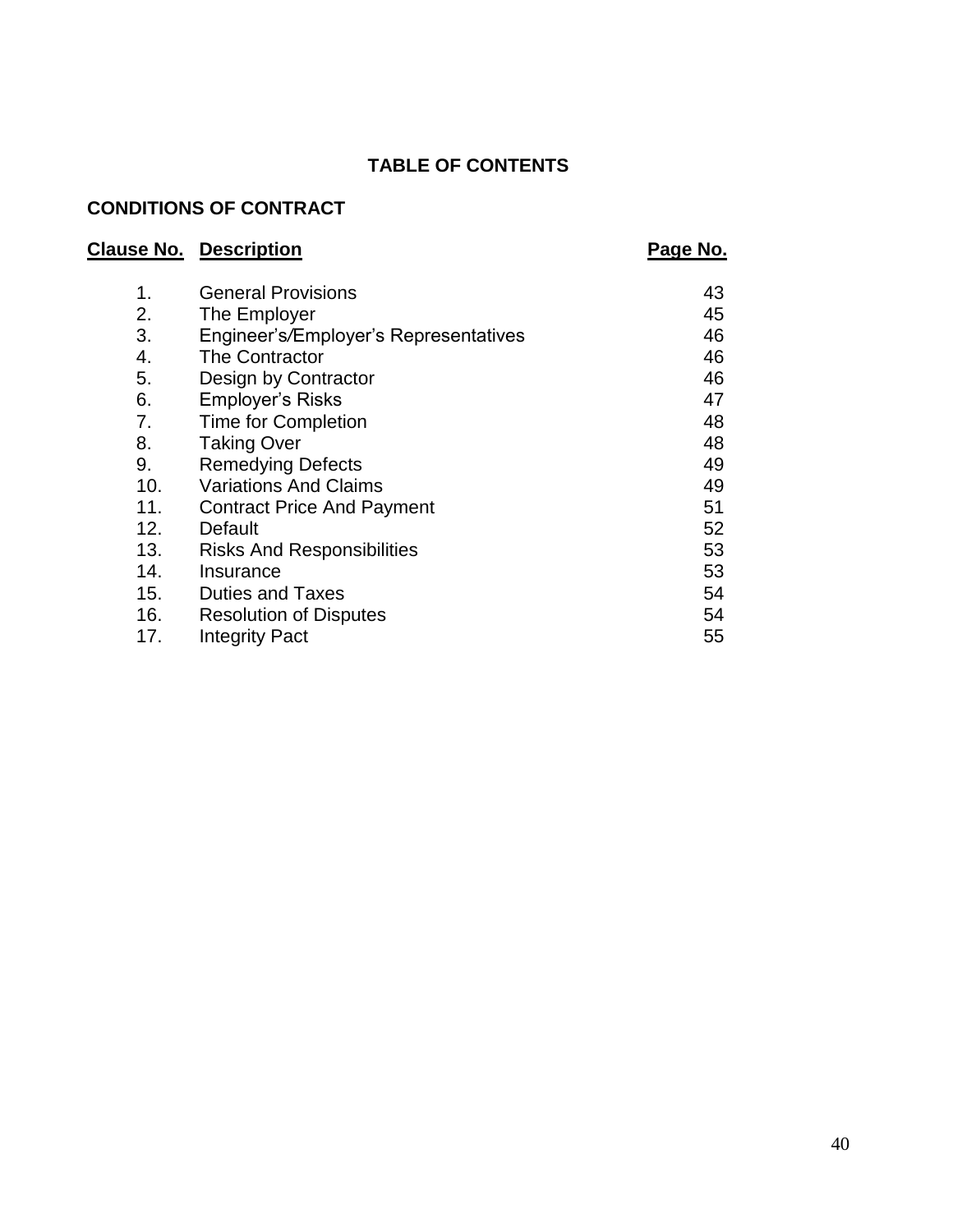# **CONDITIONS OF CONTRACT**

#### **1. GENERAL PROVISIONS**

#### 1.1 **Definitions**

In the Contract as defined below, the words and expressions defined shall have the following meanings assigned to them, except where the context requires otherwise:

#### **The Contract**

- 1.1.1 "Contract" means the Contract Agreement and the other documents listed in the Contract Data.
- 1.1.2 "Specifications" means the document as listed in the Contract Data, including Employer"s requirements in respect of design to be carried out by the Contractor (if any), and any Variation to such document.
- 1.1.3 "Drawings" means the Employer"s drawings of the Works as listed in the Contract Data, and any Variation to such drawings.

#### **Persons**

- 1.1.4 "Employer" means the person named in the Contract Data and the legal successors in title to this person, but not (except with the consent of the Contractor) any assignee.
- 1.1.5 "Contractor" means the person named in the Contract Data and the legal successors in title to this person, but not (except with the consent of the Employer) any assignee.
- 1.1.6 "Party" means either the Employer or the Contractor.

#### **Dates, Times and Periods**

- 1.1.7 "Commencement Date" means the date fourteen(14) days after the date the Contract comes into effect or any other date named in the Contract Data.
- 1.1.8 "Day" means a calendar day
- 1.1.9 "Time for Completion" means the time for completing the Works as stated in the Contract Data (or as extended under Sub-Clause 7.3), calculated from the Commencement Date.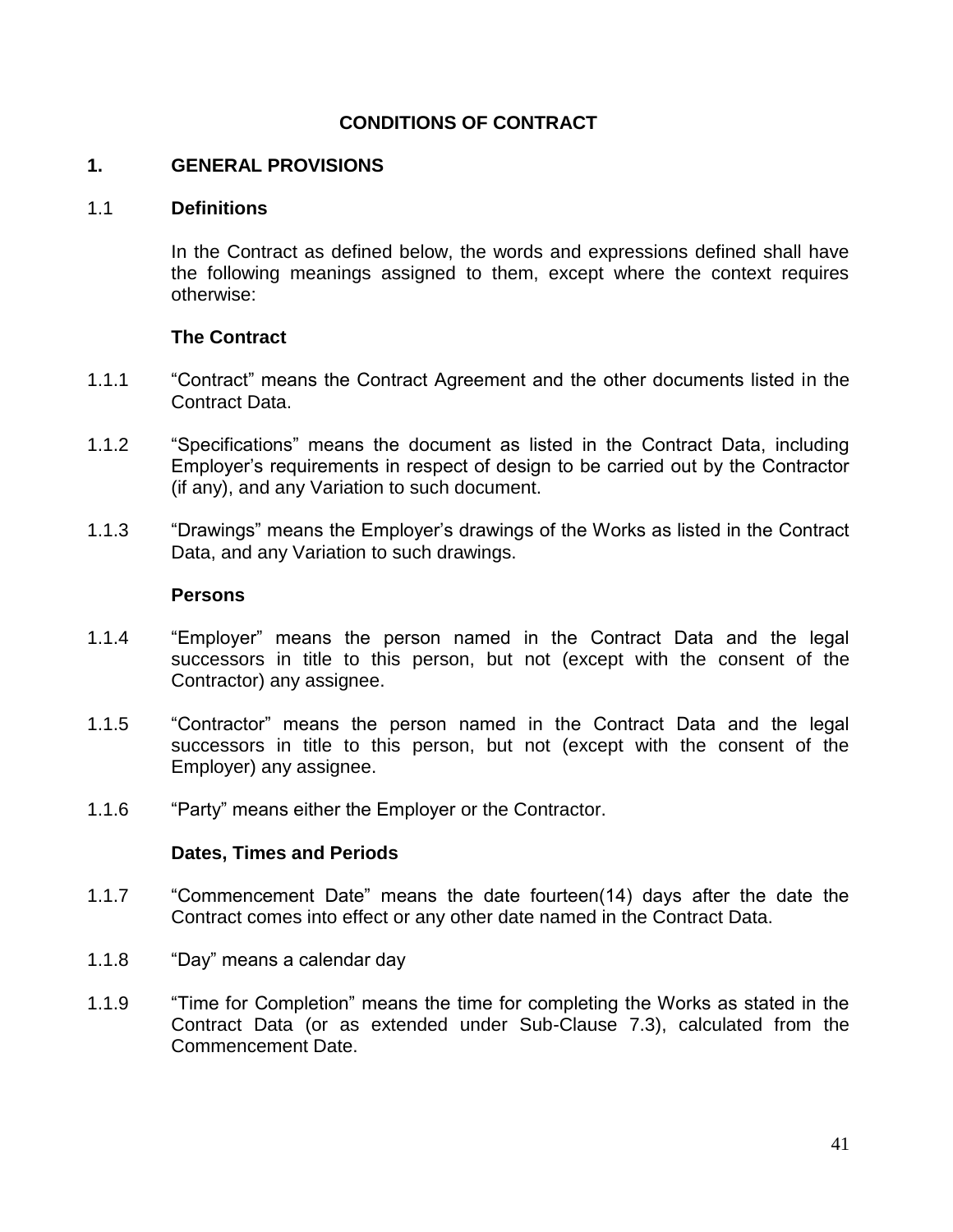#### **Money and Payments**

1.1.10 "Cost" means all expenditure properly incurred (or to be incurred) by the Contractor, whether on or off the Site, including overheads and similar charges but does not include any allowance for profit.

#### **Other Definitions**

- 1.1.11 "Contractor"s Equipment" means all machinery, apparatus and other things required for the execution of the Works but does not include Materials or Plant intended to form part of the Works.
- 1.1.12 "Country" means the Islamic Republic of Pakistan.
- 1.1.13 "Employer"s Risks" means those matters listed in Sub-Clause 6.1.
- 1.1.14 "Force Majeure" means an event or circumstance which makes performance of a Party"s obligations illegal or impracticable and which is beyond that Party"s reasonable control.
- 1.1.15 "Materials" means things of all kinds (other than Plant) to be supplied and incorporated in the Works by the Contractor.
- 1.1.16 "Plant" means the machinery and apparatus intended to form or forming part of the Works.
- 1.1.17 "Site" means the places provided by the Employer where the Works are to be executed, and any other places specified in the Contract as forming part of the Site.
- 1.1.18 "Variation" means a change which is instructed by the Engineer/Employer under Sub-Clause 10.1.
- 1.1.19 "Works" means any or all the works whether Supply, Installation, Construction etc. and design (if any) to be performed by the Contractor including temporary works and any variation thereof.
- 1.1.20 "Engineer" means the person notified by the Employer to act as Engineer for the purpose of the Contract and named as such in Contract Data.

#### 1.2 **Interpretation**

Words importing persons or parties shall include firms and organizations. Words importing singular or one gender shall include plural or the other gender where he context requires.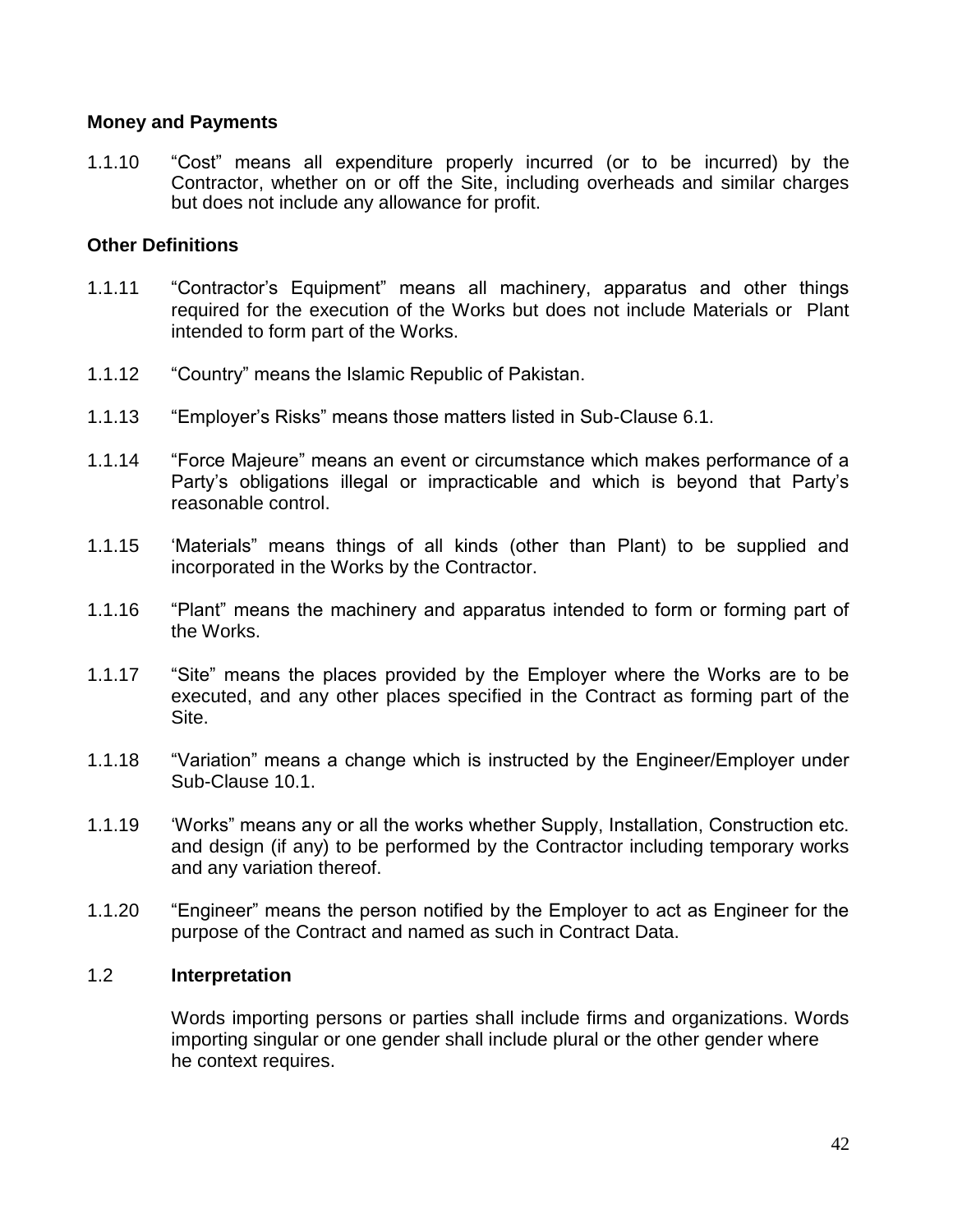#### 1.3 **Priority of Documents**

The documents forming the Contract are to be taken as mutually explanatory of one another. If an ambiguity or discrepancy is found in the documents, the priority of the documents shall be in accordance with the order as listed in the Contract Data.

#### 1.4 **Law**

The law of the Contract is the relevant Law of Islamic Republic of Pakistan.

#### 1.5 **Communications**

All Communications related to the Contract shall be in English language.

#### 1.6 **Statutory Obligations**

The Contractor shall comply with the Laws of Islamic Republic of Pakistan and shall give all notices and pay all fees and other charges in respect of the Works.

#### **2. THE EMPLOYER**

#### 2.1 **Provision of Site**

The Employer shall provide the Site and right of access thereto at the times stated in the Contract Data.

#### 2.2 **Permits etc.**

The Employer shall, if requested by the Contractor, assist him in applying for permits, licenses or approvals which are required for the Works.

#### 2.3 **Engineer's/Employer's Instructions**

The Contractor shall comply with all instructions given by the Employer or the Engineer, if notified by the Employer, in respect of the Works including the suspension of all or part of the Works.

#### 2.4 **Approvals**

No approval or consent or absence of comment by the Engineer/Employer shall affect the Contractor"s obligations.

#### **3. ENGINEER'S/EMPLOYER'S REPRESENTATIVES**

#### 3.1 **Authorized Person**

The Employer shall appoint a duly authorized person to act for him and on his behalf for the purposes of this Contract. Such authorized person shall be duly identified in the Contract Data or otherwise notified in writing to the Contractor as soon as he is so appointed. In either case the Employer shall notify the Contractor, in writing, the precise scope of the authority of such authorized person at the time of his appointment.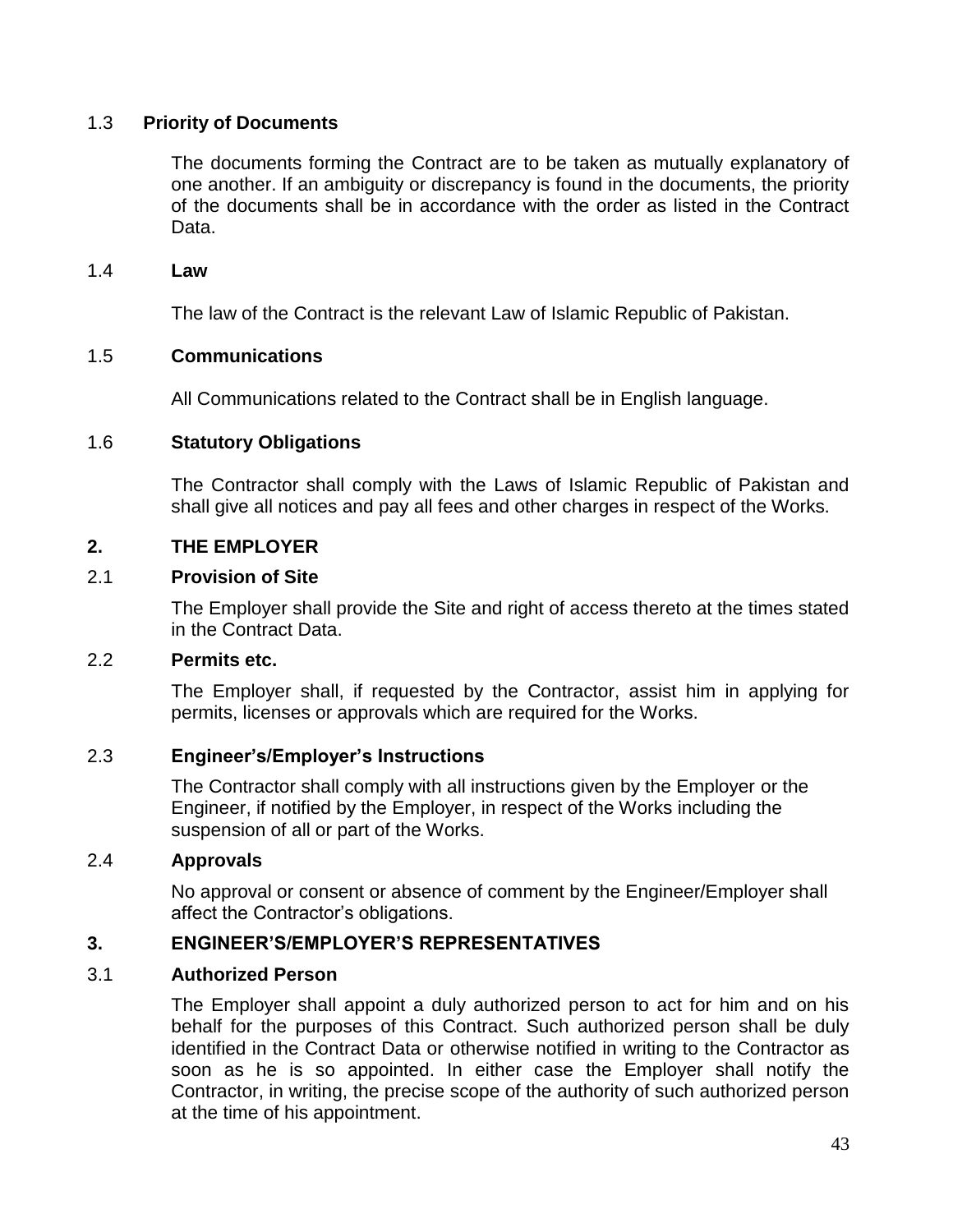# 3.2 **Engineer's/Employer's Representative**

The name and address of Engineer"s/Employer"s Representative is given in Contract Data. However the Contractor shall be notified by the Engineer/Employer, the delegated duties and authority before the Commencement of Works.

# **4. THE CONTRACTOR**

#### 4.1 **General Obligations**

The Contractor shall carry out the Works properly and in accordance with the Contract. The Contractor shall provide all supervision, labor, Materials, Plant and Contractor"s Equipment which may be required.

#### 4.2 **Contractor's Representative**

The Contractor shall appoint a representative at site on full time basis to supervise the execution of work and to receive instructions on behalf of the Contractor but only after obtaining the consent of the Employer for such appointment which consent shall not be unreasonable withheld by the Employer. Such authorized representative may be substituted /replaced by the Contractor at any time during the Contract Period but only after obtaining the consent of the Employer as aforesaid.

#### 4.3 **Subcontracting**

The Contractor shall not subcontract the whole of the Works. The Contractor shall not subcontract any part of the Works without the consent of the Employer.

#### 4.4 **Performance Security**

The Contractor shall furnish to the Employer within fourteen(14) days after receipt of Letter of Acceptance a Performance Security at the option of the bidder, in the form of Bank Draft (Pay order) or Bank Guarantee having at least **AA** rating from PACRA/JCR situated in Karachi for the amount and validity specified in Contract Data.

#### **5. DESIGN BY CONTRACTOR**

#### 5.1 **Contractor's Design**

The Contractor shall carry out design to the extent specified, as referred to in the Contract Data. The Contractor shall promptly submit to the Engineer/Employer all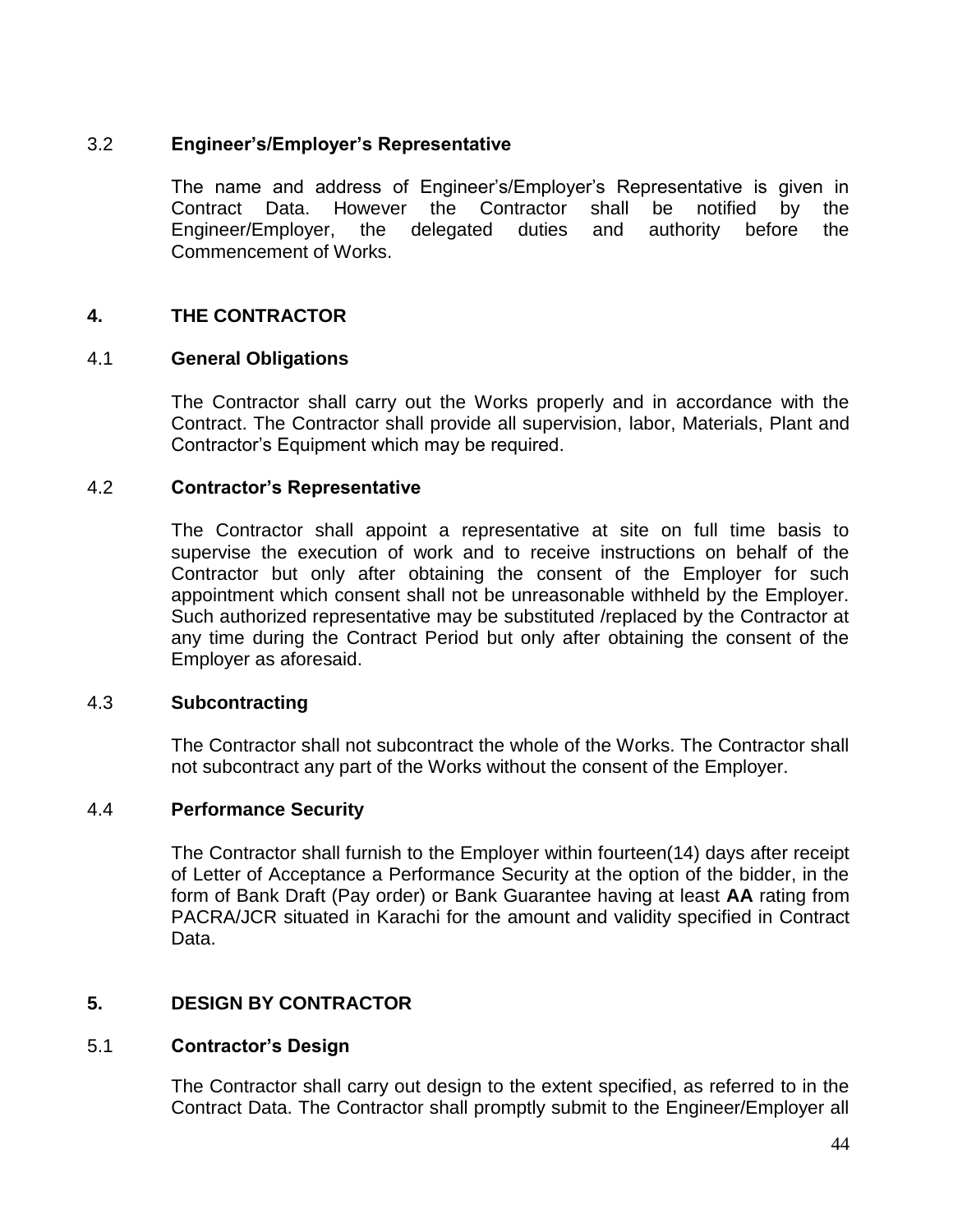designs prepared by him. Within fourteen(14) days of receipt the Engineer/Employer shall notify any comments or, if the design submitted is not in accordance with the Contract, shall reject it stating the reasons. The Contractor shall not construct any element of the Works designed by him within fourteen(14) days after the design has been submitted to the Engineer/Employer or which has been rejected. Design that has been rejected shall be promptly amended and resubmitted. The Contractor shall resubmit all designs commented on taking these comments into account as necessary.

# 5.2 **Responsibility for Design**

The Contractor shall remain responsible for his bided design and the design under this Clause, both of which shall be fit for the intended purposes defined in the Contract and he shall also remain responsible for any infringement of any patent or copyright in respect of the same. The Engineer/Employer shall be responsible for the Specifications and Drawings.

# **6. EMPLOYER'S RISKS**

#### 6.1 **The Employer's Risks**

The Employer"s Risks are:-

- a) war, hostilities (whether war be declared or not), invasion, act of foreign enemies, within the Country**;**
- b) Rebellion, terrorism, revolution, insurrection, military or usurped power, or civil war, within the Country**;**
- c) Riot, commotion or disorder by persons other than the Contractor's personnel and other employees including the personnel and employees of Sub-Contractors, affecting the Site and/or the Works**;**
- d) ionizing radiations, or contamination by radio-activity from any nuclear fuel, or from any nuclear waste from the combustion of nuclear fuel, radio-active toxic explosive, or other hazardous properties of any explosive nuclear assembly or nuclear component of such an assembly, except to the extent to which the Contractor/Sub-Contractors may be responsible for the use of any radio-active material**;**
- e) Pressure waves caused by aircraft or other aerial devices travelling at sonic or supersonic speeds**;**
- f) use or occupation by the Employer of any part of the Works, except as may be specified in the Contract**;**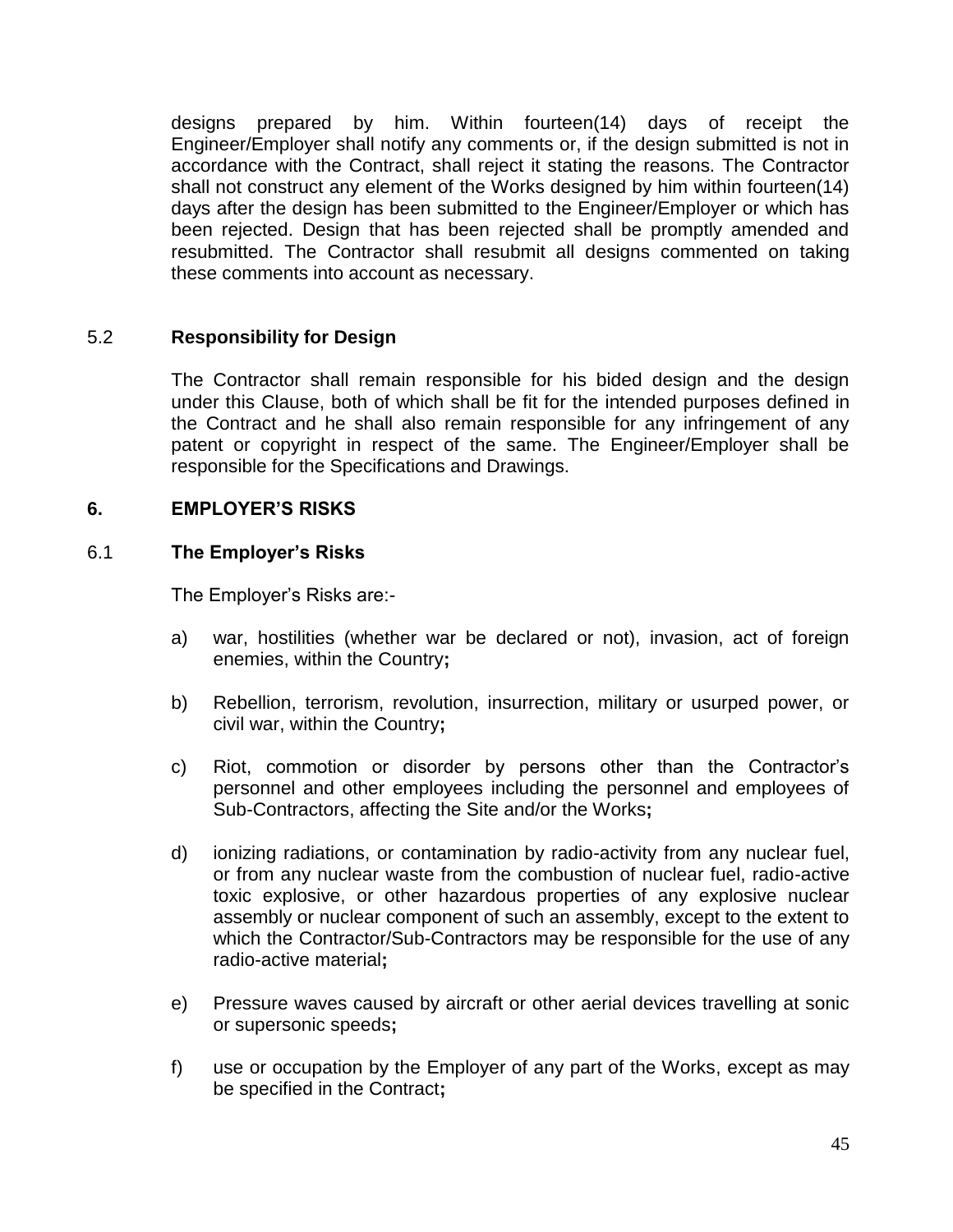- g) late handing over of sites, anomalies in drawings, late delivery of designs and drawings of any part of the Works by the Employer"s personnel or by others for whom the Employer is responsible;
- h) a suspension under Sub-Clause 2.3 unless it is attributable to the Contractor"s failure; and
- i) physical obstructions or physical conditions other than climatic conditions, encountered on the Site during the performance of the Works, for which the Contractor immediately notified to the Employer and accepted by the Employer.

# **7. TIME FOR COMPLETION**

#### 7.1 **Execution of the Works**

The Contractor shall commence the Works on the Commencement Date and shall proceed expeditiously and without delay and shall complete the Works, subject to Sub-Clause 7.3 below, within the Time for Completion.

#### 7.2 **Programmed**

Within the time stated in the Contract Data, the Contractor shall submit to the Engineer/Employer a programmed for the Works in the form stated in the Contract Data.

#### 7.3 **Extension of Time**

The Contractor shall, within such time as may be reasonable under the circumstances, notify the Employer/Engineer of any event(s) falling within the scope of Sub-Clause 6.1 or 10.3 of these Conditions of Contract and request the Employer/Engineer for a reasonable extension in the time for the completion of Works. Subject to the aforesaid, the Employer/Engineer shall determine such reasonable extension in the time for the completion of Works as may be justified in the light of the details/particulars supplied by the Contractor in connection with the such determination by the Employer/Engineer within such period as may be prescribed by the Employer/Engineer for the same; and the Employer shall extend the Time for Completion as determined.

#### 7.4 **Extension of Contract**

The validity of contract may be extended for further period of one year on same terms & conditions of the contract at the option of PQA and / or such modification as may be mutually agreed.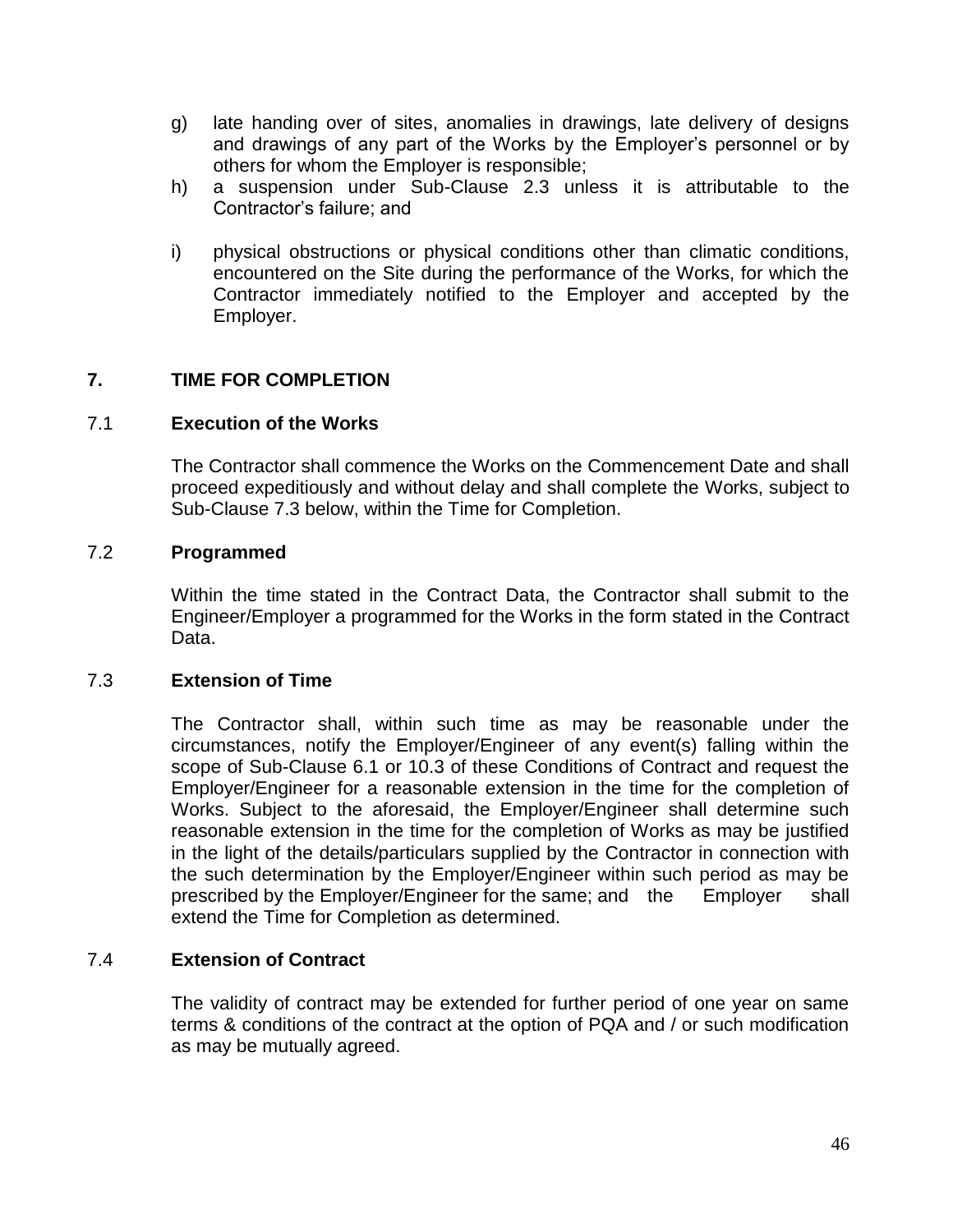#### 7.5 **Late Completion**

If the Contractor fails to complete the Works within the Time for Completion, the Contractor"s only liability to the Employer for such failure shall be to pay the amount stated in the Contract Data for each day for which he fails to complete the Works.

# **8. TAKING-OVER**

# 8.1 **Completion**

The Contractor may notify the Engineer/Employer when he considers that the Works are complete.

# 8.2 **Taking-Over Notice**

Within fourteen (14) days of the receipt of the said notice of completion from the Contractor the Employer/Engineer shall either takeover the completed Works and issue a Certificate of Completion to that effect or shall notify the Contractor his reasons for not taking-over the Works. While issuing the Certificate of Completion as aforesaid, the Employer/Engineer may identify any outstanding items of work which the Contractor shall undertake during the Maintenances Period.

# **9. REMEDYING DEFECTS**

#### 9.1 **Remedying Defects**

The Contractor shall for a period stated in the Contract Data from the date of issue of the Certificate of Completion carry out, at no cost to the Employer, repair and rectification work which is necessitated by the earlier execution of poor quality of work or use of below specifications material in the execution of Works and which is so identified by the Employer/Engineer in writing within the said period. Upon expiry of the said period, and subject to the Contractor"s faithfully performing his aforesaid obligations, the Employer/Engineer shall issue a Maintenance completion Certificate whereupon all obligations of the Contractor under this Contract shall come to an end.

Failure to remedy any such defects or complete outstanding work within a reasonable time shall entitle the Employer to carry out all necessary works at the Contractor"s cost. However, the cost of remedying defects not attributable to the Contractor shall be valued as a Variation.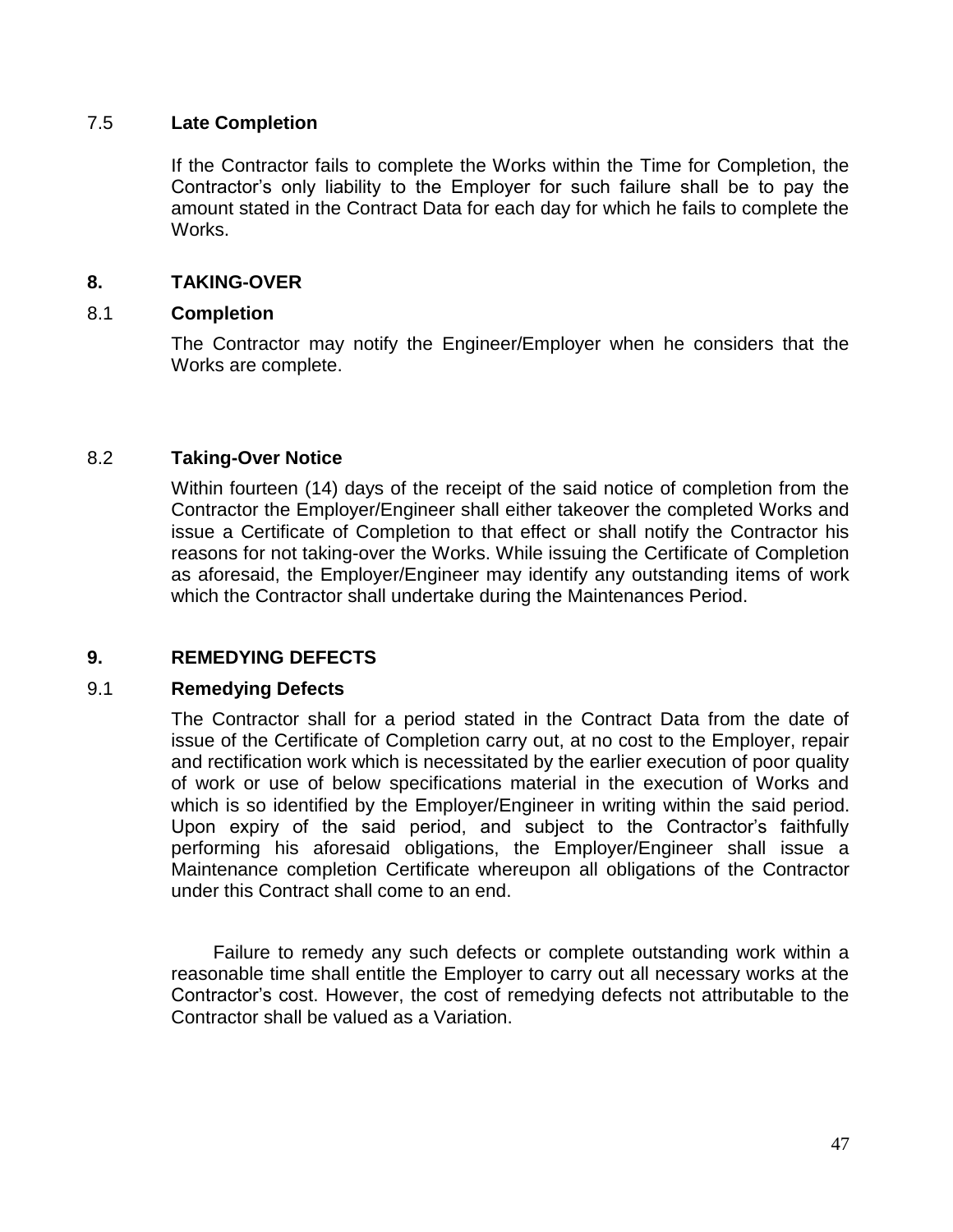# 9.2 **Uncovering and Testing**

The Engineer/Employer may give instruction as to the uncovering and/or testing of any work. Unless as a result of an uncovering and/or testing it is established that the Contractor"s design, Materials, Plant or workmanship are not in accordance with the Contract, the Contractor shall be paid for such uncovering and/or testing as a Variation in accordance with Sub-Clause 10.2.

# **10. VARIATIONS AND CLAIMS**

# 10.1 **Right to Vary**

The Employer**/**Engineer may issue Variation Order(s) in writing. Where for any reason it has not been possible for the Employer/Engineer to issue such Variations Order(s), the Contractor may confirm any verbal orders given by the Employer/Engineer in writing and if the same are not refuted/denied by the Employer/Engineer within seven (7) days of the receipt of such confirmation the same shall be deemed to be a Variation Orders for the purposes of this Sub-Clause.

# 10.2 **Valuation of Variations**

Variations shall be valued as follows:

- a) At a lump sum price agreed between the Parties, or
- b) Where appropriate, at rates in the Contract, or
- c) In the absence of appropriate rates, the rates in the Contract shall be used as the basis for valuation, or failing which
- d) At appropriate new rates, as may be agreed or which the Engineer/Employer considers appropriate, or
- e) In case of non-schedule items, the quotations & rates analysis will be furnished by the contractor & submit for prior approval / agreed by the Engineer / Engineer representative.
- f) if the Engineer/Employer so instructs, at day work rates set out in the Contract Data for which the Contractor shall keep records of hours of labour and Contractor"s Equipment, and of Materials, used.

#### 10.3 **Early Warning**

The Contractor shall notify the Engineer/Employer in writing as soon as he is aware of any circumstance which may delay or disrupt the Works, or which may give rise to a claim for additional payment.

To the extent of the Contractor"s failure to notify, which results to the Engineer/Employer being unable to keep all relevant records or not taking steps to minimize any delay, disruption, or Cost, or the value of any Variation, the Contractor"s entitlement to extension of the Time for Completion or additional payment shall be reduced/rejected.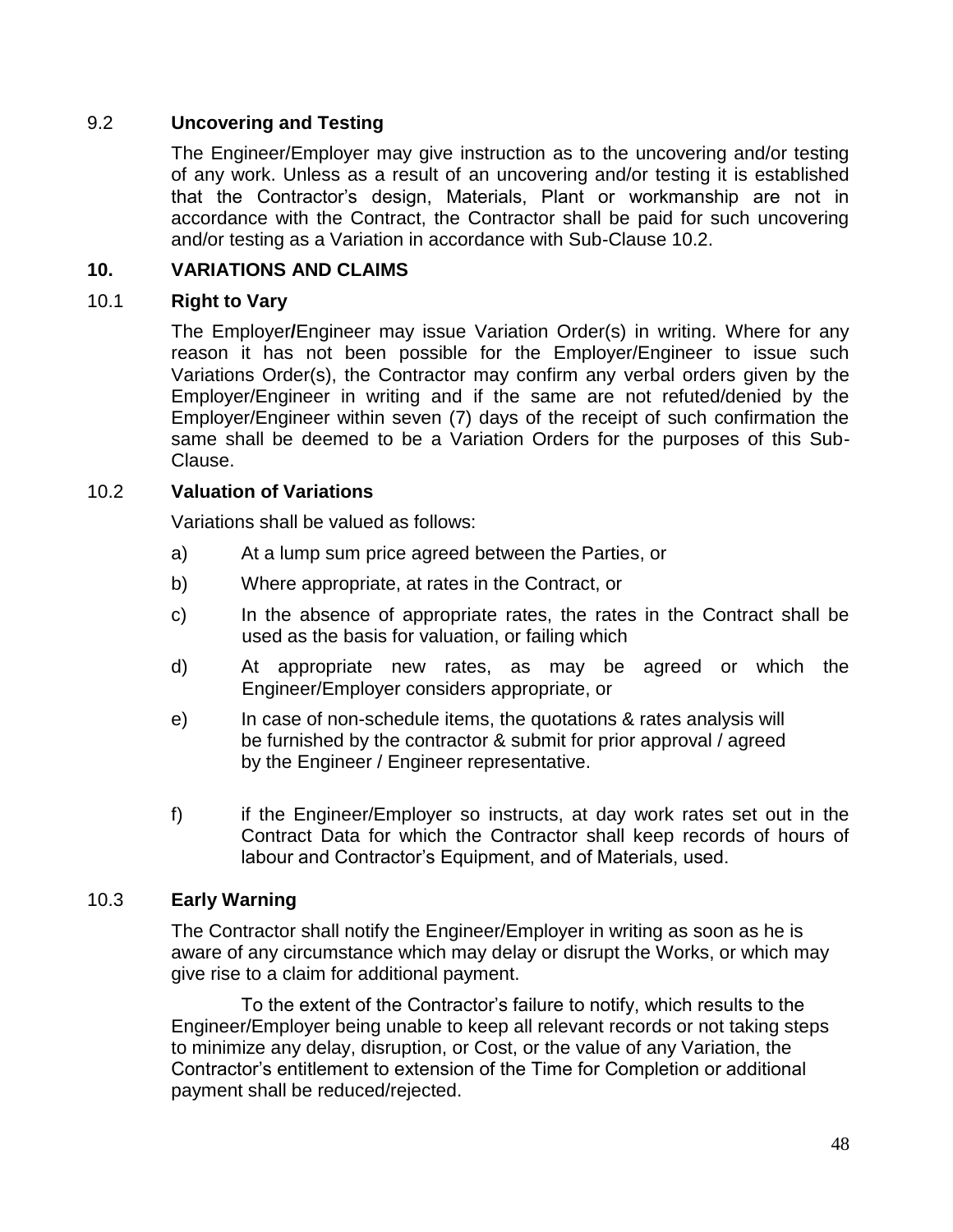#### 10.4. **Valuation of Claims**

If the Contractor incurs Cost as a result of any of the Employer"s Risks, the Contractor shall be entitled to the amount of such Cost. If as a result of any Employer"s Risk, it is necessary to change the Works, this shall be dealt with as a Variation subject to Contractor"s notification for intention of claim to the Engineer/Employer within fourteen(14) days of the occurrence of cause.

#### 10.5 **Variation and Claim Procedure**

The Contractor shall submit to the Engineer/Employer an itemized make-up of the value of variations and claims within twenty eight(28) days of the instruction or of the event giving rise to the claim. The Engineer/Employer shall check and if possible agree the value. In the absence of agreement, the Employer shall determine the value.

# 10.6 **Variations Exceeding 15 percent**

If, on the issue of the Taking-Over Certificate for the whole of the works, it is found as a result of :

(a) All work valued under Sub-clauses.

(b) All adjustments upon measurement of the estimated quantities set out in the Bill of Quantities, excluding Provisional Sums, day works and adjustment of price made under Clauses. But not from any other cause, there have been additions to or deductions from the contract price which taken together are in excess of 15 percent of the "Effective Contract price" (which for the purposes of this Sub-Clause shall mean the contract price, excluding Provisional Sums and Allowance for day works, (if any) then and in such event (subject to any action already taken under any other Sub-Clause of this clause), after due consultation by the Engineer with the Employer and the Contractor, ther shall be added to or deducted from the Contract Price such further sum as may be agreed between the Contractor and the Engineer or, failing agreement, determined by the Engineer having regard to the Contractor"s site and general overhead costs of the Contract. The Engineer shall notify the Contractor of any determination made this Sub-Clause, with a copy of the Employer. Such sum shall be based only on the amount by which such additions or deductions shall be in excess of 15 percent of the Effective Contract Price (as per terms of FIDIC conditions of Contract)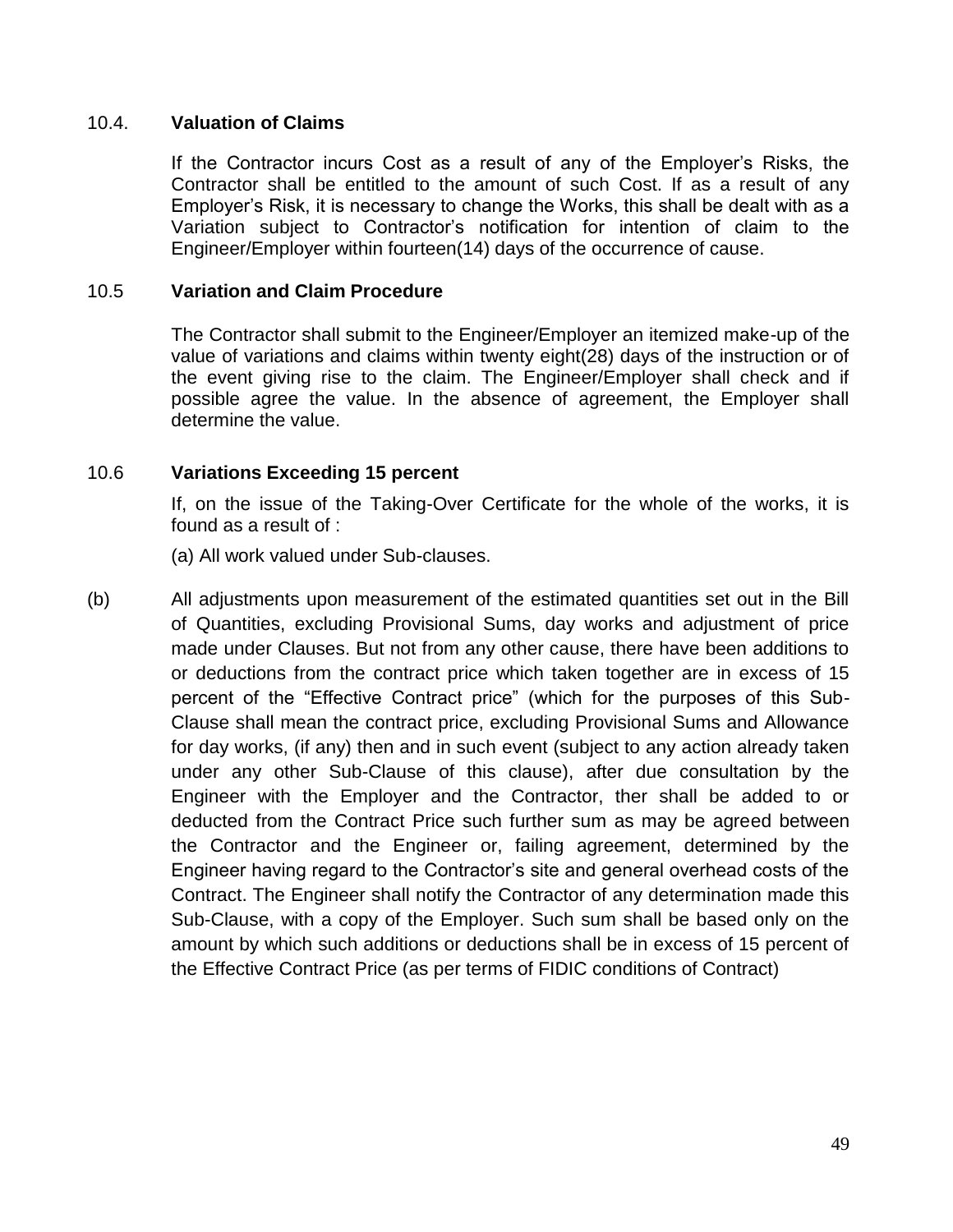# **11. CONTRACT PRICE AND PAYMENT**

# 11.1 (a) **Terms of Payment:**

Terms of conditions shall be in accordance with the Contract Date

The amount due to the Contractor under any Interim Payment Certificate issued by the Engineer pursuant to this Clause, or to any other terms of the Contract, shall be paid by the Employer to the Contractor within 30 days after such Interim Payment Certificate has been jointly verified by Employer and Contractor, or, in the case of the Final Certificate referred to in Sub Clause 8.1&8.2, within 60 days after such Final Payment Certificate has been jointly verified by Employer and Contractor; Provided that the Interim Payment shall be caused in 42 days.

# (b) **Valuation of the Works**

The Works shall be valued as provided for in the Contract Data, subject to Clause 10.

# 11.2 **Monthly Statements**

The Contractor shall be entitled to be paid at monthly intervals:

- a) The value of the Works executed; and
- b) The percentage of the value of Materials and Plant reasonably delivered to the Site, subject to any additions or deductions which may be due.

The Contractor shall submit each month to the Engineer/Employer a statement showing the amounts to which he considers himself entitled.

# 11.3 **Interim Payments**

Within a period not exceeding seven (7) days from the date of submission of a statement for interim payment by the Contractor, the Engineer shall verify the same and within a period not exceeding thirty (30) days from the said date of submission by the Contractor, the Employer shall pay to the Contractor the sum verified by the Engineer less retention money at the rate stated in the Contract Data.

#### 11.4 **Retention**

Retention money shall be paid by the Employer to the Contractor within fourteen(14) days after either the expiry of the period stated in the Contract Data, or the remedying of notified defects, or the completion of outstanding work, all as referred to in Sub-Clause 9.1, whichever is the later.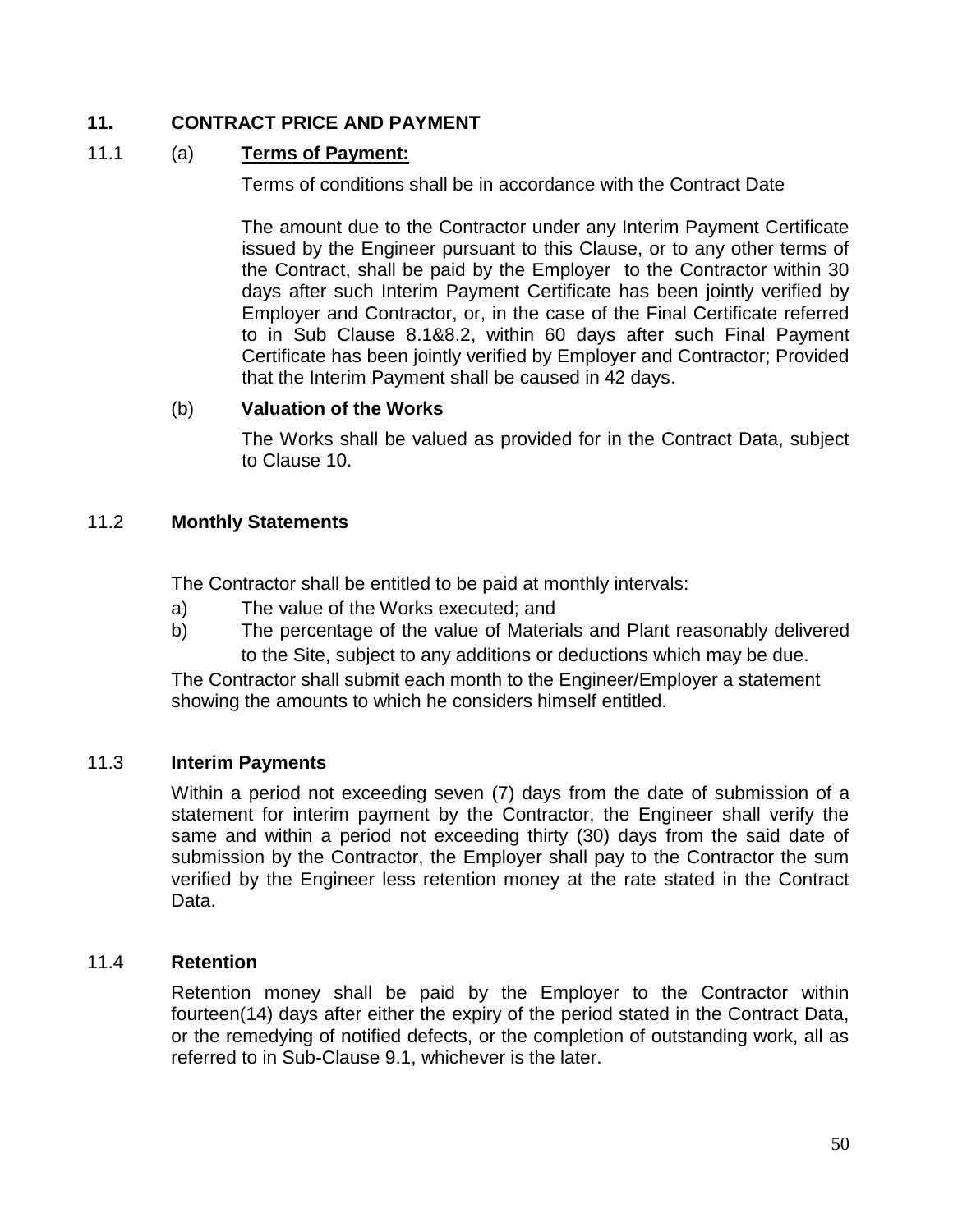# 11.5 **Final Payment**

Within twenty one (21) days from the date of issuance of the Maintenance Certificate the Contractor shall submit a final account to the Engineer to verify and the Engineer shall verify the same within fourteen (14) days from the date of submission and forward the same to the Employer together with any documentation reasonably required to enable the Employer to ascertain the final contract value.

Within sixty (60) days from the date of receipt of the verified final account from the Engineer, the Employer shall pay to the Contractor any amount due to the Contractor. While making such payment the Employer may, for reasons to be given to the Contractor in writing, withhold any part or parts of the verified amount.

# 11.6 **Currency**

Payment shall be in the currency stated in the Contract Data.

#### **12. DEFAULT**

#### 12.1 **Defaults by Contractor**

If the Contractor abandons the Works, refuses or fails to comply with a valid instruction of the Engineer/Employer or fails to proceed expeditiously and without delay, or is, despite a written complaint, in breach of the Contract, the Employer may give notice referring to this Sub-Clause and stating the default.

If the Contractor has not taken all practicable steps to remedy the default within fourteen(14) days after receipt of the Employer"s notice, the Employer may by a second notice given within a further twenty one(21) days, terminate the Contract. The Contractor shall then demobilize from the Site leaving behind any Contractor"s Equipment which the Employer instructs, in the second notice, to be used for the completion of the Works at the risk and cost of the Contractor.

#### 12.2 **Insolvency**

If a Party is declared insolvent under any applicable law, the other Party may by notice terminate the Contract immediately. The Contractor shall then demobilize from the Site leaving behind, in the case of the Contractor"s insolvency, any Contractor"s Equipment which the Employer instructs in the notice is to be used for the completion of the Works.

#### 12.4 **Payment upon Termination**

After termination, the Contractor shall be entitled to payment of the unpaid balance of the value of the Works executed and of the Materials and Plant reasonably delivered to the Site, adjusted by the following:

- a) Any sums to which the Contractor is entitled under Sub-Clause 10.4,
- b) Any sums to which the Employer is entitled,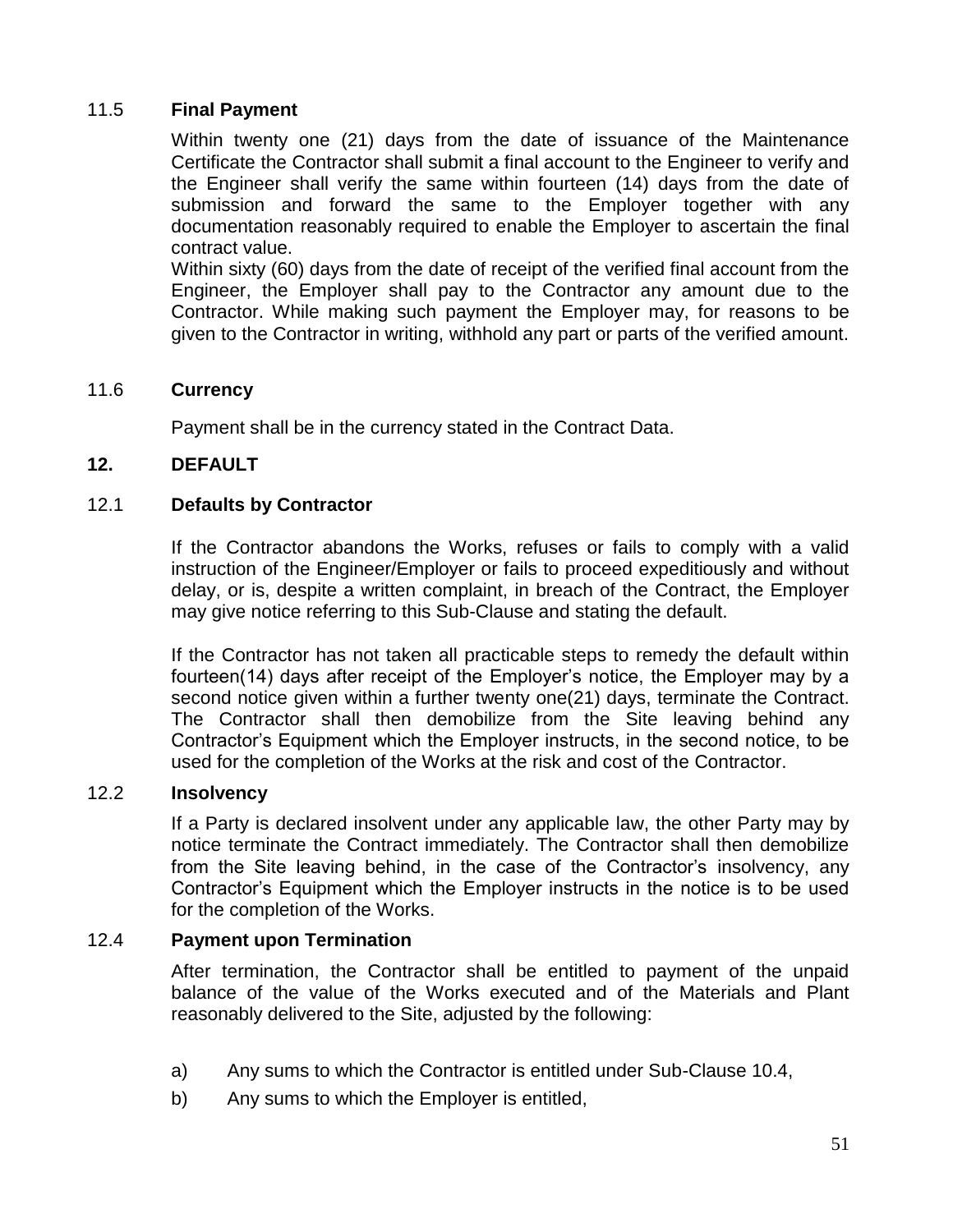- c) if the Employer has terminated under Sub-Clause 12.1 or 12.3, the Employer shall be entitled to a sum equivalent to twenty percent(20%) of the value of parts of the Works not executed at the date of the termination.
- d) If the Contractor has terminated under Sub-Clause 12.2 or 12.3*,*the Contractor shall be entitled to the cost of his demobilization together with a sum equivalent to ten percent(10%) of the value of parts of the Works not executed at the date of termination. The net balance due shall be paid or repaid within twenty eight(28) days of the notice of termination.

# **13. RISKS AND RESPONSIBILITIES**

# 13.1 **Contractor's Care of the Works**

Subject to Sub-Clause 9.1, the Contractor shall take full responsibility for the care of the Works from the Commencement Date until the date of the Employer"s/Engineer"s issuance of Certificate of Completion under Sub-Clause 8.2. Responsibility shall then pass to the Employer. If any loss or damage happens to the Works during the above period, the Contractor shall rectify such loss or damage so that the Works conform to the Contract.

Unless the loss or damage happens as a result of any of the Employer"s Risks, the Contractor shall indemnify the Employer, or his agents against all claims loss, damage and expense arising out of the Works

#### 13.2 **Force Majeure**

If Force Majeure occurs, the Contractor shall notify the Engineer/Employer immediately. If necessary, the Contractor may suspend the execution of the Works and, to the extent agreed with the Employer demobilize the Contractor"s Equipment.

If the event continues for a period of eighty four (84) days, either Party may then give notice of termination which shall take effect twenty eight (28) days after the giving of the notice.

After termination, the Contractor shall be entitled to payment of the unpaid balance of the value of the Works executed and of the Materials and Plant reasonably delivered to the Site, adjusted by the following:

- a) Any sums to which the Contractor is entitled under Sub-Clause 10.4,
- b) The cost of his demobilization, and
- c) Less any sums to which the Employer is entitled.

The net balance due shall be paid or repaid within thirty five (35) days of the notice of termination.

# **14. INSURANCE**

# 14.1 **Arrangements**

The Contractor shall, prior to commencing the Works, effect insurances of the types, in the amounts and naming as insured the persons stipulated in the Contract Data. The policies shall be issued by insurers and in terms approved by the Employer. The Contractor shall provide the Engineer/Employer with evidence that any required policy is in force and that the premiums have been paid.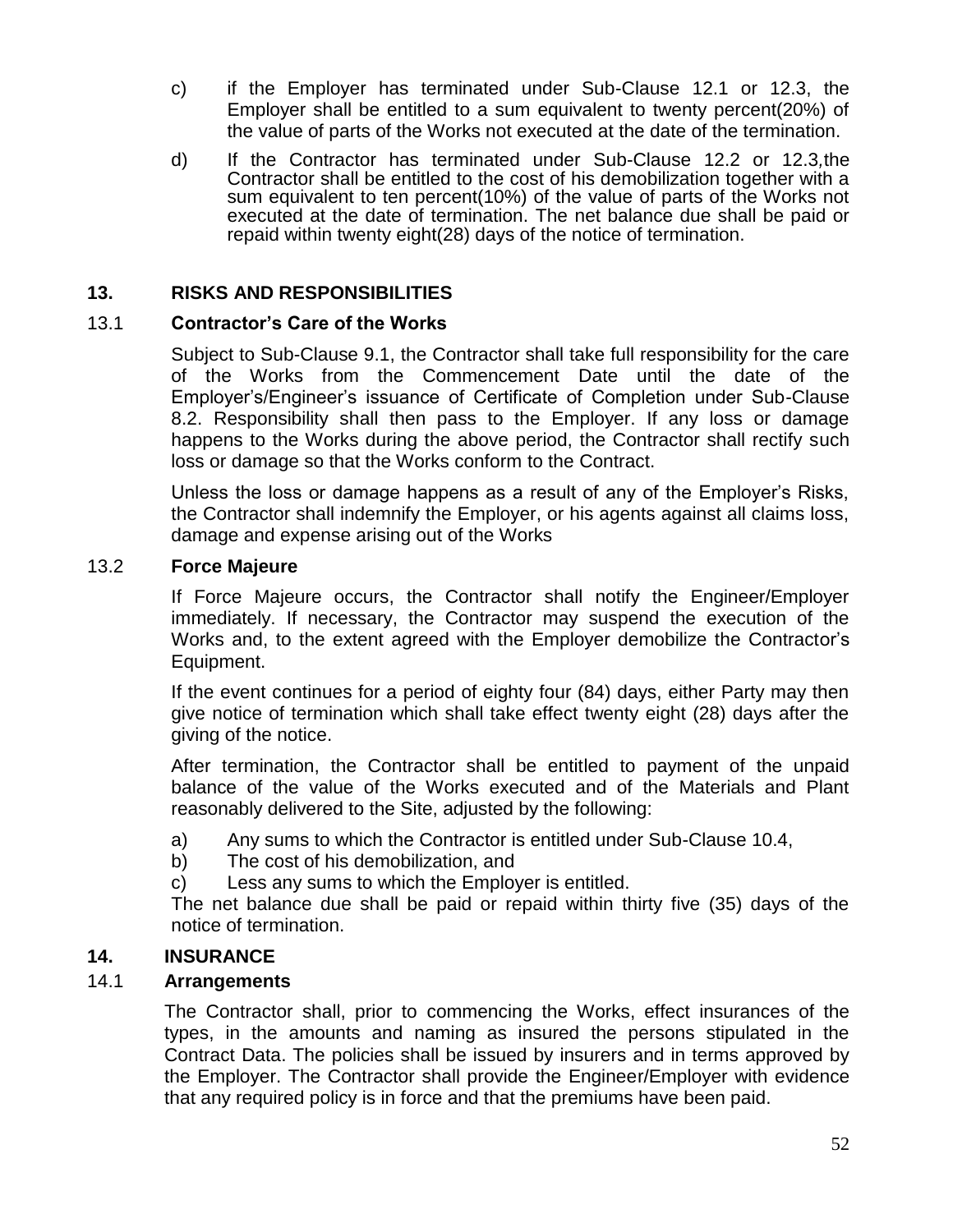# 14.2 **Default**

If the Contractor fails to effect or keep in force any of the insurances referred to in the previous Sub-Clause, or fails to provide satisfactory evidence, policies or receipts, the Employer may, without prejudice to any other right or remedy, effect insurance for the cover relevant to such as a default and pay the premiums due and recover the same plus a sum in percentage given in Contractor Data from any other amounts due to the Contractor.

# **15. Duties and Taxes**

The Contractor shall obtain all information as to any and all taxes including sales Tax, Company Tax and other taxes FBR & SRB, import duties. port handling charges etc and be responsible for include same in the prices sated in his tender. No extra claim in this respect will be entertained. The clearance through customs of the material (Rubber Fender with accessories) and other things required for the works is the responsibility of the contractor. The contract price shall include cost of material, installation, insurance, custom duty and taxes/levies payable as per applicable law in Pakistan by the contractor.

# **16. RESOLUTION OF DISPUTES**

# 16.1 **Engineer's Decision**

If a dispute of any kind whatsoever arises between the Employer and the Contractor in connection with the Works, the matter in dispute shall, in the first place, be referred in writing to the Engineer, with a copy to the other party. Such reference shall state that it is made pursuant to this Clause. No later than the twenty eight (28) days after the day on which he received such reference, the Engineer shall give notice of his decision to the Employer and the Contractor.

Unless the Contract has already been repudiated or terminated, the Contractor shall in every case, continue to proceed with the Work with all due diligence, and the Contractor and the Employer shall give effect forthwith to every such decision of the Engineer unless and until the same shall be revised, as hereinafter provided in an arbitral award.

#### 16.2 **Notice of Dissatisfaction**

If a Party is dissatisfied with the decision of the Engineer or if no decision is given within the time set out in Sub-Clause 15.1 here above, the Party may give notice of dissatisfaction referring to this Sub-Clause within fourteen(14) days of receipt of the decision or the expiry of the time for the decision. If no notice of dissatisfaction is given within the specified time, the decision shall be final and binding on the Parties. If notice of dissatisfaction is given within the specified time, the decision shall be binding on the Parties who shall give effect to it without delay unless and until the decision of the Engineer is revised by an arbitrator.

# 16.3 **Arbitration**

A dispute which has been the subject of a notice of dissatisfaction shall be finally settled as per provisions of Arbitration Act 1940 (Act No. X of 1940) and Rules made there under and any statutory modifications thereto. Any hearing shall be held at the place specified in the Contract Data and in the language referred to in Sub-Clause 1.5.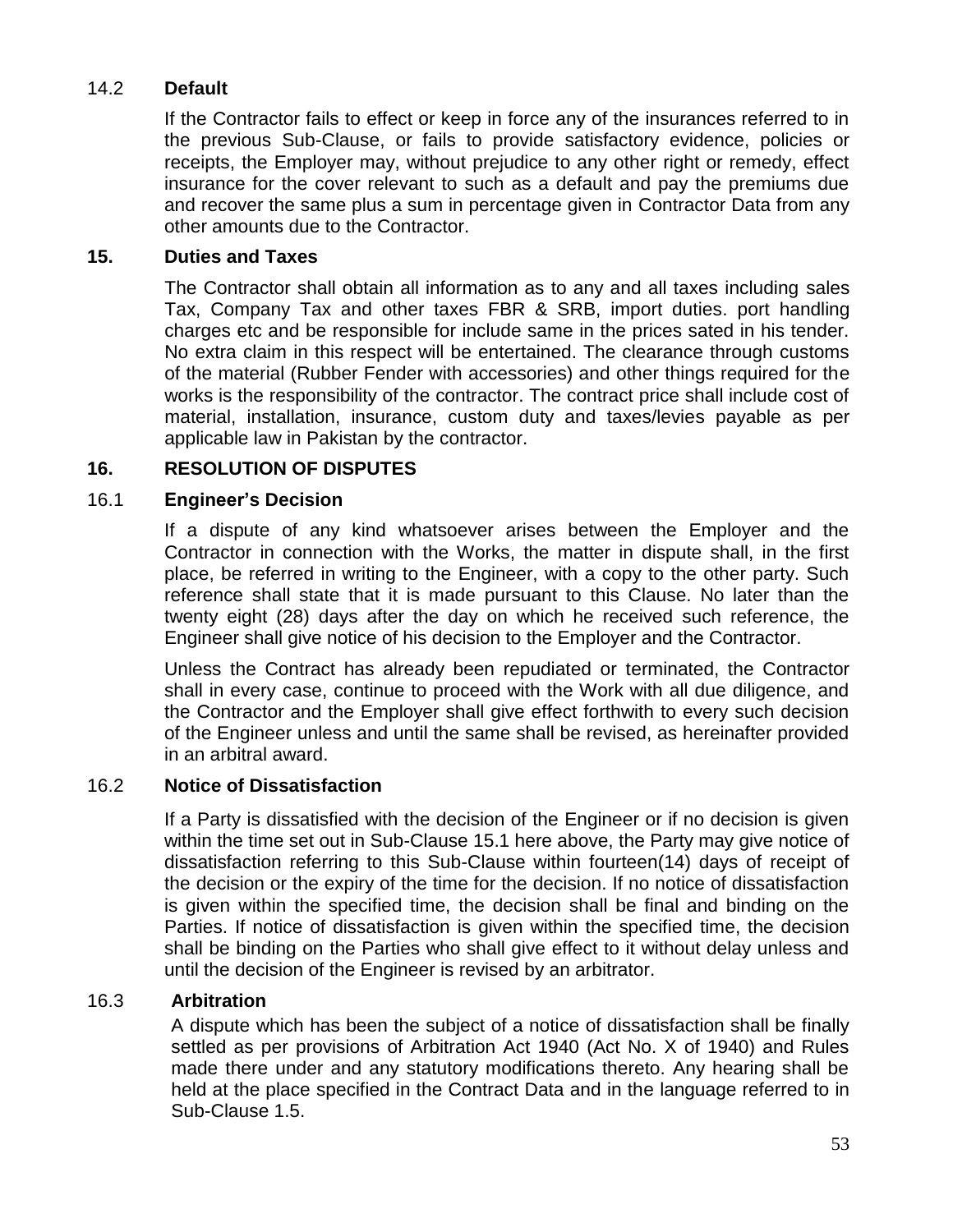# **17 INTEGRITY PACT**

- 17.1 If the Contractor or any of his Sub-Contractors, agents or servants is found to have violated or involved in violation of the Integrity Pact signed by the Contractor as Schedule-F to his Bid, then the Employer shall be entitled to:
	- (a) Recover from the Contractor an amount equivalent to ten times the sum of any commission, gratification, bribe, finder"s fee or kickback given by the Contractor or any of his Sub-Contractors, agents or servants;
	- (b) Terminate the Contract; and
	- (b) Recover from the Contractor any loss or damage to the Employer as a result of such termination or of any other corrupt business practices of the Contractor or any of his Sub-Contractors, agents or servants. On termination of the Contract under Sub-Para (b) of this Sub-Clause, the Contractor shall demobilize from the Site leaving behind Contractor"s Equipment which the Employer instructs, in the termination notice, to be used for the completion of the Works at the risk and cost of the Contractor. Payment upon such termination shall be made under Sub-Clause 12.4, in accordance with Sub-Para (c) thereof, after having deducted the amounts due to the Employer under Sub-Para (a) and (c) of this Sub-Clause.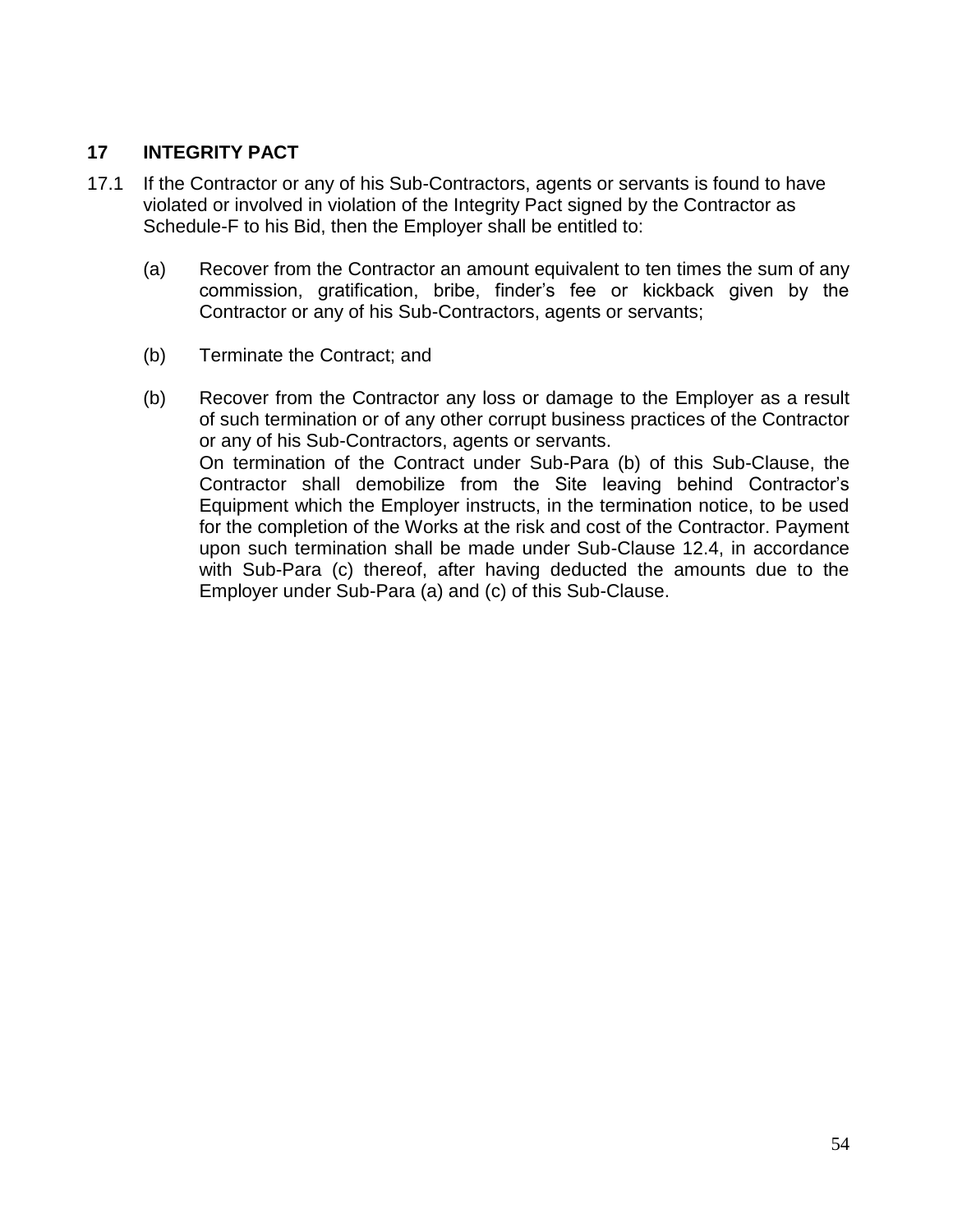# **CONTRACT DATA**

Sub-Clauses of Conditions of Contract

| 1.1.1  | Listed in contract agreement.                                                                                                                                                        |
|--------|--------------------------------------------------------------------------------------------------------------------------------------------------------------------------------------|
| 1.1.2  | Employer's Drawings, if any                                                                                                                                                          |
| 1.1.3  | To be listed by the Employer (Not Applicable)                                                                                                                                        |
| 1.1.4  | The Employer means                                                                                                                                                                   |
|        | Port Qasim Authority and represented by Director General (Technical),                                                                                                                |
|        | Karachi.                                                                                                                                                                             |
| 1.1.5  | The Contractor means as named in the Contract Agreement.                                                                                                                             |
| 1.1.7  | Commencement Date means the date of issue of Engineer's Notice to<br>Commence the work, which shall be issued within fourteen (14) days of the<br>signing of the Contract Agreement. |
| 1.1.9  | <b>Time for Completion</b>                                                                                                                                                           |
|        | As notified in NIT                                                                                                                                                                   |
| 1.1.20 | Engineer/E.R                                                                                                                                                                         |
|        | Director (M&E), Port Qasim, Karachi& Manager (Electrical) as Engineer's<br>Representative                                                                                            |
| 1.3    | Documents forming the Contract listed in the order of priority:                                                                                                                      |
|        | The Contract Agreement                                                                                                                                                               |
|        | Letter of Acceptance                                                                                                                                                                 |
|        | The completed Form of Bid                                                                                                                                                            |
|        | <b>Contract Data</b>                                                                                                                                                                 |
|        | <b>Conditions of Contract</b>                                                                                                                                                        |
|        | The completed Schedules to Bid including Schedule of Prices / BOQ.                                                                                                                   |
|        | The specifications                                                                                                                                                                   |
|        | Special stipulation                                                                                                                                                                  |
|        | Appendixes                                                                                                                                                                           |
| 2.1    | Provision of Site: On the commencement date                                                                                                                                          |
| 3.1    | Authorized person: To be notified                                                                                                                                                    |
| 3.2    | Name and address of Engineer's/Employer's representative<br>To be notified                                                                                                           |
| 4.4    | <b>Performance Security:</b>                                                                                                                                                         |
|        | 10% of the Bid Amount / Contract Cost. The Performance Security shall be                                                                                                             |
|        | valid up to completion of defects liability period of the contract.                                                                                                                  |
|        | (Form: As provided under Standard Forms of these Documents)                                                                                                                          |
| 5.1    | Requirements for Contractor's design (if any): (Not Applicable)                                                                                                                      |
| 5.2    | Specification Clause No's (Not Applicable)                                                                                                                                           |
| 7.2    | Programme (Not Applicable)                                                                                                                                                           |
| 7.5    | <b>Liquidated Damages</b>                                                                                                                                                            |
|        | Amount payable due to failure to complete the work shall be 0.1 % per day                                                                                                            |
|        | up to a maximum of (10%) of contract sum stated in the Letter of Intent                                                                                                              |
|        | /Acceptance                                                                                                                                                                          |
| 9.1    | After expiry of contract period the performance Bond furnished will be                                                                                                               |
|        | released on the request of contractor.                                                                                                                                               |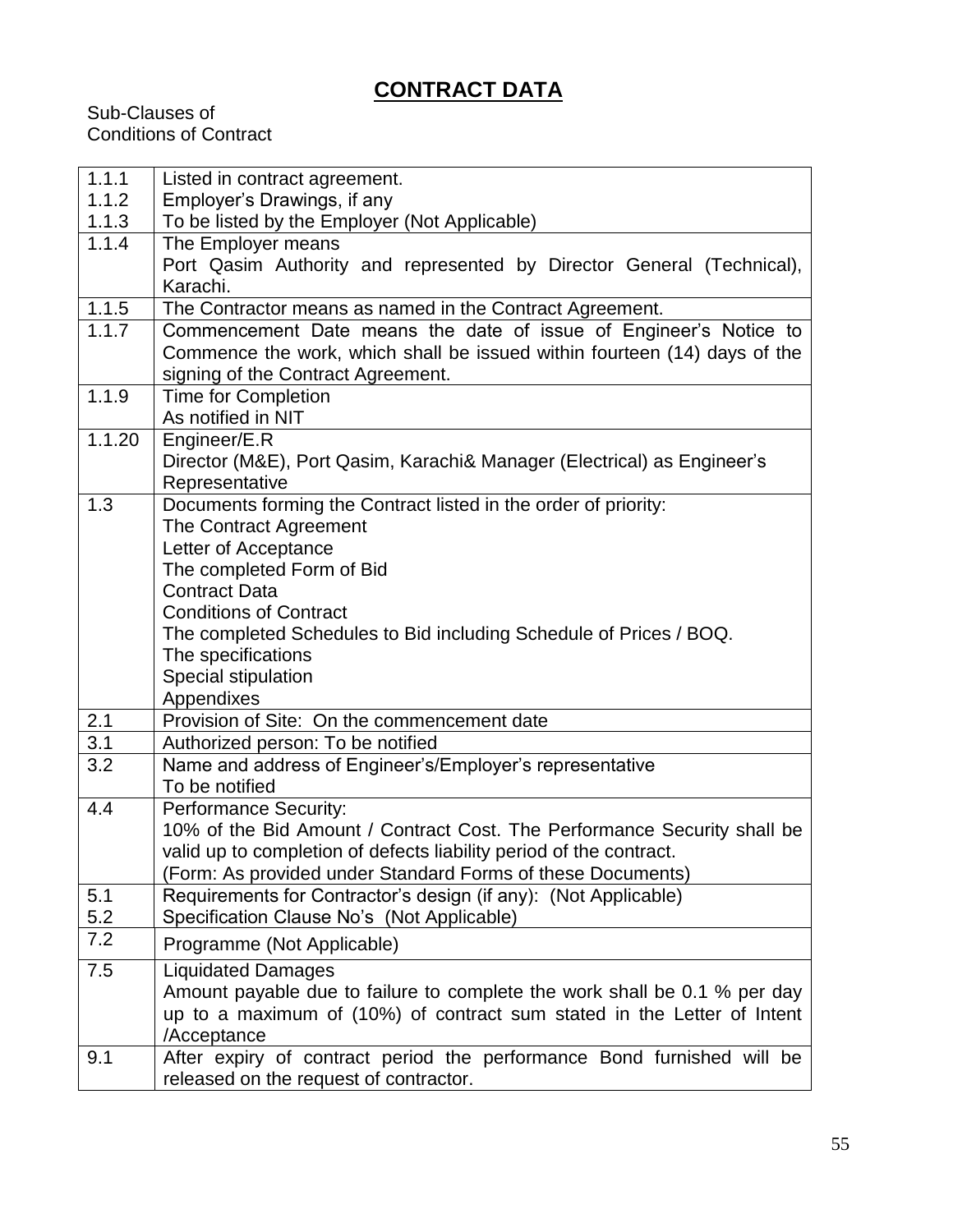| 10.2    | Variation procedure:<br>(e)                                                                                                                                                                                                                                                                                                                                                                                                                                                                                                                                |
|---------|------------------------------------------------------------------------------------------------------------------------------------------------------------------------------------------------------------------------------------------------------------------------------------------------------------------------------------------------------------------------------------------------------------------------------------------------------------------------------------------------------------------------------------------------------------|
|         | Day work rates<br>(details)                                                                                                                                                                                                                                                                                                                                                                                                                                                                                                                                |
| 11.1(a) | Terms of payments:<br>Payment of Contract Price shall be made in the following manners:<br>The Engineer after examining each such monthly statement certify the<br>amount of payment of the contractor which he shall consider reasonable and<br>proper in respect thereof subject to retention of percentage of Retention<br>money and deduction of any such sum which may have become due to<br>payable by the contractor to the Authority.                                                                                                              |
|         | For all payments made to the Contractor, a deduction of five percent shall be<br>made from each bill as Retention Money. The Retention Money shall be<br>refunded to the Contactor after expiry of contract period. The amount due to<br>the Contractor under any certificate duly certificate for payment by the<br>Engineer pursuant to this clause or to any terms of the Contract, shall be<br>paid by the Authority to the Contractor after such certification.                                                                                       |
|         | The amount due to the Contractor under any certificate for payment by the<br>Engineer pursuant to this clause or to any terms of the Contract, shall be<br>paid by the Authority to the Contractor after such certification.                                                                                                                                                                                                                                                                                                                               |
|         | All contents in them payment certificate issued by the Engineer and also by<br>the payments that have been made shall be considered partial and<br>provisional and nor final and on account, of any mistake in measurement or<br>computation in the payment certificate shall be corrected and payment be<br>adjusted accordingly.                                                                                                                                                                                                                         |
|         | ii). Final Payment<br>Not later than one month after the completion of the Contract period, the<br>Contractor shall submit to the Engineer a statement of final account with<br>supporting documents showing the value of the work done in accordance<br>with the Contract together with all further sums which the Contractor to be<br>due to him under the Contract within one month after the receipt of his final<br>account and of all information reasonably required for its verification. The<br>Engineer shall issue a final certificate stating: |
|         | The amount which in his opinion is finally due under the Contract and<br>a)<br>after giving credit to the Authority for all amounts previously paid by the<br>Authority and for all sums to which the Authority is entitled under the<br>Contract.                                                                                                                                                                                                                                                                                                         |
| 11.1    | Valuation of the Works<br>(Not Applicable)<br>(b)                                                                                                                                                                                                                                                                                                                                                                                                                                                                                                          |
| 11.2    | Percentage of value of Materials and Plant (Not Applicable)<br>(b)                                                                                                                                                                                                                                                                                                                                                                                                                                                                                         |
| 11.4    | Percentage of retention:<br>five percent (5%)                                                                                                                                                                                                                                                                                                                                                                                                                                                                                                              |
| 11.6    | Currency of payment:<br>Pak. Rupees                                                                                                                                                                                                                                                                                                                                                                                                                                                                                                                        |
| 14.1    | Insurances:<br>Type of cover: Contractor's All Risk Policy<br>Amount of cover:                                                                                                                                                                                                                                                                                                                                                                                                                                                                             |

 $\mathbf{r}$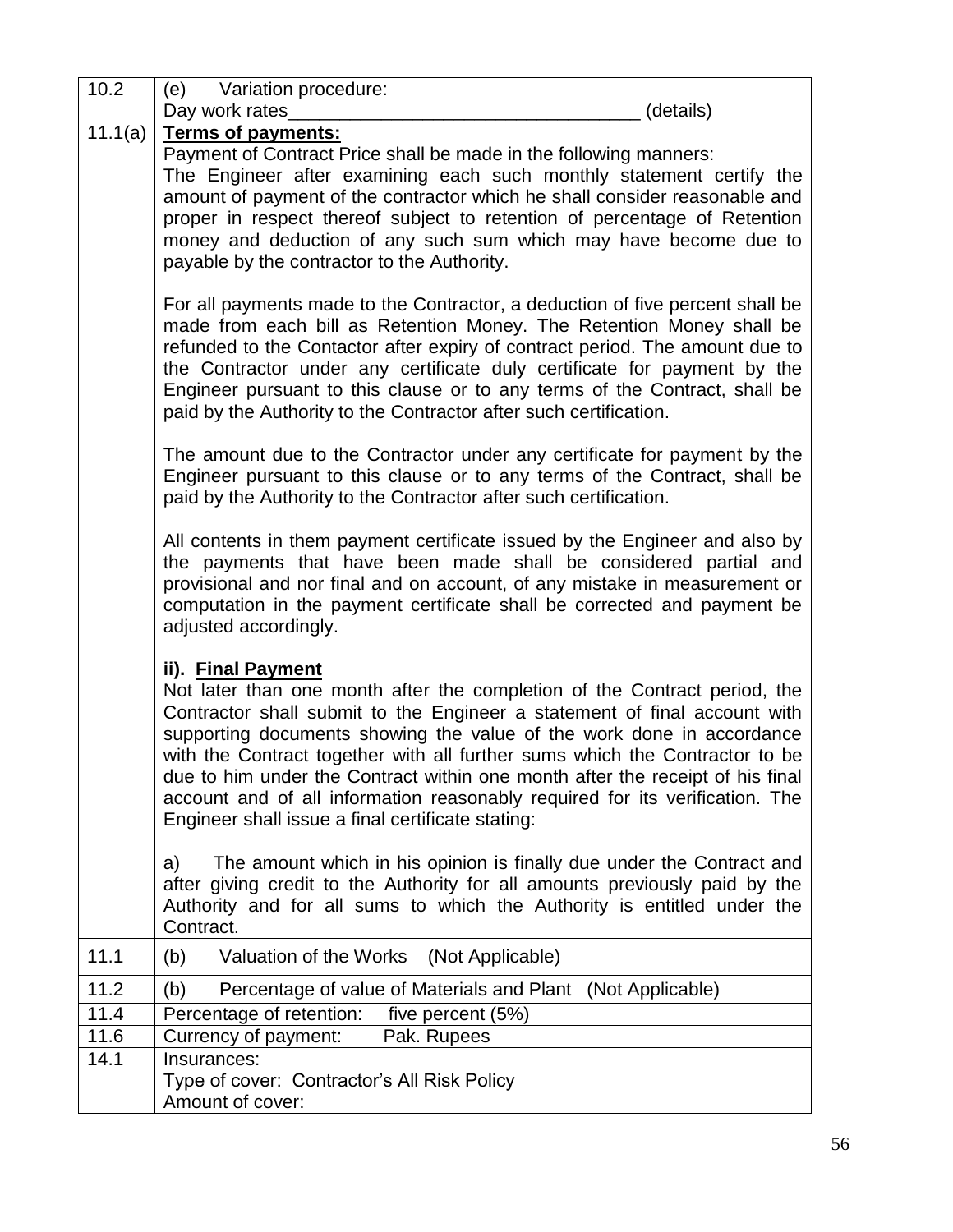|      | The sum stated in the Letter of Acceptance plus fifteen percent (15%)<br>Type of cover<br>Contractor's Equipment:<br>Amount of cover<br>Full replacement cost<br>Type of cover<br>Third Party-injury to persons and damage to property.<br>(The minimum limit amount of third party insurance should be Rs.150,000/-<br>to 300,000/- each occurrence).<br>Workers:<br>Other covers<br>(In each case name of insured is Contractor and Employer)<br>Type of cover: Workmen's compensation policy |  |  |  |  |
|------|-------------------------------------------------------------------------------------------------------------------------------------------------------------------------------------------------------------------------------------------------------------------------------------------------------------------------------------------------------------------------------------------------------------------------------------------------------------------------------------------------|--|--|--|--|
| 14.2 | Amount to be recovered                                                                                                                                                                                                                                                                                                                                                                                                                                                                          |  |  |  |  |
|      | Premium plus __<br>$%$ ).<br>percent (                                                                                                                                                                                                                                                                                                                                                                                                                                                          |  |  |  |  |
| 16.3 | Arbitration                                                                                                                                                                                                                                                                                                                                                                                                                                                                                     |  |  |  |  |
|      | Place of Arbitration: Karachi                                                                                                                                                                                                                                                                                                                                                                                                                                                                   |  |  |  |  |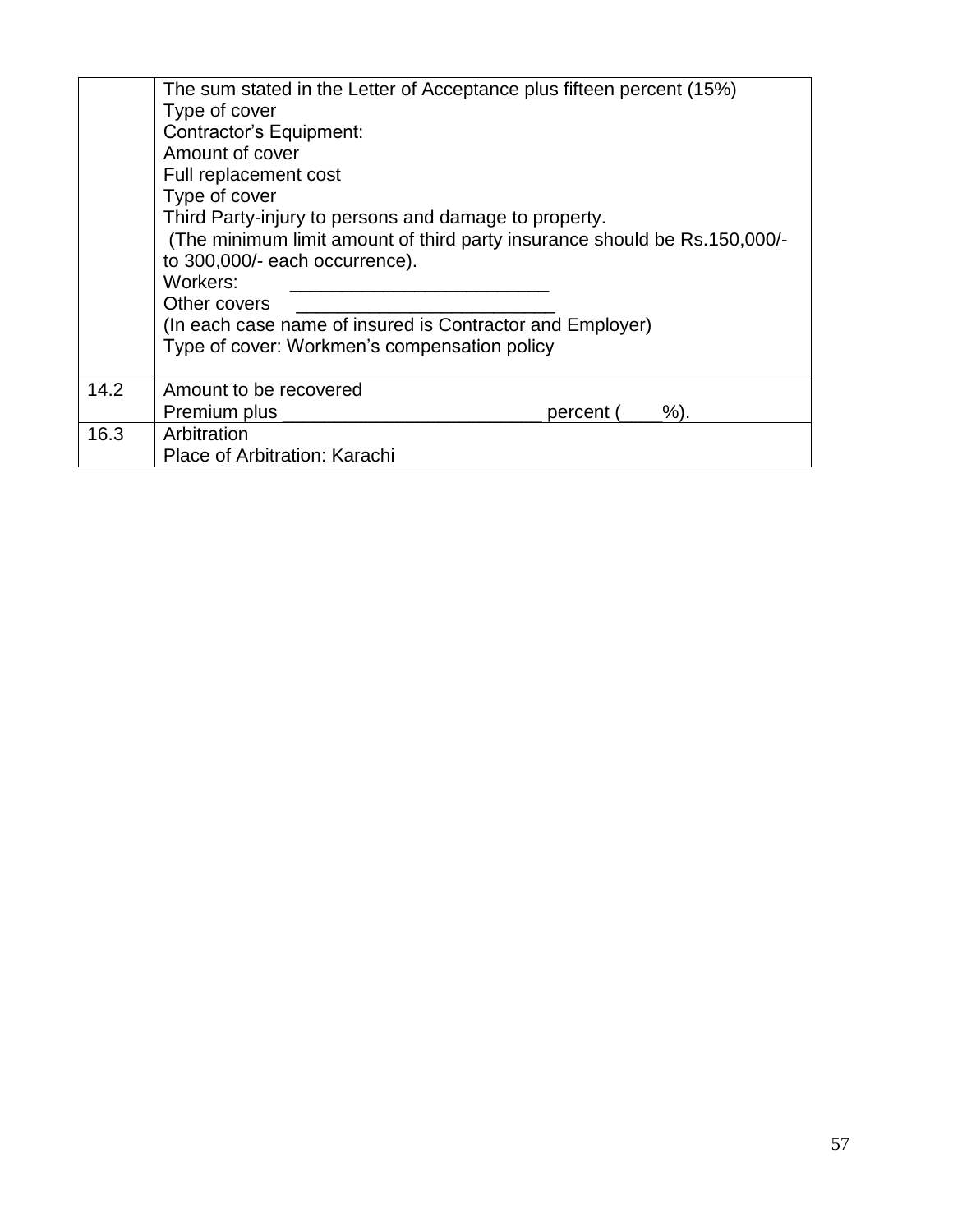# **TECHNICAL SPECIFICATIONS & EVALUATION CRITERIA**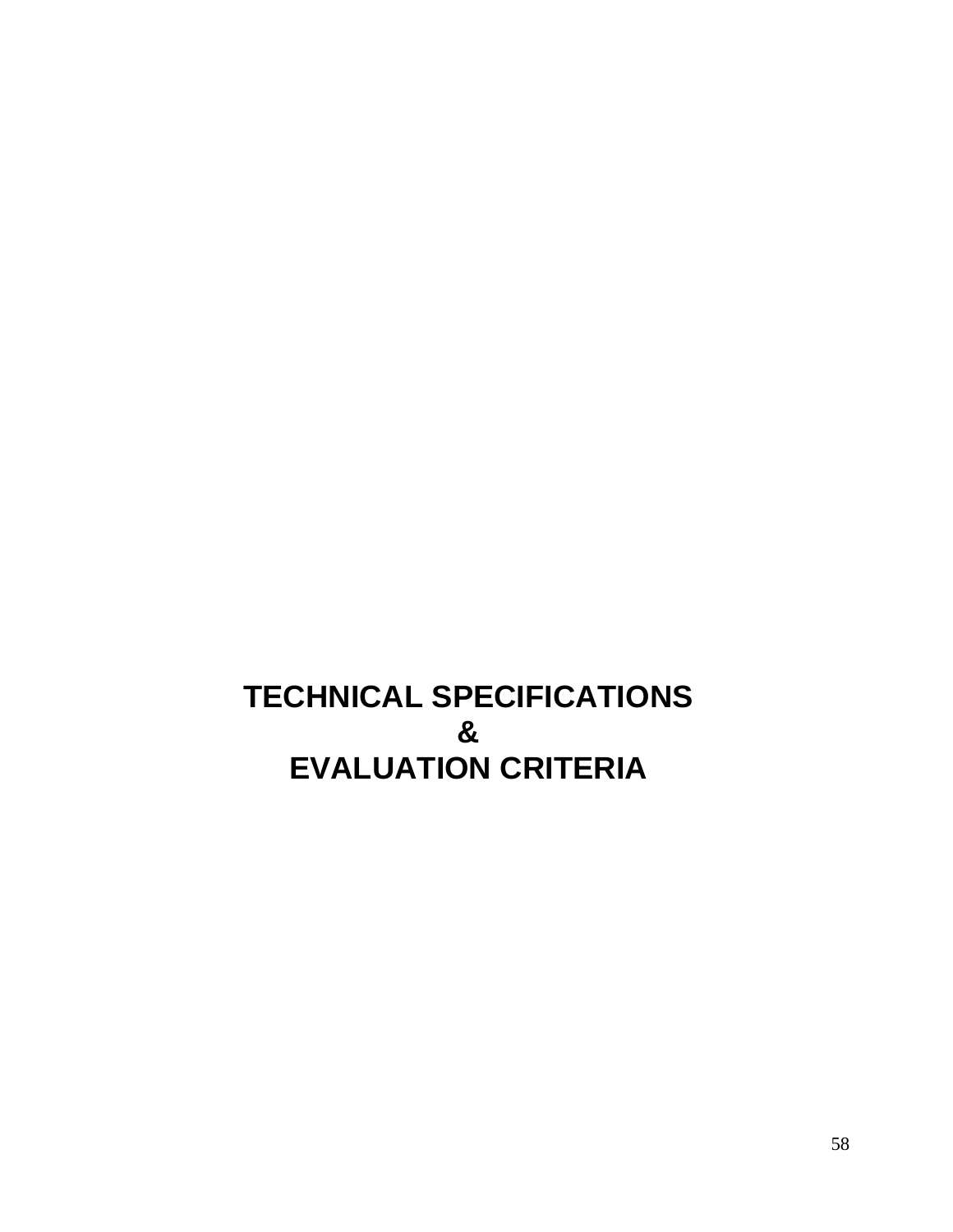# **TECHNICAL SPECIFICATIONS**

# **1. SCOPE OFWORK**

The scope of work includes Annual Maintenance and Operation contract of existing and

proposed Street Lights including Solar lights, High Pressure Sodium lights, LED light fixtures,

LED flood lights etc. at Port Qasim Authority (PQA) in dedicated areas as directed by

Engineer and as per the conditions in this document.

# **2. MATERIAL AND EQUIPMENT TECHNICAL SPECIFICATIONS:**

# **2.1 EXISTING STREET LIGHTS**

# **2.1.1 HIGH PRESSURE SODIUM LIGHTS**

- i. Existing sodium lights at PQA are mostly 250 Watt, 400 Watt and 1000 Watt SON-T type at various locations.
- ii. High pressure sodium lamps are quite efficient greater than 100 lumens per watt.
- iii. Input Voltage should be AC 90-270V.
- iv. Life span >30,000 working hours.
- v. Complete sodium light comprises of:
	- Lamp (Source of Light)
	- Ballast (Regulates the current to the lamps and provides sufficient voltage to start the lamps)
	- Igniter (Provide a brief, high voltage pulse to the lamp to ignite the gases  $\bullet$ inside)
- vi. The light housing made of aluminum would be recommended over the plastic housing.
- vii. Ingress protection rating should be IP-65 or above.
- viii. Warranty of light should be at least 03 years or above and preferable brand would be Philips or Equivalent in all standards.

# **2.1.2 LED STREET LIGHT FIXTURE**

- i. LED light fixture (Non-solar), alternating current (AC) powered integrated street light that uses light emitting diodes (LED) as its [light source.](https://en.wikipedia.org/wiki/Light)
- ii. LED Street light fixtures having power output of 70W, 100W and 140W shall be installed as instructed by Engineer or could be replaced with existing sodium lights.
- iii. LED fixture of Aluminum body shall be preferable over plastic body.
- iv. It should have luminous efficiency of minimum 95-130 lumens/Watt and Input voltage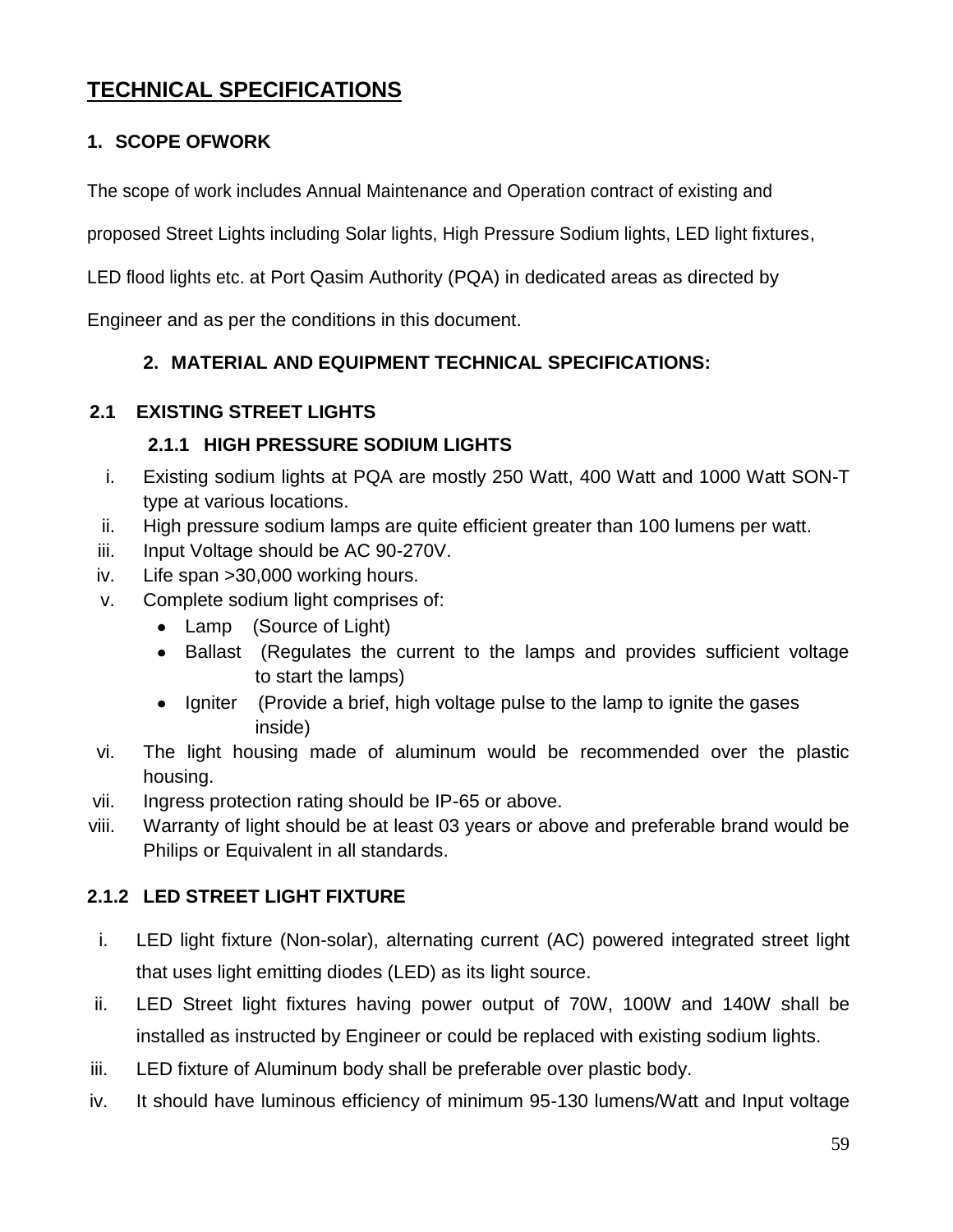range from AC 90V to 270V.

- v. The Light should have life span >50,000 working hours.
- vi. Protective devices like fuse/circuit breaker should be incorporated in the fixture circuit for the protection against surges, low voltage, short circuit etc.
- vii. LED drivers used in fixtures should also have long service life and should be durable.
- viii. For LED Street lighting fixtures, the color temperature should be in range between 3000K-6500K for white cool light.
- ix. LED street lights must have a minimum IP-65 protection class or above as they are used in outdoor conditions.
- x. Warranty of light should be at least 03 years and preferable brand would be "Philips" or Equivalent in all standards.
- xi. LED fixture should be CE and RoHS certified.

# **2.1.3 LED FLOOD LIGHTS**

- i. LED flood light (Non-solar), alternating current (AC) powered integrated outdoor light that uses light emitting diodes (LED) as its [light source.](https://en.wikipedia.org/wiki/Light)
- ii. LED flood light having power output of 50W, 100W, 150W and 200W shall be installed as instructed by Engineer or could be replaced with existing sodium lights.
- iii. LED flood light of Aluminum body shall be preferable over plastic body with tempered glass lens.
- iv. Internal heat sink for thermal management shall be provided in the light.
- v. Wider beam angle with intense lighting performance shall be ensured.
- vi. It should have high lumen output, highly efficient and reliable.
- vii. The Light should have life span >50,000 working hours.
- viii. It should have built-in voltage surge protection circuit.
- ix. The color temperature should be in range between 3000K-6500K for white cool light.
- x. LED flood lights must have a minimum IP-65 protection class or above as they are used in outdoor conditions.
- xi. Warranty of light should be at least 03 years and preferable brand would be "Philips" or Equivalent in all standards.
- xii. LED flood light should be CE and RoHS certified.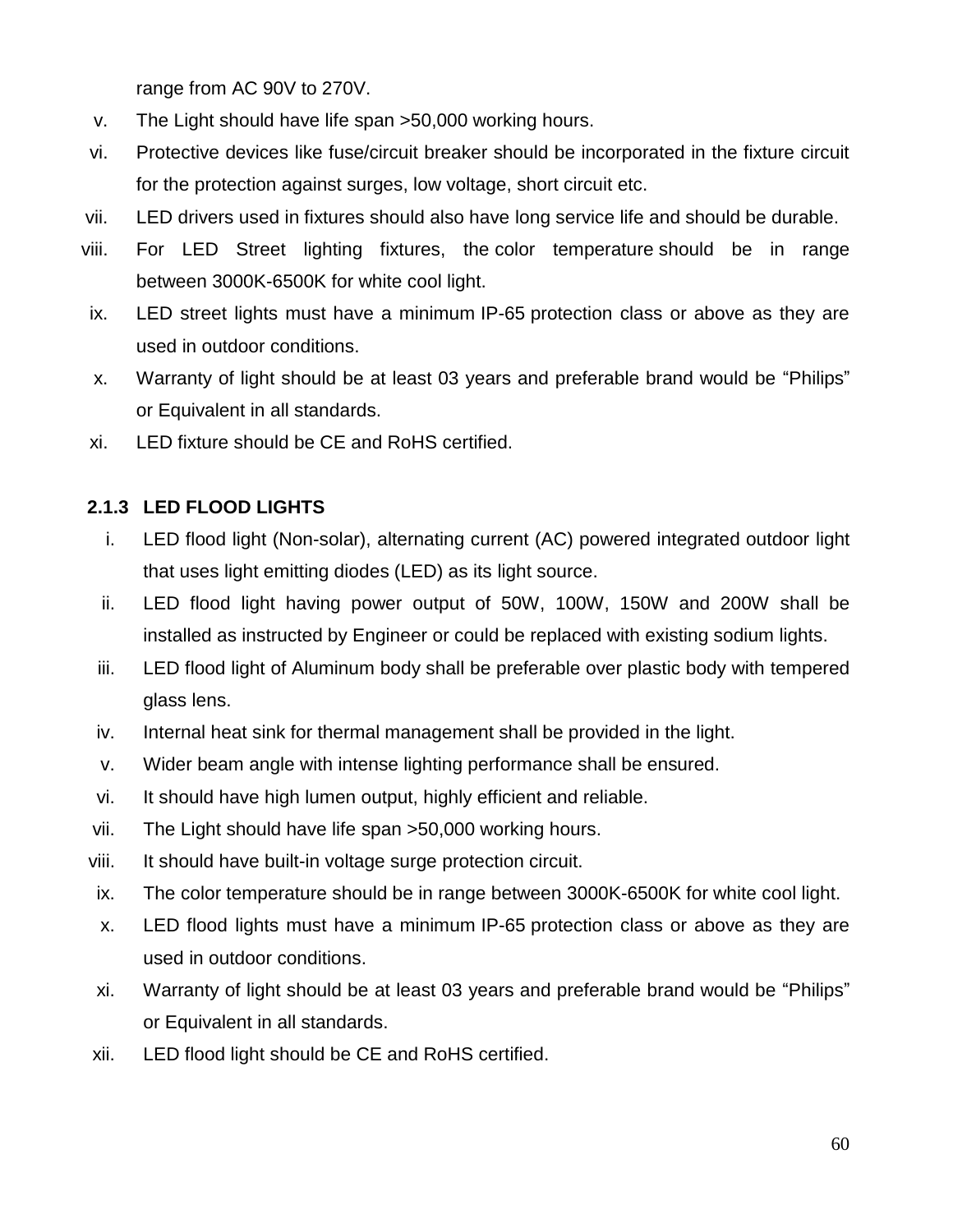# **2.2 SOLAR STREET LIGHT ALL-IN-ONE (PROPOSED STREET LIGHTS)**

A Solar Street Light (All-in-one) consist of cool white LED luminary (LED + Driver) as per configuration along with Solar Panel, Li‐Fe‐PO4 battery of given capacity, charge controller, necessary control electronics‐interconnecting wires / cables, module mounting structures etc. to operate the load for dusk to dawn.

# **2.2.1 Solar Panel**

- i. High quality Mono-Crystalline silicon solar cells should be used. .
- ii. Solar Panel should have high conversion rate in converting light energy (photons) from the sun to generate electricity in direct current (DC) form.
- iii. Solar Panel shall be weather proof and designed for long life outdoor operation in harsh environment with minimum IP-65 rating or above.
- iv. Protective components at input like fuse/tripper should be used to protect against surges, low voltage, short circuit etc.
- v. The Power output of module should have rated voltage of 12V/24V/36V DC and minimum Power output of 90 Watt or above to provide battery discharge time of 10- 12 hours per night.
- vi. PV modules shall typically be tested for durability and reliability according to IEC61215 Standards (for crystalline silicon modules).

# **2.2.2 LITHIUM**‐**FERRO**‐**PHOSPHATE (Li**‐**FE**‐**PO4) BATTERY**

- i. Main features of the LiFePO4 battery like light weight, maintenance-free, extremely safe, improved discharged and charged efficiency must be ensured.
- ii. The battery storage capacity should be minimum 530Wh (12.8V/42Ah, 25.6V/27Ah or above) that can easily operate 80 Watt Solar LED for 10-12 hours (discharge time) at night without any interruption.
- iii. The battery pack should be capable of high rate of heat dissipations. The battery box should be acid proof and corrosion resistant, hot dip galvanized metallic box (IP 65) with anti-theft locking arrangement.
- iv. The battery should operate between temperature ranges of  $0^{\circ}$ C to 55 °C.
- v. The battery should conform to latest relevant IEC standards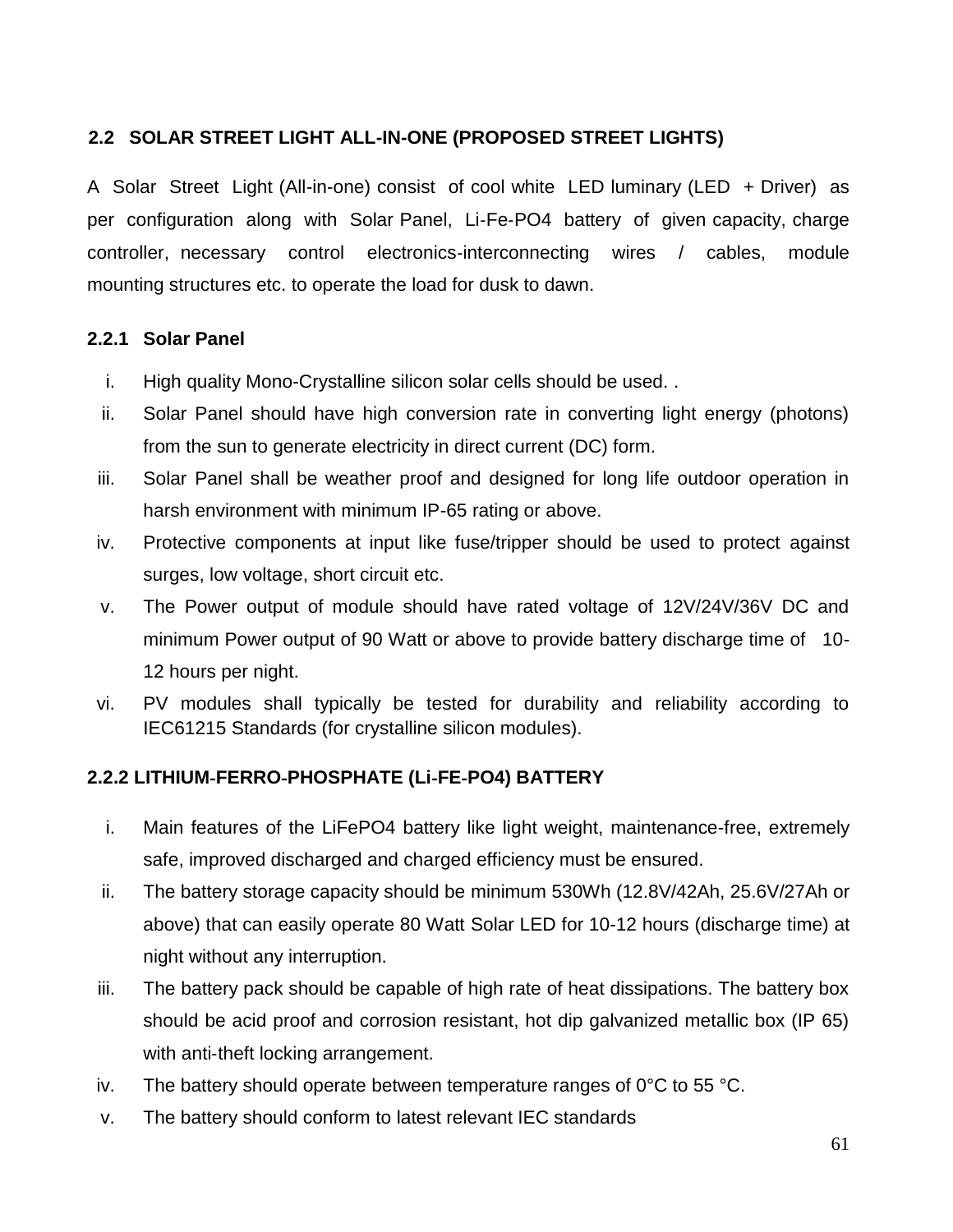# **2.2.3 CHARGE CONTROLLER (MPPT TYPE)**

- i. This unit should be designed for charge regulation of storage battery and safeguard the battery against over charge & deep discharging.
- ii. MPPT Charge controller to maximize energy drawn from the solar PV array and should be microcontroller based. The charge controller should have PWM Specification / MPPT type ‐Maximum Power point Tracking.
- iii. The charge Controller should be capable of providing high charging efficiency.
- iv. The various functions should be displayed through LED indicator indicating the operations being carried out by the controller such as low battery warning sign (yellow), load current off (red), battery charging (green) etc.
- v. A reverse blocking diode should be provided to prevent discharge of battery in rainy season and in night also a fuse protection should be provided with the controller.
- vi. The unit should have protection against short circuit, lightning, reverse polarity surge etc.
- vii. Intelligent battery management system should be provided by MPPT in which three phase time charge battery, which contains MPPT charge, constant voltage charge and float charge, which helps to extend the life time of battery.
- viii. Intelligent LED drive management which includes Light control function, automatic lights LED in the dark, turn off automatically at dawn.
- ix. Minimum IP-65 protected with conformity to latest relevant IEC standards.

# **2.2.4 LIGHT SOURCE (LED):**

- i. LED Light source should have following features:
	- $\checkmark$  Light Wattage: 80 Watt
	- $\checkmark$  CRI > 70 % Typical
	- $\checkmark$  Lighting quality: Free from glare, flickering and UV
	- $\checkmark$  Ambient temp 0-55 degree centigrade
- ii. The light source should be of white LED type, single lamp or multiple lamps can be used.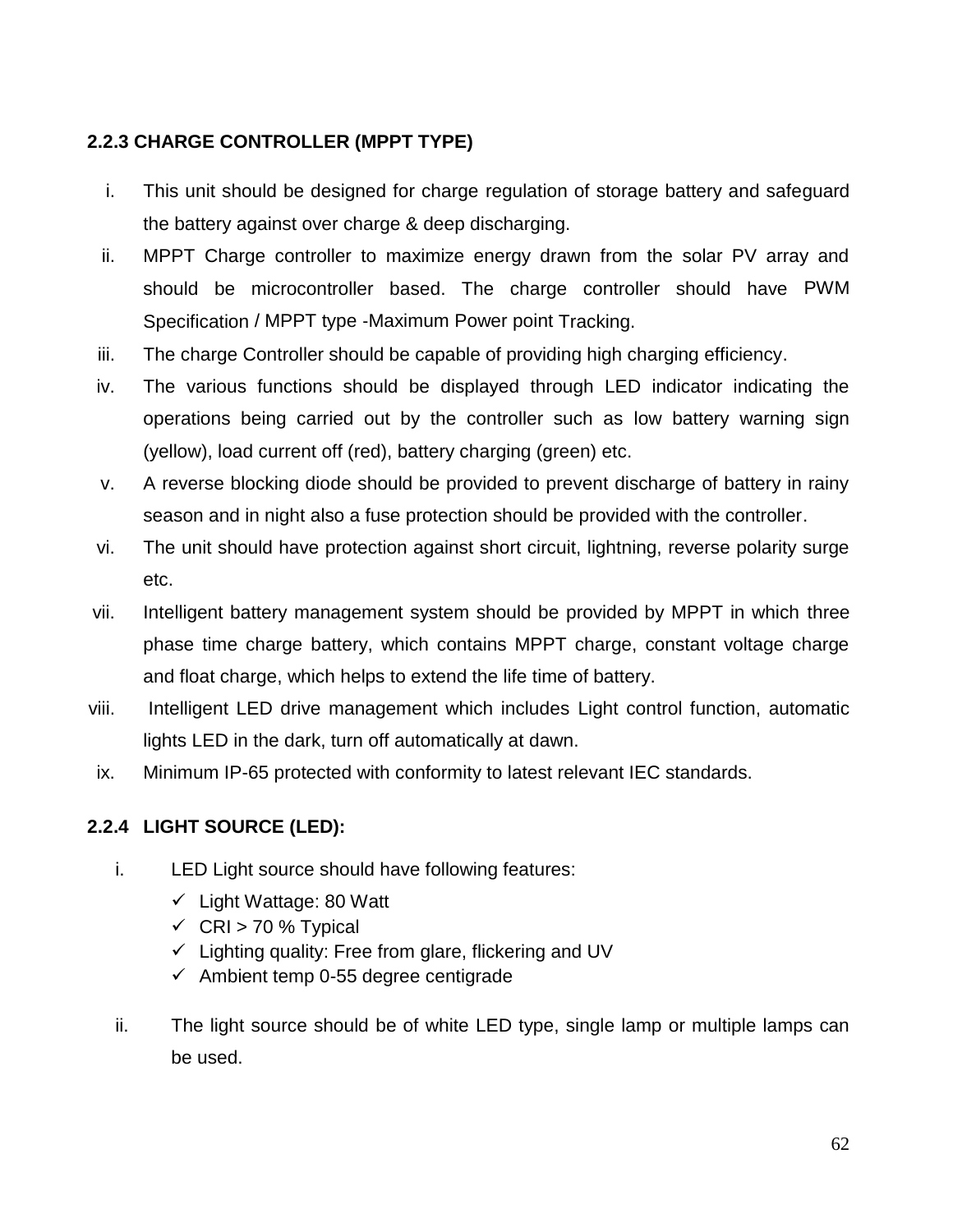- iii. The lamps, DC-DC driver and battery management system (BMS) should be housed in aluminum die‐casted casing suitable for outdoor use from dusk to dawn and shall comply with IP-65 or above.
- iv. The illumination should be uniform without dark bands and use of LEDs which emits ultra-violate light will not be permitted.
- v. Luminaries, reflectors and LED's should be engineered in such a way to give the specified lumens output distributed uniformly.
- vi. The luminary should be designed, manufactured and tested as per LM‐79 or LM-80 standards.
- vii. The white LED should stand for maximum 50,000 working hours.
- viii. The connecting wires used inside the luminaries, shall be low smoke halogen free and fuses should be provided to protect against short circuit conditions at input side.
- ix. Full protection against open circuit, accidental short circuit and reverse polarity should be provided.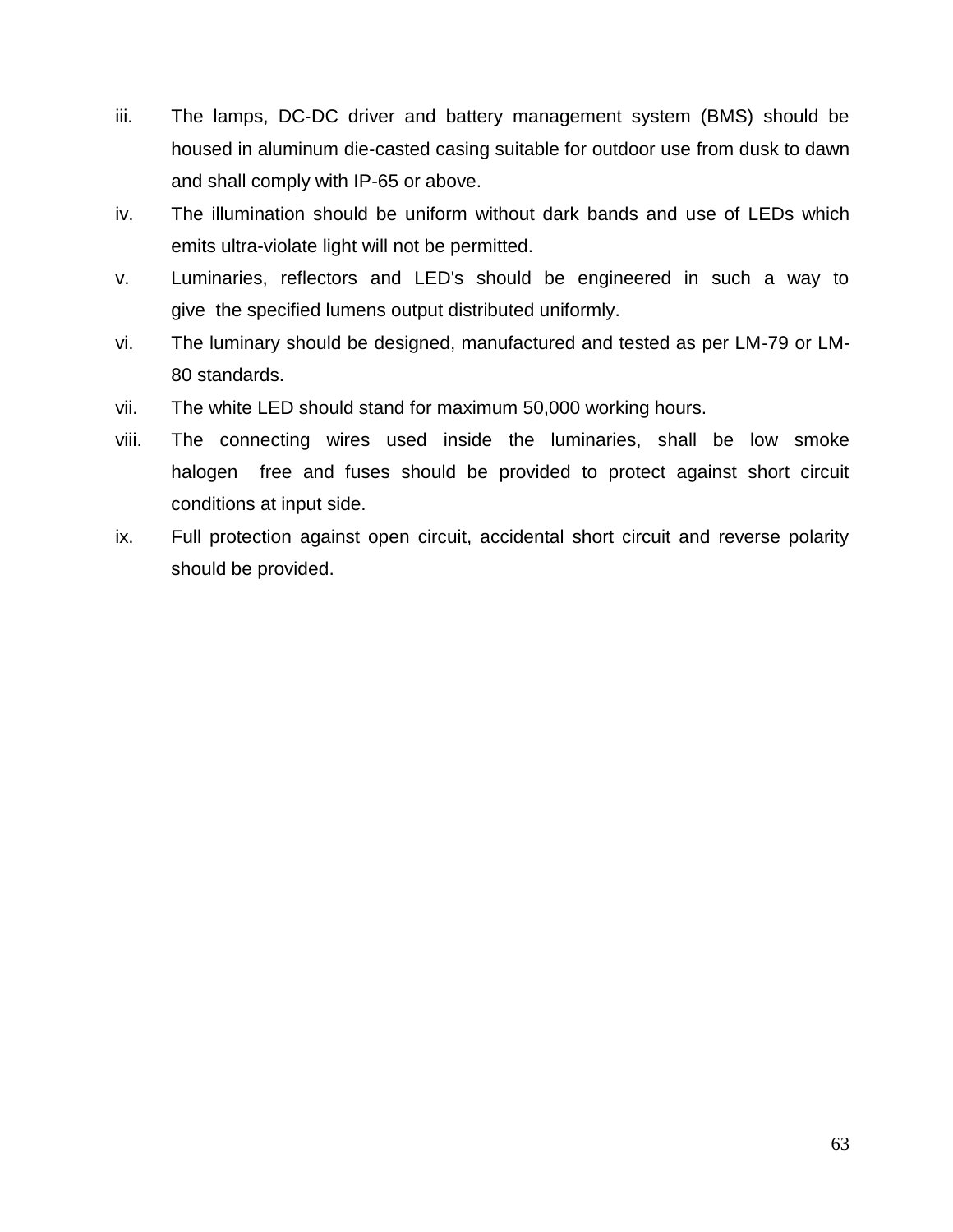# **2.2.5 BROAD PERFORMANCE PARAMETERS OF SOLAR LIGHT**

| LED SOLAR LIGHT (ALL-IN-ONE)                   |                                         |                                                                                     |  |  |
|------------------------------------------------|-----------------------------------------|-------------------------------------------------------------------------------------|--|--|
| 1                                              | Make                                    | PHILIPS/OSRAM/CREE or Equivalent                                                    |  |  |
| $\overline{2}$                                 | Mounting Type                           | Pole                                                                                |  |  |
| 3                                              | <b>Built-in-Components</b>              | LED, Battery, Charge Controller, Solar Panel etc.                                   |  |  |
| 4                                              | <b>IP-Protection</b>                    | IP-65 or above                                                                      |  |  |
| 5                                              | Function                                | Intelligent Control + Light Control + Remote Control                                |  |  |
| 6                                              | Certification                           | CE, RoHS                                                                            |  |  |
| 7                                              | Warranty                                | 05 Years or above.                                                                  |  |  |
|                                                | LED SOLAR LIGHT BUILT-IN COMPONENTS:-   |                                                                                     |  |  |
|                                                | 1- LED Luminaries with fittings         |                                                                                     |  |  |
| 1                                              | Luminaire Wattage                       | 80 Watt                                                                             |  |  |
| $\overline{2}$                                 | <b>LED Make</b>                         | PHILIPS/OSRAM/CREE or Equivalent                                                    |  |  |
| 3                                              | <b>Color Temperature</b>                | 3000K-6500K (White Cool Color)                                                      |  |  |
| 4                                              | Luminous Efficiency                     | >150 lm/Watt                                                                        |  |  |
| 5                                              | Lumen Output                            | >8000Lm                                                                             |  |  |
| 6                                              | Life Span                               | >50,000 Hours                                                                       |  |  |
| 7                                              | <b>Driver</b>                           | In Built DC-DC type                                                                 |  |  |
| 8                                              | <b>Body</b>                             | <b>Aluminum Alloy &amp; Glass</b>                                                   |  |  |
| $9\,$                                          | <b>Mounting Height</b>                  | 08-09 Meter                                                                         |  |  |
| 10                                             | Protection                              | IP-65 or above                                                                      |  |  |
| 11                                             | <b>Compliance Standard</b>              | <b>LM-79 or LM-80</b>                                                               |  |  |
| 2- Energy Storage System and Charge Controller |                                         |                                                                                     |  |  |
| 1                                              | <b>Battery</b><br>Lithium Ion (LiFePO4) | Lithium Ion Battery (LiFePO4)<br>minimum 530Wh<br>(12.8V/42Ah, 25.6V/27Ah or above) |  |  |
| $\overline{2}$                                 | Efficiency                              | $>90\%$                                                                             |  |  |
| 3                                              | Duty Cycle                              | From Dawn to Dusk                                                                   |  |  |
| 4                                              | <b>Charging Time</b>                    | 06-08 hours (By Sun)                                                                |  |  |
| 5                                              | <b>Discharging Time</b>                 | 10-12 hours per night                                                               |  |  |
| 6                                              | Charging/Discharging Indication         | <b>YES</b>                                                                          |  |  |
| $\overline{7}$                                 | Control Type                            | PWM based with MPPT (Maximum Power Point<br><b>Tracking) Controller</b>             |  |  |
| 8                                              | <b>Charge Controller Rating</b>         | 12V/24V, IP-65 Protected or above,                                                  |  |  |
| $9\,$                                          | <b>Compliance Standard</b>              | IEC-62133                                                                           |  |  |
|                                                | 3- Solar Panel                          |                                                                                     |  |  |
| 1                                              | Solar Cell                              | Mono-Crystalline Silicone Cell                                                      |  |  |
| $\overline{2}$                                 | <b>Solar Module Rating</b>              | >90 Watt, 12V/18V/36V                                                               |  |  |
| 3                                              | Life Cycle                              | >10 Years                                                                           |  |  |
| $\overline{\mathcal{A}}$                       | IP-Protection                           | IP-65 or above                                                                      |  |  |
| 5                                              | <b>Compliance Standard</b>              | IEC61215                                                                            |  |  |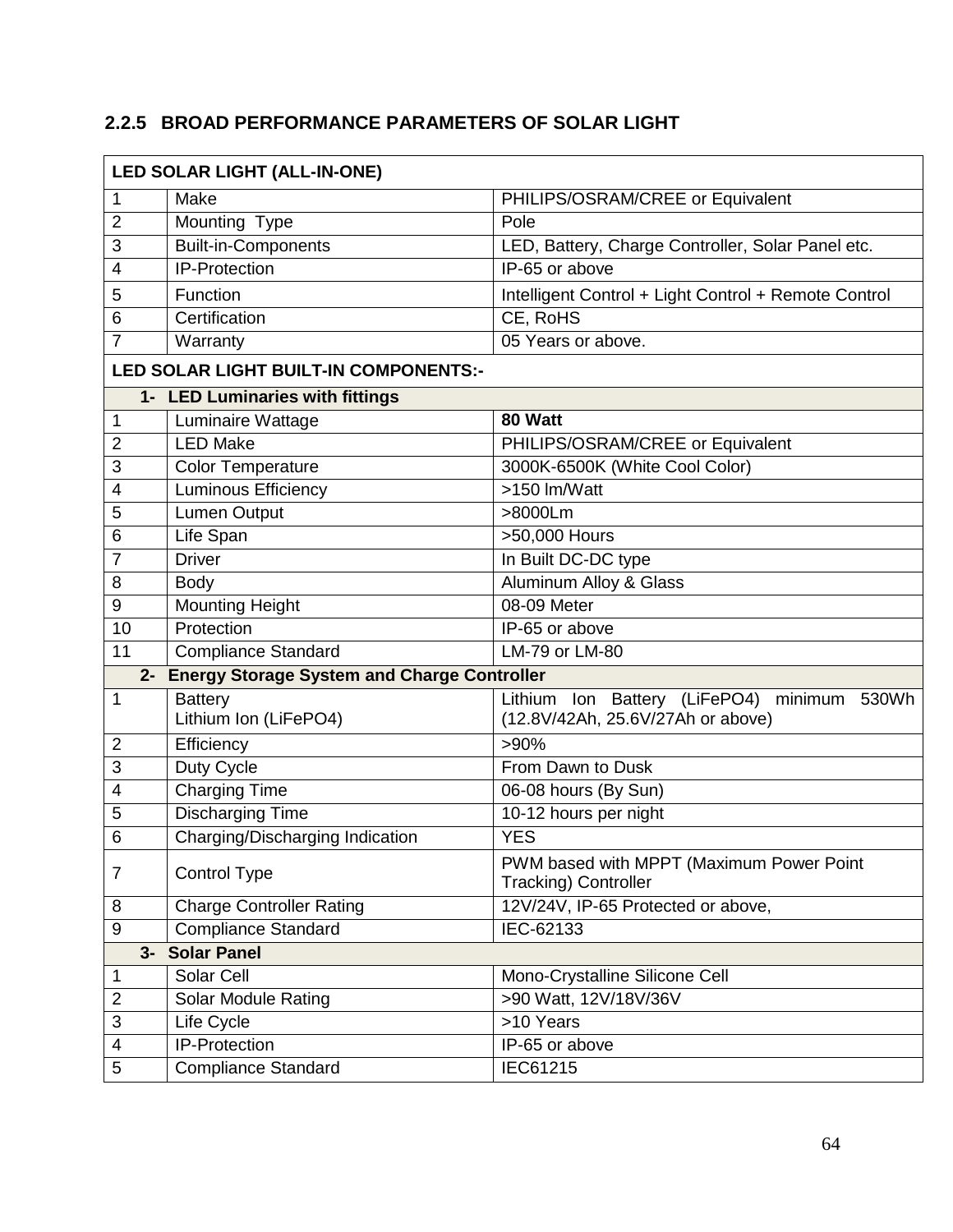# **2.3 STREET LIGHT POLE**

The tubular steel pole shall be 9.77 meter high or as proposed by an Engineer having following three sections:

Top Section: 2030mm length, 88.25mm dia 3.25mm wall thickness Middle Section: 3050mm length, 114.3mm dia 3.66mm wall thickness Bottom Section: 4690mm length, 140.0mm dia 4.87mm wall thickness

The pole shall have an anchor GI base plate of size 400mm x 400mm and 25mm in thickness welded to the bottom of the pole.

# **2.4 CIRCUIT BREAKER**

- i. Installed for existing/ proposed street lights like high pressure sodium lights, LED flood lights, LED light fixtures etc.
- ii. Automatically operated electrical switch used for street light protection that prevents damage to an electrical circuit as a result of excess current.
- iii. A single/ three Pole miniature/ molded case Circuit Breakers, 220V/440V AC, make Terasaki Japan / Hager France or equivalent should be used for protection against overload, short circuit current, surges etc. for street lights.
- iv. Current rating for single pole circuit breaker should be of 10- 32 Amperes.
- v. Current rating for three pole circuit breaker should be from 60-250 Amperes.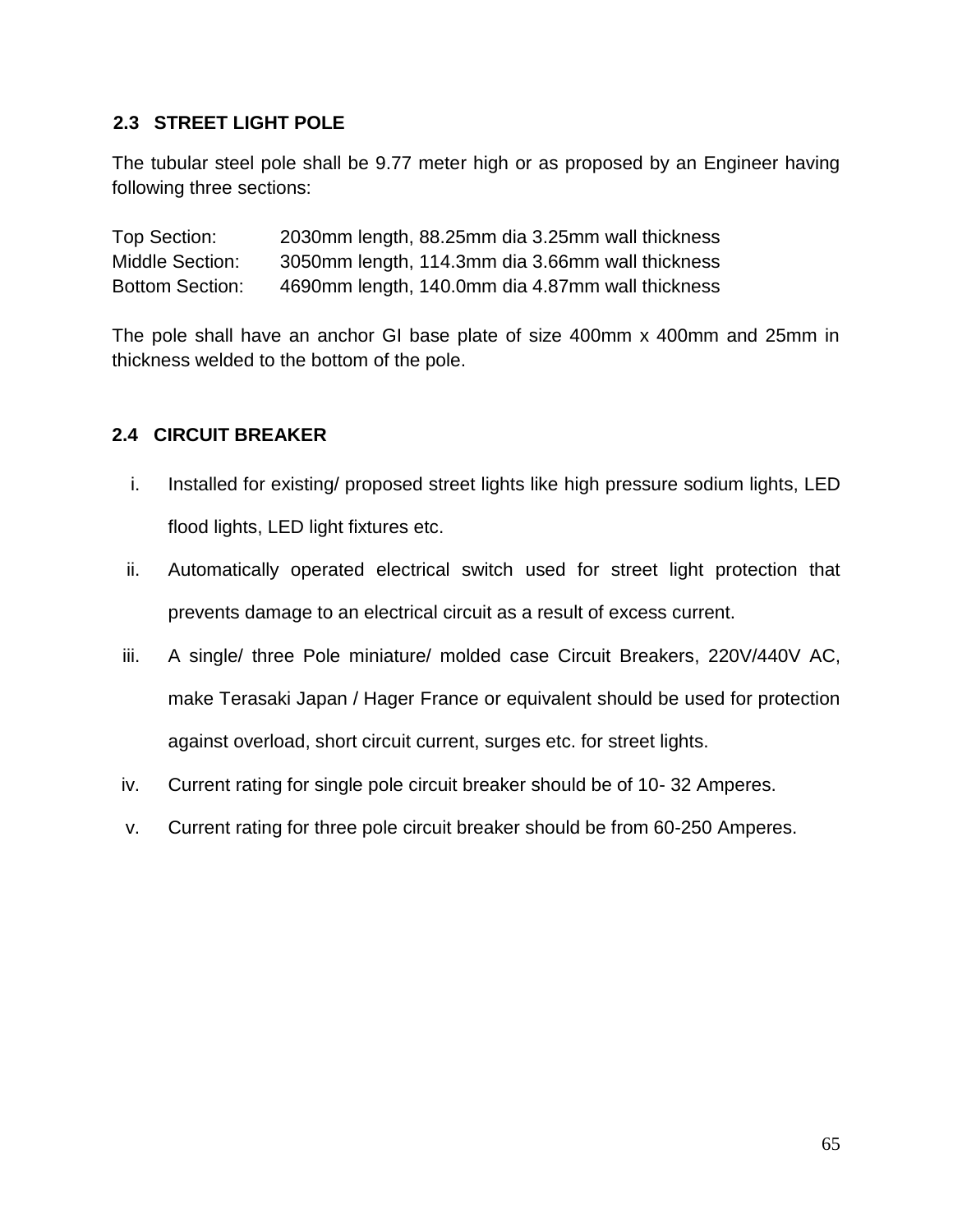#### **2.5 Cable/ Wire for Street Lights**

Proper cabling/wiring of street lighting at poles using single core, two core and four core

low voltage copper conductors for control wiring and power supply cabling shall be

ensured. Preferable cable brands for this purpose would be Pakistan cables, Million

Supreme or Equivalent. Following cable sizes may require for street lighting:

| Single core flexible 250/440V 2 Core flexible PVC 4 Core flexible LT<br>Million supreme or<br><b>Make</b><br>equivalent | <b>Equivalent</b> | Copper<br>PVC copper conductor wire,   copper conductor cable,   Conductor Cable, PVC/PVC/SWA,  <br>Make Pakistan Cables or   600/ 1000 V, Make Pakistan Cables<br>or Equivalent. |  |
|-------------------------------------------------------------------------------------------------------------------------|-------------------|-----------------------------------------------------------------------------------------------------------------------------------------------------------------------------------|--|
| 3/0.29                                                                                                                  | 40/0.76           |                                                                                                                                                                                   |  |
| 7/0.29                                                                                                                  | 70/0.76           | All available sizes upto150 Sqmm                                                                                                                                                  |  |
| 7/0.36                                                                                                                  | 23/0.76           |                                                                                                                                                                                   |  |
| 7/0.44                                                                                                                  | 110/0.76          |                                                                                                                                                                                   |  |

# **3 Facilities for the Engineer**

The contractor shall provide the following for the Engineer:-

i. Multifunction Printer (Ricoh IM 2702 with one year warranty and installation)

# **4 WARRANTY**

The Electrical/ Civil works including installation and operation of Street lights like Solar lights, high pressure sodium lights, LED light Fixtures etc. at assigned poles along with all accessories/fittings, installation of poles with foundation etc. and overall workmanship from installation to commissioning must be warranted against any manufacturing/ design / installation defect for minimum period of three (03)years.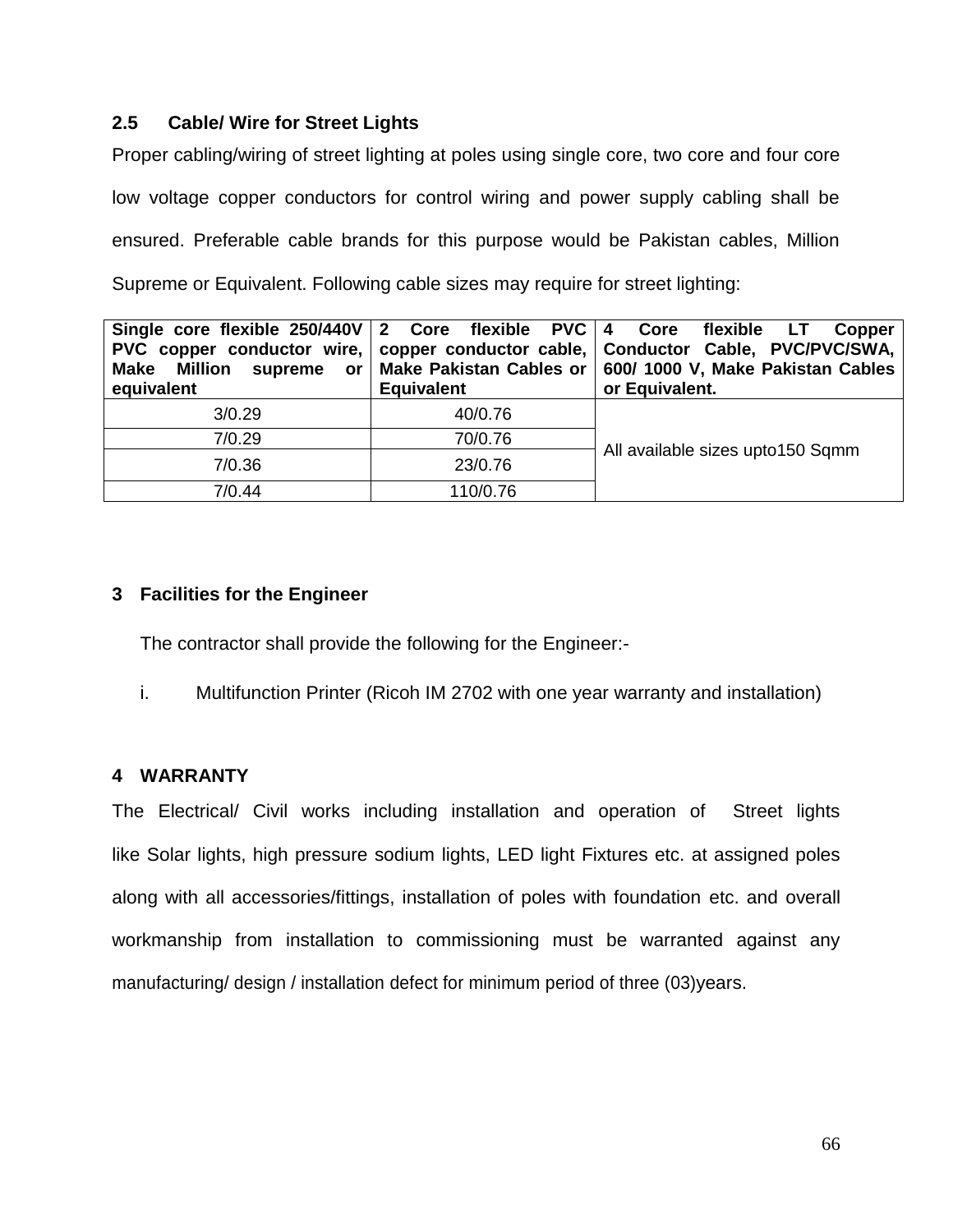# **EVALUATION CRITERIA**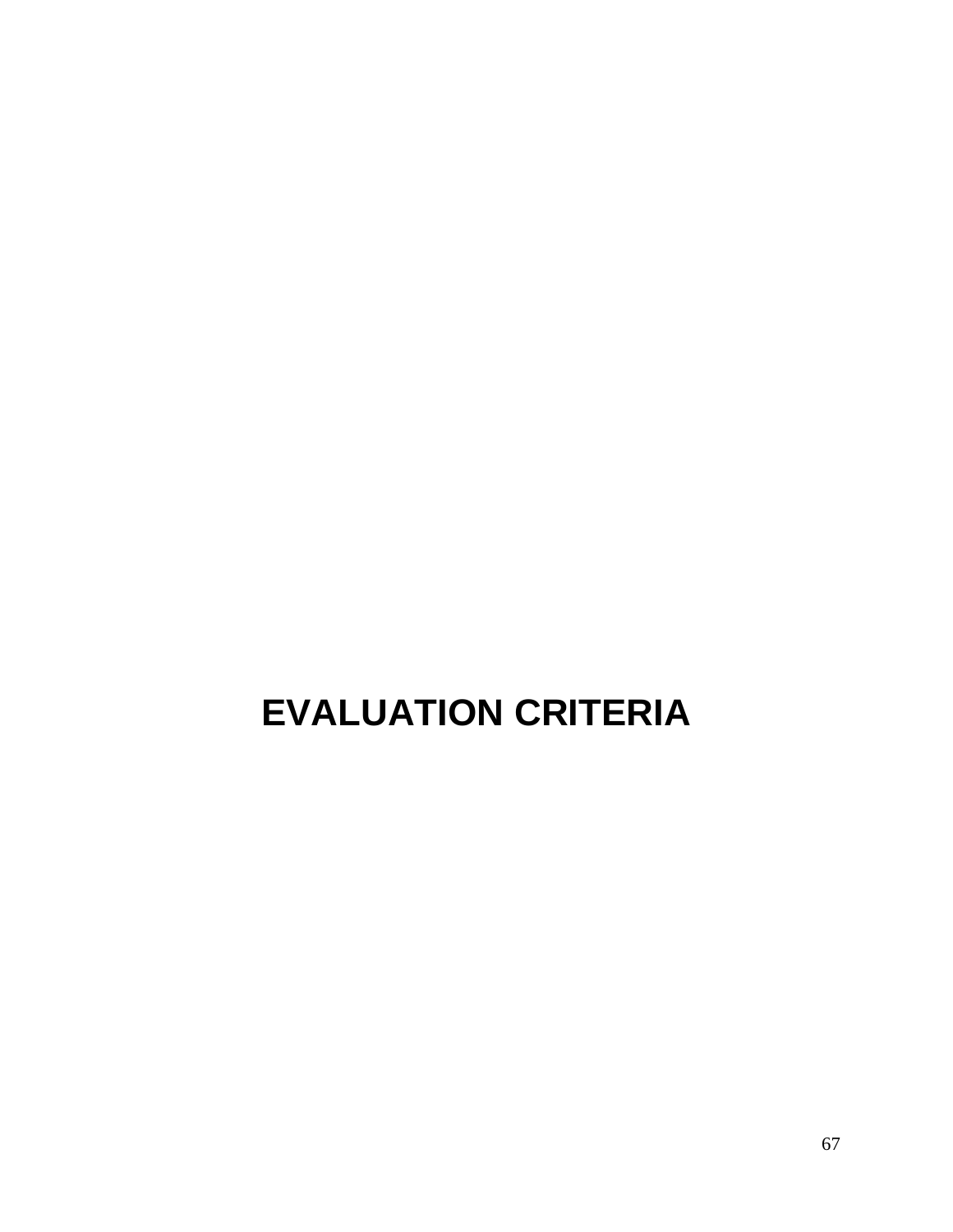#### **EVALUATION CRITERIA**

The Tenderer shall submit, design details of the proposed Works, construction method (a narrative work methodology), relevant production assessment figures, and other items required by Employer"s Requirements (Refer to Specifications), all of which is considered part of the Contract.

The Evaluation Criteria for Technical qualification of the firm is given below:-

#### **MANDATORY**

- A. Firms shall have to submit with Technical Bid the following:
	- i. Duly licensed by the Pakistan Engineering Council (PEC) in the Category C-5 or above with PEC codes EE-04 & EE-06 and EE-11 valid up to June 2022.
	- ii. Registration with Income Tax & Sales Tax Departments on Active Tax Payer list (ATL) of Federal Bureau of Revenue (FBR) and Sindh Revenue Board (SRB).
- B. Credentials of the firms/Companies, head office & branch offices addresses, telephone, fax, e-mail address of the firms/companies

|    |    | Total Marks for technical qualification                                                                                                                                                     | Total: 100 Marks |  |
|----|----|---------------------------------------------------------------------------------------------------------------------------------------------------------------------------------------------|------------------|--|
| 1. |    | <b>Qualification of the firm</b>                                                                                                                                                            | 10 Point         |  |
|    |    | <b>Break-up of Points</b><br>Constitution of the firm<br><b>Public Limited Company</b><br>10 points<br>a.                                                                                   |                  |  |
|    |    | <b>Private Limited Company</b><br>b.                                                                                                                                                        | 08 points        |  |
|    |    | Sole Proprietorship<br>C.                                                                                                                                                                   | 05 points        |  |
|    |    |                                                                                                                                                                                             |                  |  |
| 2. |    | <b>Total Experience of the firm in maintenance and</b><br>Operation of street lights including solar lights<br><b>Break-up of points</b>                                                    | <b>50 Points</b> |  |
|    | a. | Experience in the relevant field greater than 05 years                                                                                                                                      | 20 Points        |  |
|    |    | Experience in the relevant field from 03-05 years                                                                                                                                           | 16 points        |  |
|    |    | Experience in the relevant field from 01-03 years                                                                                                                                           | 12 points        |  |
|    |    | b. List of completed projects / on-going projects<br>For Maintenance and operation of conventional<br>as well as Solar street lights.                                                       | <b>30 Points</b> |  |
|    |    | (10 Points for Minimum 01 Project of at least 05 million<br>and 10 points for each additional project up to maximum<br>(Certificates of completion & order to commence<br>may be furnished) | 30 Points        |  |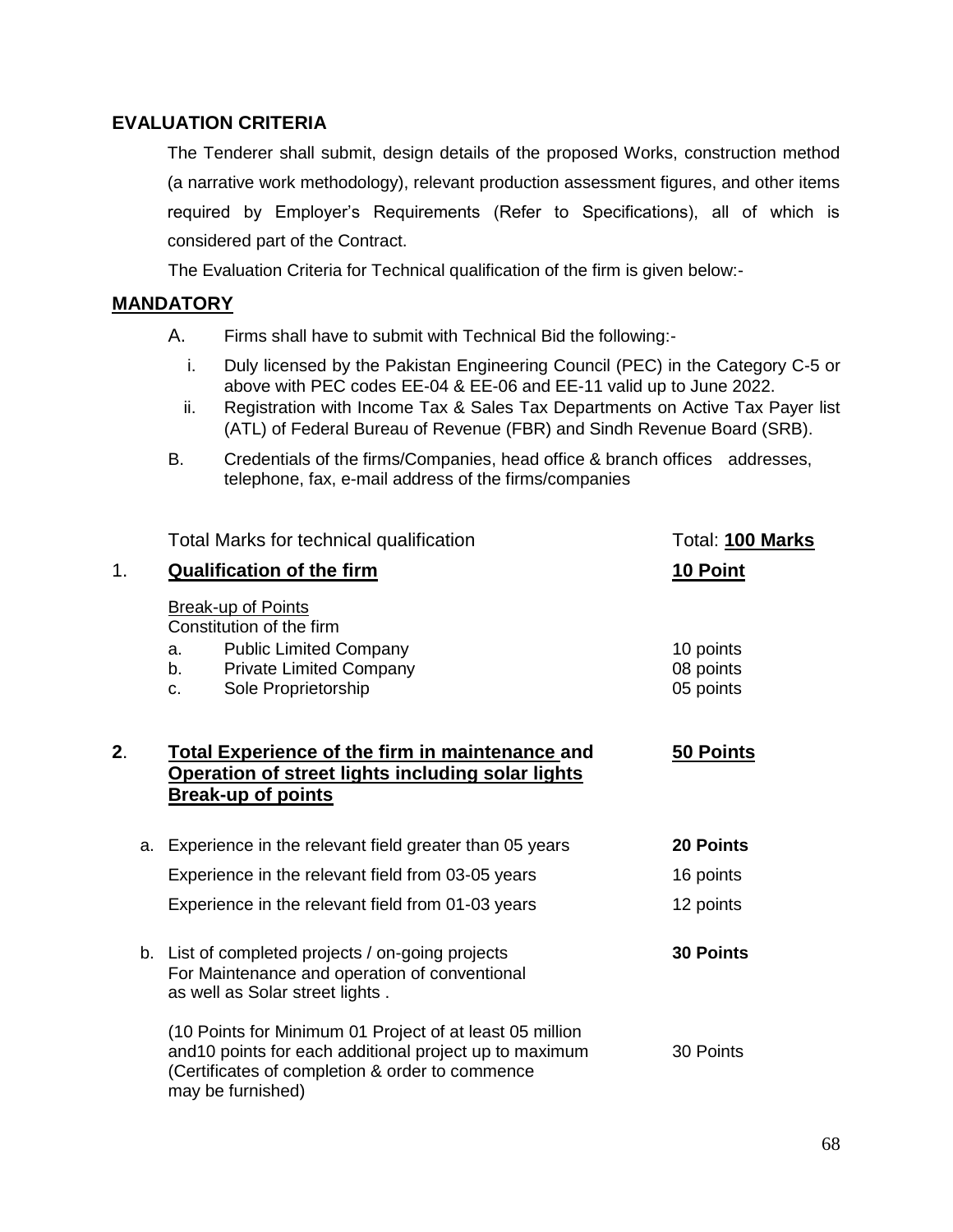| 3- | <b>FINANCIAL SOUNDNESS:</b>                                                                                                           | 20 points                          |
|----|---------------------------------------------------------------------------------------------------------------------------------------|------------------------------------|
|    | a. Average Working Capital for last<br>three years audited account provided<br>with bank certificate                                  | 10 points                          |
|    | Minimum working Capital Rs.10 Million<br>Ĺ.<br>For each additional Rs.1 Million = 01 point<br>ii.<br>(Subject to Maximum 5 Million)   | 05 points<br>05 Points             |
|    | b. Average Gross Revenue for last<br>three years audited provided<br>with bank certificate                                            | 10 points                          |
|    | Minimum Gross Revenue Rs.15 Million<br>Ť.<br>ii.<br>For each additional Rs. 5 Million = $01$ point<br>(Subject to maximum 25 Million) | 05 points<br>05 points             |
| 4- | <b>QUALIFICATION OF KEY PERSONAL.</b>                                                                                                 | 20 points                          |
|    | Qualification<br><b>Relevant Experience</b><br>Permanency with the firm                                                               | 40%<br>40%<br>20%                  |
|    | i)-Qualification<br><b>B.E</b> in relevant field<br>B tech in Relevant field<br>DAE in relevant field                                 | 06 Points<br>100%<br>75 %<br>50 %  |
|    | ii)-Relevant Experience<br>Up to 05 years and above<br>Up to 05-03 years<br>Up to 03-01 years                                         | 08 points<br>100 %<br>75 %<br>50 % |
|    | iii)-Permanency with the firm<br>Up to 36 months and above<br>Up to 24-35 months<br>Up to 12-23 months                                | 06 points<br>100%<br>75%<br>50%    |

# **Note:**

- i- CV must be provided duly and signed by the Employee himself and authorized officer of the firm/company.
- ii- Minimum **65** points are required for qualifying of the firm / Company.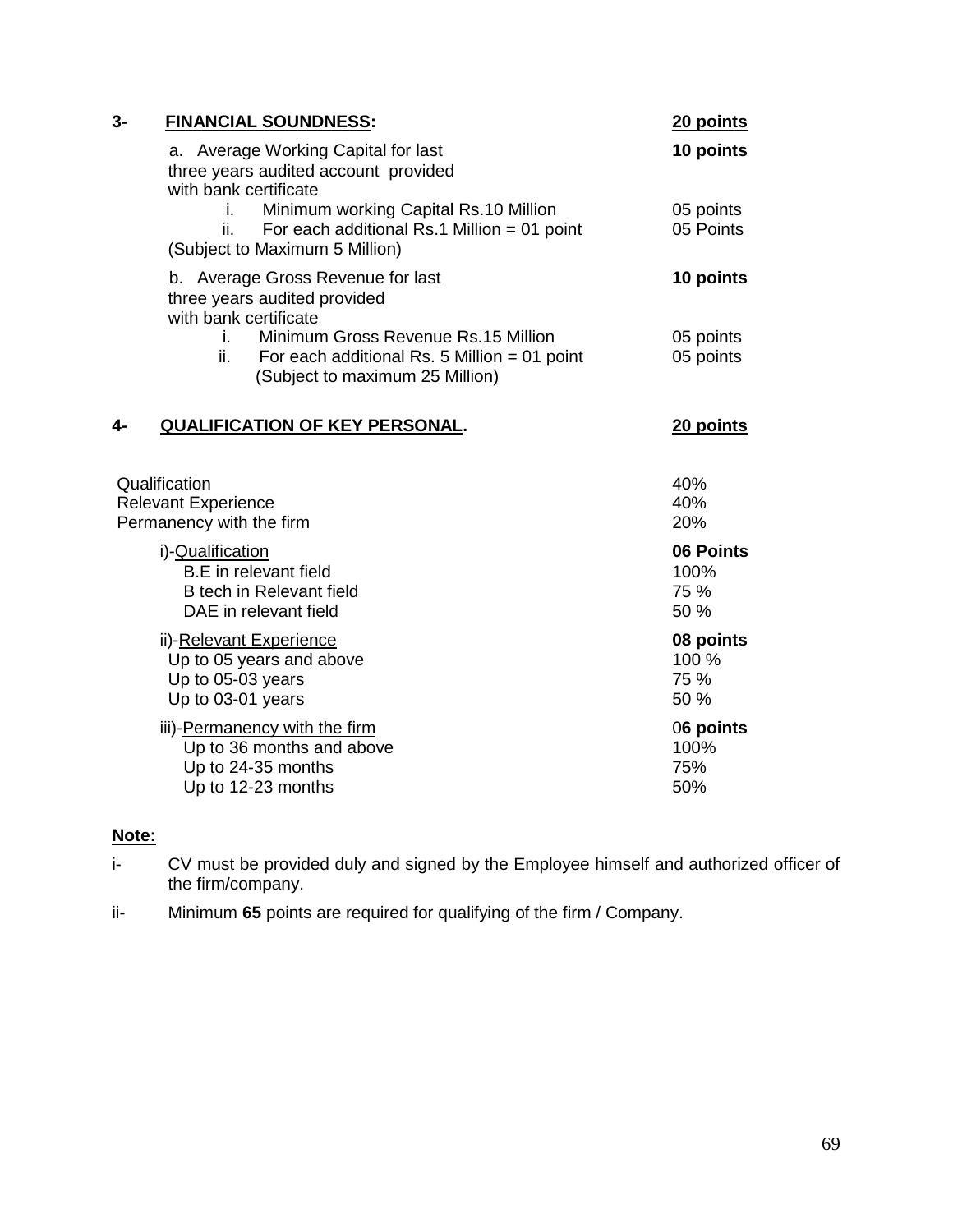# **BILL OF QUANTITIES**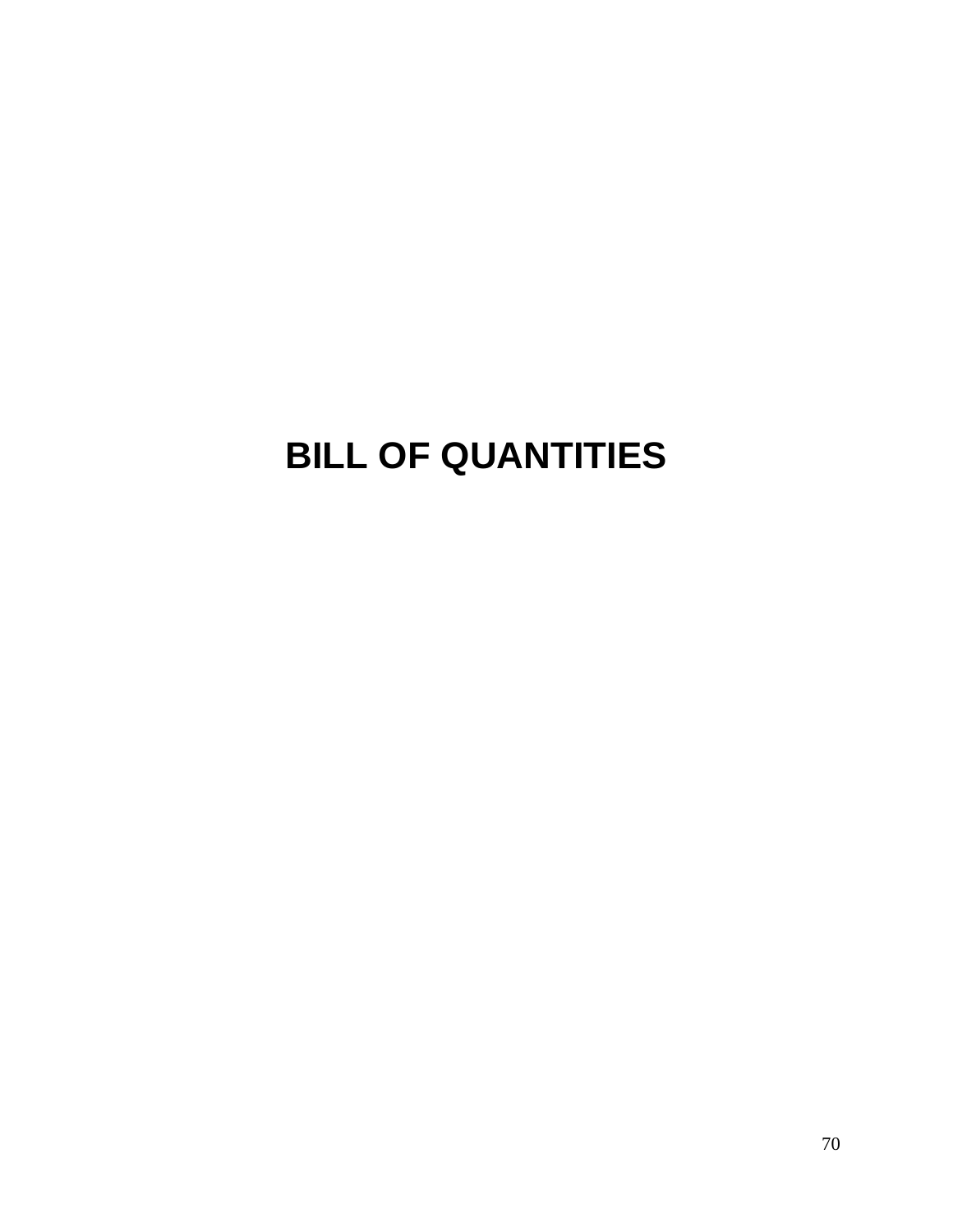## **Bill of Quantities (BOQ)**

## **Preamble**

- 1. The Bill of Quantities shall be read in conjunction with the Conditions of Contract, Specifications and Drawings.
- 2. The quantities given in the Bill of Quantities are given to provide a common basis for bidding. The basis of payment will be the actual quantities of work executed and measured by the Contractor and verified by the Engineer and valued at the rates and prices entered in the priced Bill of Quantities, where applicable, and otherwise at such rates and prices as the Engineer may fix as per the Contract (in case of item not mentioned in Bill of Quantities).
- 3. The rates and prices entered in the priced Bill of Quantities shall, except in so far as it is otherwise provided under the contract include all costs of Labor, supervision, materials, execution, insurance, profit, all type of taxes including federal and provisional, together with all general risks, liabilities and obligations set out or implied in the contract. Further more, all duties, taxes and other levies payable by the Contractor under the contract or for any other cause a son the date 14 days prior to deadline for submission of Bids in case of International Competitive Bidding /National Competitive Bidding respectively, shall be included in the rates and prices and the total bid price submitted by the bidder.
- 4. The bidder has to quote percentage **above / below / at par** on overall items unconditionally. Conditional Bid will not be accepted. Overall sum of Bill of Quantities is given to provide a common basis for bidding and evaluation whereas ceiling of Contract will remain same as mentioned in Notice Inviting Tenders (NIT).
- 5. The whole cost of complying with the provisions of the Contract shall be included in the items provided in the priced Bill of Quantities and where no items are provided, the cost shall be deemed to be distributed among the rates and prices entered for the related items of the works.
- 6. General directions and description of work and materials are not necessarily repeated nor summarized in the Bill of Quantities. References to the relevant sections of the bidding documents shall be made before entering prices against each item in the priced Bill of Quantities.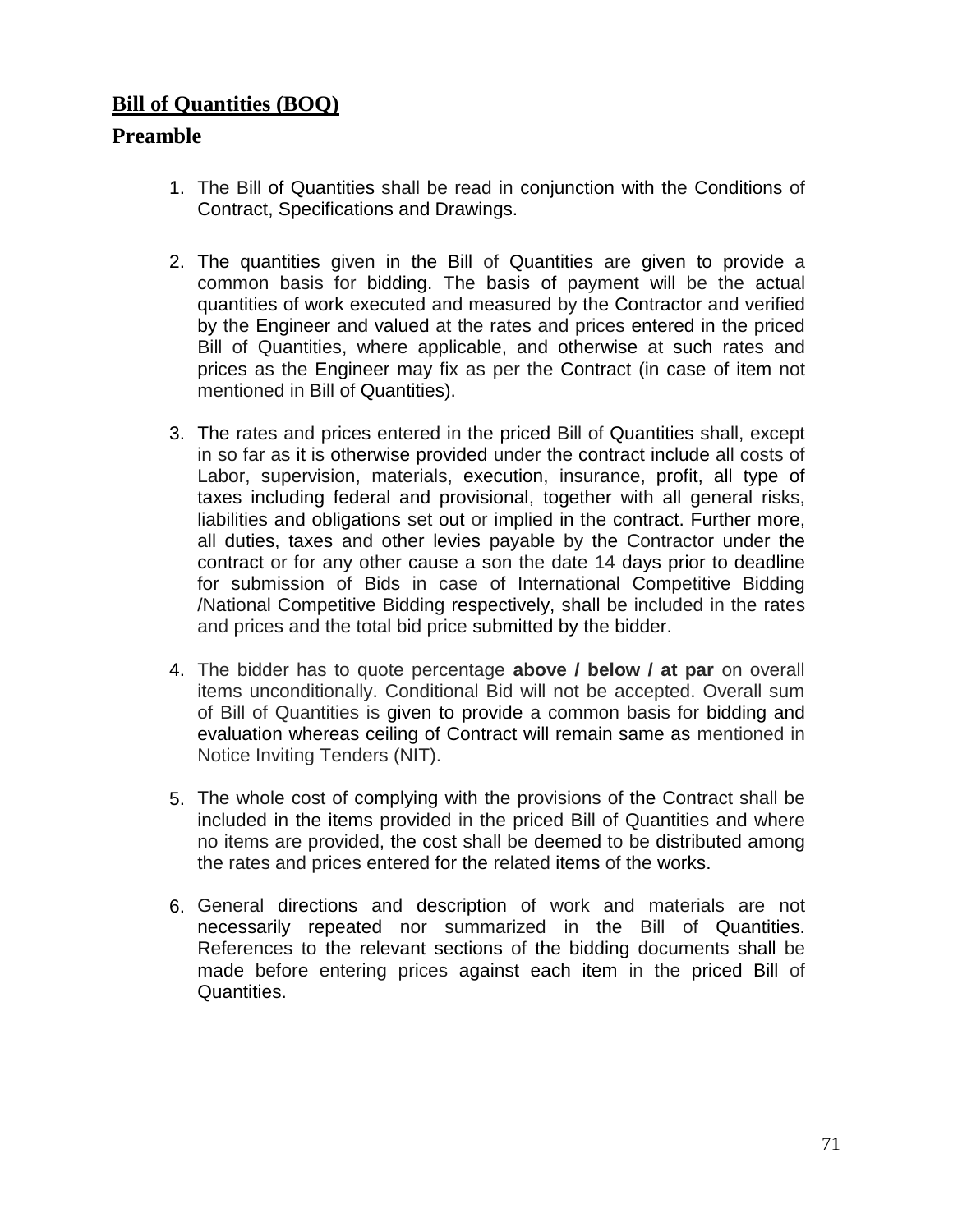# **PORT QASIM AUTHORITY**

**(MECHANICAL & ELECTRICAL DEPARTMENT)**

### **(BILL OF QUANTITIES)**

### **Name of Work: ANNUAL MAINTENANCE AND OPERATION OF STREET LIGHTS AT PQA.**

| SI.<br>#     | <b>Description</b>                                                                                                                                                                                                                                                                                                      | <b>Unit</b>                               | Qty                  | Rate                                          |
|--------------|-------------------------------------------------------------------------------------------------------------------------------------------------------------------------------------------------------------------------------------------------------------------------------------------------------------------------|-------------------------------------------|----------------------|-----------------------------------------------|
| 1            | Supply and Installation of following" LED Street light fixture"<br>220V AC with hanging material, Cool White Light, Weather<br>Proof IP-65 or above, aluminum body, Make Philips or<br>Equivalent. Complete in all respects and as directed by<br>Engineer.                                                             |                                           |                      |                                               |
|              | a) 70 Watts<br>b) 100 Watts<br>c) 140 Watts                                                                                                                                                                                                                                                                             | <b>No</b><br><b>No</b><br>No              | 01<br>01<br>01       | $35,500/-$<br>40,700/-<br>48,600/-            |
| $\mathbf{2}$ | Supply and Installation of following "LED flood light" 220V AC<br>with hanging material, Cool White Light, Weather Proof IP-65 or<br>above, aluminum body, Make Philips or Equivalent. Complete<br>in all respects and as directed by Engineer.                                                                         |                                           |                      |                                               |
|              | $(a)$ 50 Watts<br>(b) 100 Watts<br>(c) 150 Watts<br>(d) 200 Watts                                                                                                                                                                                                                                                       | No<br><b>No</b><br><b>No</b><br><b>No</b> | 01<br>01<br>01<br>01 | $8,500/-$<br>22,300/-<br>32,800/-<br>40,500/- |
| $\mathbf{3}$ | Supply and Installation of following complete sodium lamps<br>street light 220V AC with built-in SON-T lamps, Igniter and<br>Ballast having compartment for Ballast, water proof porcelain<br>lamp holder etc., the fixture shall be of Phillips or Equivalent<br>complete in all respects and as directed by Engineer. |                                           |                      |                                               |
|              | a) 250 Watts                                                                                                                                                                                                                                                                                                            | <b>No</b><br><b>No</b>                    | 01<br>01             | 23,500/                                       |
|              | 400 Watts<br>b)<br>1000 Watts<br>C)                                                                                                                                                                                                                                                                                     | <b>No</b>                                 | 01                   | 32,600/-<br>64,000/-                          |
| 4            | Supply and installation of garden / bollard light with 220V AC<br>bulb alongwith complete fitting, Metal body, height 2-3ft,<br>Weather Proof IP-65 or above, make Phillips or Equivalent.<br>Complete in all respects and as directed by Engineer.                                                                     | <b>No</b>                                 | 01                   | 10,000/-                                      |
| 5            | Supply and Installation of "Sodium lamps" of 220V AC of the<br>following wattages. Make Philips or Equivalent as directed by<br>the Engineer.<br>a) 250 Watts (SON-T)                                                                                                                                                   | No                                        | 01                   | $4,000/-$                                     |
|              | 400 Watts (SON-T)<br>b)<br>1000 Watts (SON-T)<br>c)                                                                                                                                                                                                                                                                     | No<br><b>No</b>                           | 01<br>01             | $6,500/-$<br>$7,200/-$                        |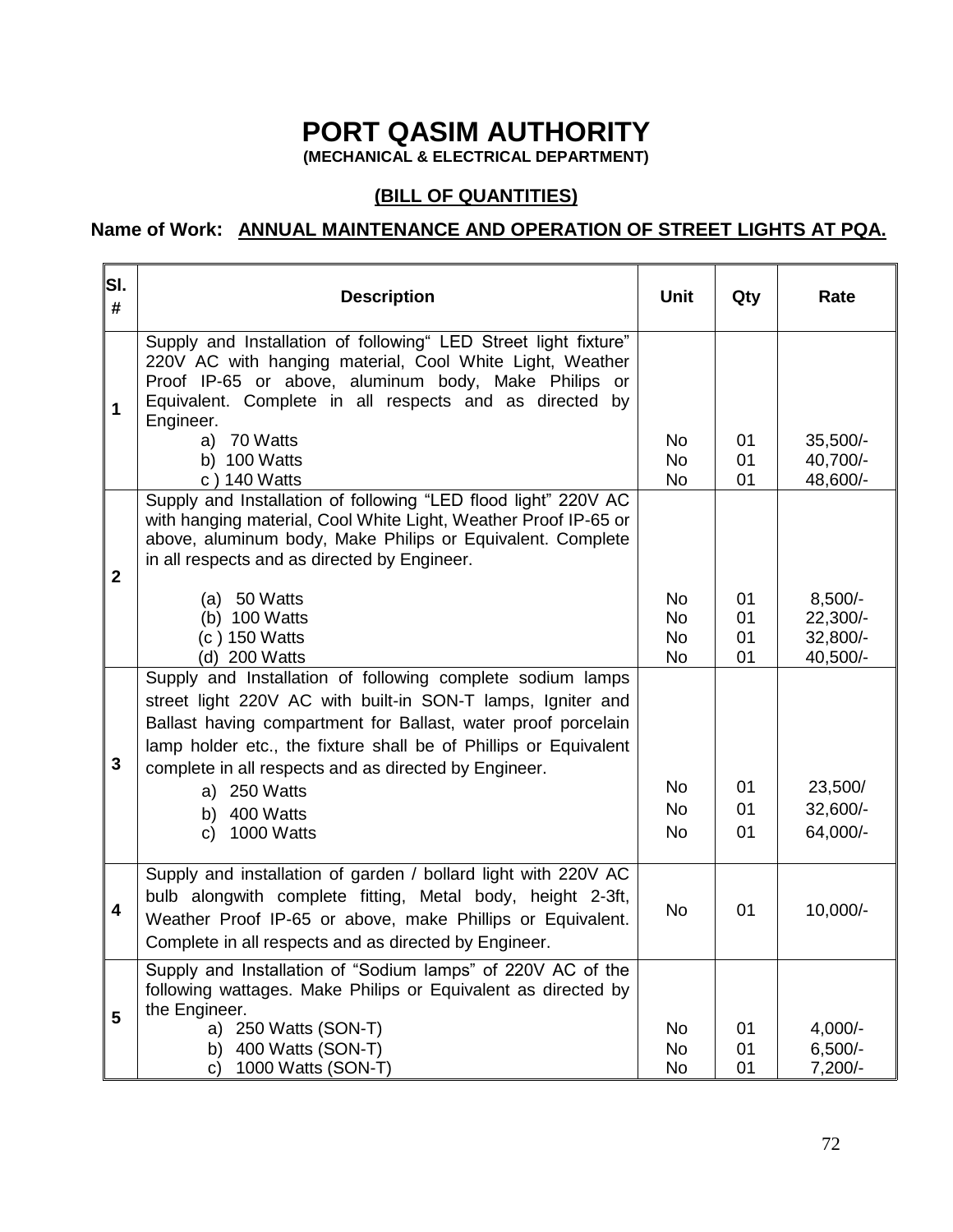| 6              | Supply and Installation of "Ballast" of 220V AC for sodium<br>lamps for the following wattages of Philips make or Equivalent<br>as directed by the Engineer                                                                                                                                                                                                                                                                                        |                                                  |                      |                                              |
|----------------|----------------------------------------------------------------------------------------------------------------------------------------------------------------------------------------------------------------------------------------------------------------------------------------------------------------------------------------------------------------------------------------------------------------------------------------------------|--------------------------------------------------|----------------------|----------------------------------------------|
|                | a) 250 Watts (BSN-250 L34)<br>b) 400 Watts (BSN-400 L34)<br>1000 Watts (BSN)<br>C)                                                                                                                                                                                                                                                                                                                                                                 | <b>No</b><br>No<br>No                            | 01<br>01<br>01       | $4,500/-$<br>$6,250/-$<br>$7,500/-$          |
| $\overline{7}$ | Supply and Installation of "Ignitor" for SON-T Lamps of 220 V<br>AC of Philips make or Equivalent as directed by the Engineer                                                                                                                                                                                                                                                                                                                      |                                                  |                      |                                              |
|                | (a) 100-400 Watts (SN-58)<br>(b) 1000 Watts (SN-56)                                                                                                                                                                                                                                                                                                                                                                                                | No<br><b>No</b>                                  | 01<br>01             | $1,500/-$<br>$3,200/-$                       |
| 8              | Supply and Installation of LED thread type Lamp 220V AC, E-<br>27. Make Philips or Equivalent as directed by the Engineer.<br>(a) 18 Watts<br>(b) 30 Watts<br>40 Watts<br>(c)<br>(d) 60 Watts                                                                                                                                                                                                                                                      | <b>No</b><br><b>No</b><br><b>No</b><br><b>No</b> | 01<br>01<br>01<br>01 | $550/-$<br>$950/-$<br>$1,450/-$<br>$2,200/-$ |
| 9              | Supply and Installation of "LED Solar Street light 80 Watts"<br>Complete.<br>Make PHILIPS/OSRAM/CREE or Equivalent, IP-65 or above,<br>Weather proof, Material Aluminum Alloy & Glass, Intelligent<br>control, Lithium Ion Battery (LiFePO4) minimum 530Wh<br>(12.8V/42Ah, 25.6V/27Ah or above), luminous efficiency>150<br>Im/Watt, discharging time 10-12 hours, CE and RoHS Certified.<br>(Complete in all respect and as directed by Engineer) | <b>No</b>                                        | 01                   | 95,000/-                                     |
| 10             | Supply and Installation of following LED Solar light accessories<br>mentioned at Serial No.9:<br>"LED":80 Watts DC, Cool White Light, >150 Lm/W, IP-65<br>a)<br>"DRY BATTERY": Lithium Ion Battery (LiFePO4) minimum<br>b)<br>530Wh (12.8V/42Ah, 25.6V/27Ah or above), IP-65<br>"SOLAR PANEL":<br>Mono-Crystalline Silicon Cell<br>C)                                                                                                              | <b>No</b><br><b>No</b><br><b>No</b>              | 01<br>01<br>01       | $12,400/-$<br>14,500/-<br>13,000/-           |
|                | 12V/18V/36V, > 90 Watt, IP-65 or above.<br>d) "CHARGE CONTROLLER": MPPT 12V/24V, IP-65 or above                                                                                                                                                                                                                                                                                                                                                    | No                                               | 01                   | $8,200/-$                                    |
| 11             | Installation of lights like LED light fixture, LED flood light, high<br>pressure sodium light, mercury light etc. along with complete<br>assembly at any height at Pole. Complete in all respects and as<br>directed by Engineer.                                                                                                                                                                                                                  | Job                                              | 01                   | $4,000/-$                                    |
| 12             | Installation of "Solar Light" along with complete assembly at any<br>height at Pole. Complete in all respects and as directed by<br>Engineer.                                                                                                                                                                                                                                                                                                      | Job                                              | 01                   | $6,000/-$                                    |
| 13             | Dismantling of existing light/ defective light along with complete<br>accessories from Pole at any height. Complete in all respects<br>and as directed by Engineer.                                                                                                                                                                                                                                                                                | Job                                              | 01                   | $3,000/-$                                    |
| 14             | Servicing and cleaning of Solar lights including Solar Panel,<br>LED Globe, connections/terminals, battery corrosion, Pole's<br>earth inspection etc. for one (01) light through special<br>equipment, vehicles, ladder etc. at any height as directed by<br>Engineer.                                                                                                                                                                             | Job                                              | 01                   | 1000/-                                       |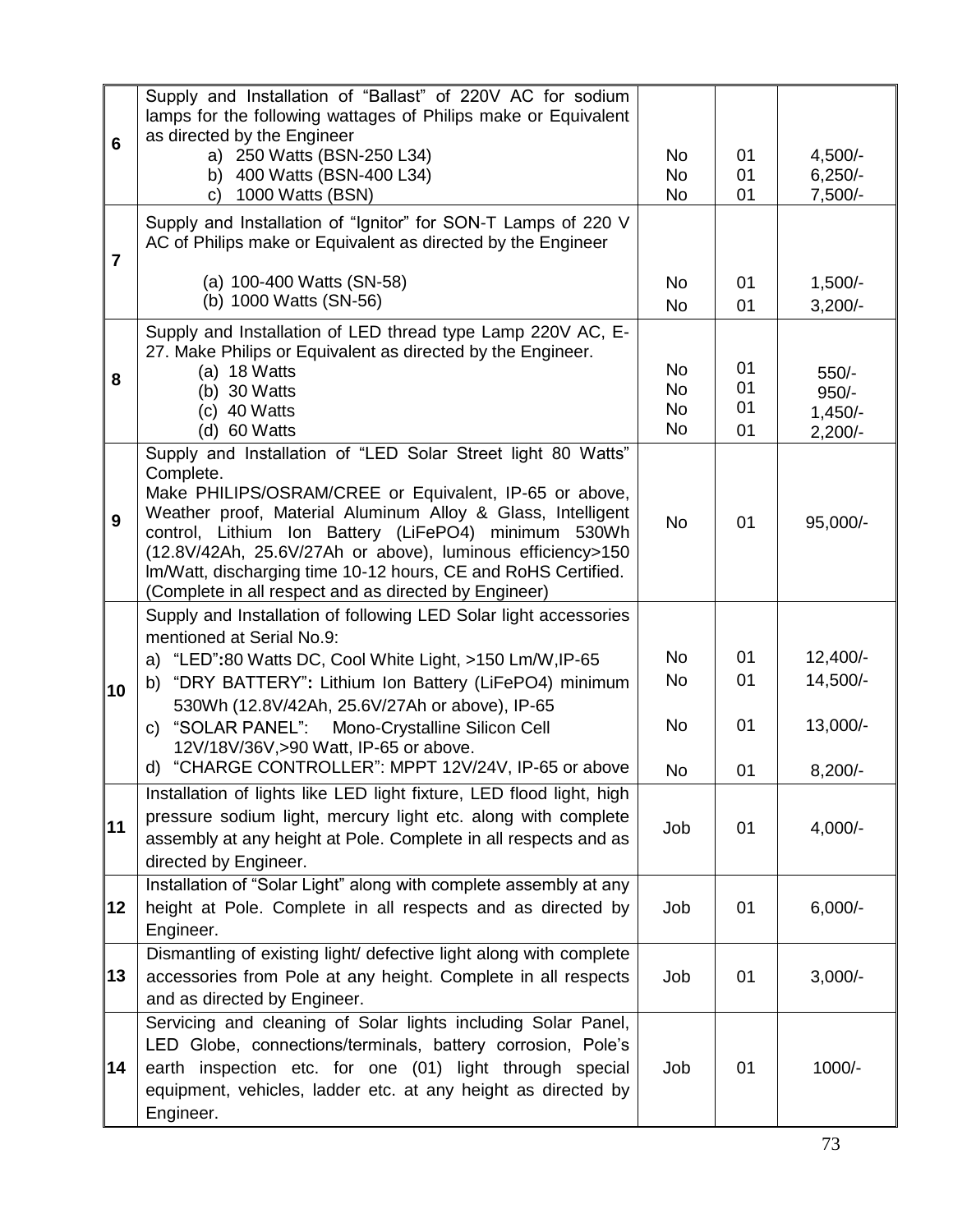| 15 | Repair of LED / Solar light including repair of Light Fixture/<br>housing, bracket, LED driver, electronic fault in light circuit/<br>PCB, replacement of connections/terminals etc. at any height.<br>Complete in all respects and as directed by Engineer.                                                          | Job                                                                                                               | 01                                                 | $7,000/-$                                                                                                     |
|----|-----------------------------------------------------------------------------------------------------------------------------------------------------------------------------------------------------------------------------------------------------------------------------------------------------------------------|-------------------------------------------------------------------------------------------------------------------|----------------------------------------------------|---------------------------------------------------------------------------------------------------------------|
| 16 | Supply and Installation of 4 Core flexible LT Copper Conductor<br>Cable, PVC/PVC/SWA, 600/ 1000 V, make Pakistan Cables or<br>Equivalent of the following sizes:<br>a. 150 Sq.mm<br>b. 120 Sq.mm<br>c. 95 Sq.mm<br>d. 70 Sq.mm<br>50 Sq.mm<br>е.<br>f.<br>35 Sq.mm<br>25 Sq.mm<br>g.<br>h. 16 Sq.mm<br>10 Sq.mm<br>i. | <b>RM</b><br><b>RM</b><br><b>RM</b><br><b>RM</b><br><b>RM</b><br><b>RM</b><br><b>RM</b><br><b>RM</b><br><b>RM</b> | 01<br>01<br>01<br>01<br>01<br>01<br>01<br>01<br>01 | 22,500/-<br>17,300/-<br>13,800/-<br>11,900/-<br>$8,450/-$<br>$6,250/-$<br>$4,550/-$<br>$2,860/-$<br>$1,950/-$ |
| 17 | Supply and Installation of Single core flexible 250/440V PVC<br>copper conductor wire, Make Million supreme or equivalent of<br>the following sizes:<br>a) $3/0.29$<br>b) 7/0.29<br>c) $7/0.36$<br>d) 7/0.44                                                                                                          | Coil<br>Coil<br>Coil<br>Coil                                                                                      | 01<br>01<br>01<br>01                               | $5,100/-$<br>$9,850/-$<br>13,500/-<br>20,200/-                                                                |
| 18 | Supply and Installation of 2 Core flexible PVC copper conductor<br>cable, make Pakistan Cables or Equivalent of the following<br>sizes:<br>a) 23/0.76<br>b) 40/0.76<br>c) 70/0.76<br>d) 110/0.76                                                                                                                      | Coil<br>Coil<br>Coil<br>Coil                                                                                      | 01<br>01<br>01<br>01                               | 14,300/-<br>14,800/-<br>20,700/-<br>32,600/-                                                                  |
| 19 | Supply and Installation of Cu/ PVC 450/750V Single core<br>copper conductor cable. Make Pakistan Cables or equivalent<br>of following sizes:<br>a) 1.5 sq. mm<br>$2.5$ sq. mm<br>b)<br>04 sq. mm<br>C)<br>06 sq. mm<br>d)<br>$10$ sq. mm<br>e)<br>f<br>16 sq. mm                                                      | Coil<br>Coil<br>Coil<br>Coil<br>Coil<br>Coil                                                                      | 01<br>01<br>01<br>01<br>01<br>01                   | $5,900/-$<br>$9,500/-$<br>13,800/-<br>19,500/-<br>36,500/-<br>48,300/-                                        |
| 20 | Supply and Installation of Miniature Circuit Breaker (MCB)<br>Single Pole, 220V AC, make Terasaki Japan / Hager France or<br>equivalent of following Ampere:<br>a) 10 Amps<br>16 Amps<br>b)<br>20 Amps<br>c)<br>32 Amps<br>d)                                                                                         | No<br>No<br><b>No</b><br>No                                                                                       | 01<br>01<br>01<br>01                               | $950/-$<br>$1,150/-$<br>$1,300/-$<br>$1,450/-$                                                                |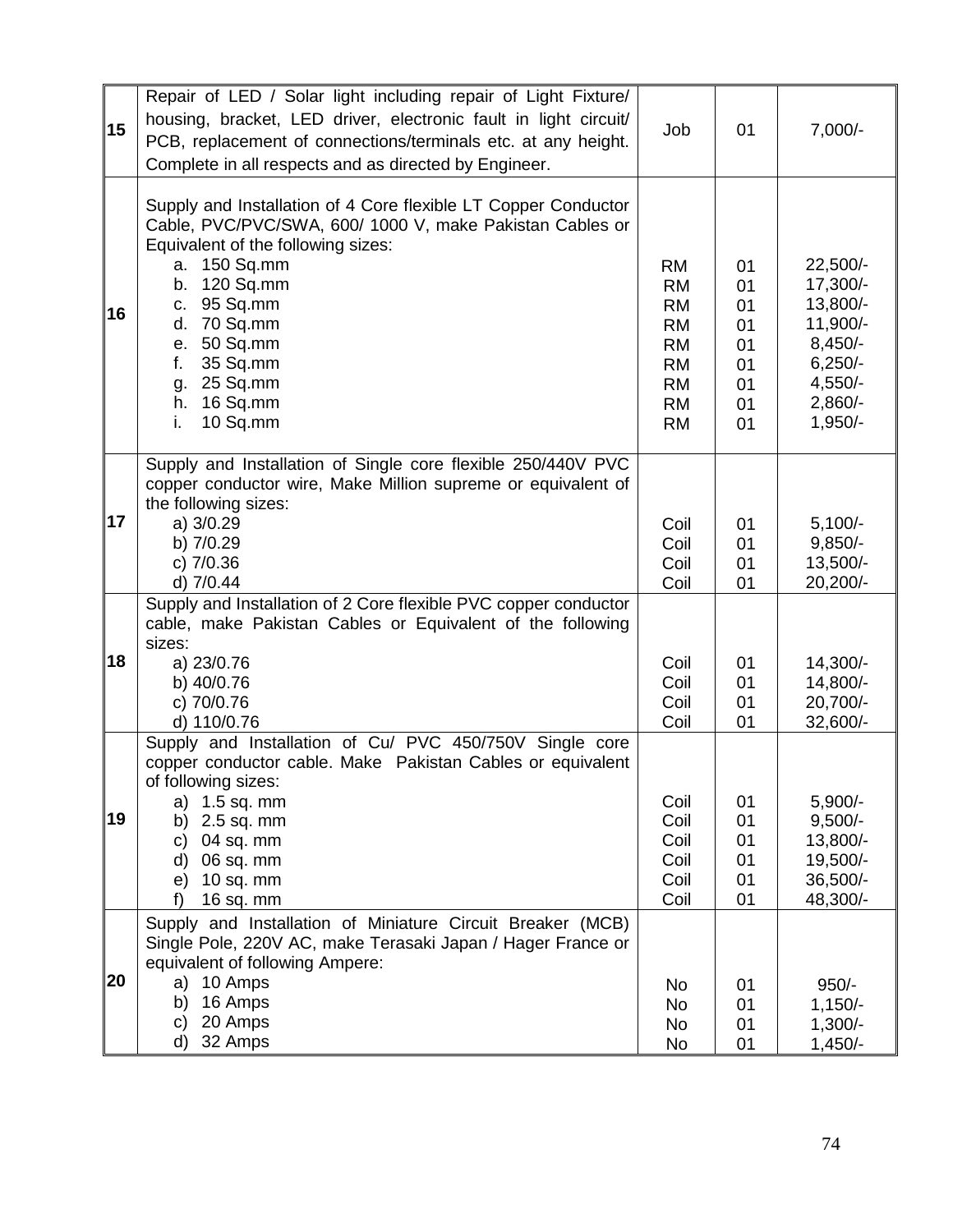|    | Supply & installation Circuit breaker of 440 Volts, 3 Pole MCCB,<br>make Terasaki Japan / Hager France or equivalent of following                                                                                                                                                                                                                                                   |                                    |                      |                                              |
|----|-------------------------------------------------------------------------------------------------------------------------------------------------------------------------------------------------------------------------------------------------------------------------------------------------------------------------------------------------------------------------------------|------------------------------------|----------------------|----------------------------------------------|
| 21 | Ampere:                                                                                                                                                                                                                                                                                                                                                                             |                                    |                      |                                              |
|    | a) 60 Amps.<br>100 Amps<br>b)<br>250 Amps<br>C)                                                                                                                                                                                                                                                                                                                                     | No<br>No<br>No                     | 01<br>01<br>01       | 13,000/-<br>20,000/-<br>55,600/-             |
| 22 | Supply and Installation of Magnetic contractor, 3 Pole, 220V or<br>440V AC operating coil Make Fuji or Equivalent<br>100 Amps<br>a.<br>150 Amps<br>b.<br>200 Amps<br>C.<br>d. 300 Amps                                                                                                                                                                                              | No<br><b>No</b><br><b>No</b><br>No | 01<br>01<br>01<br>01 | 36,800/-<br>45,000/-<br>49,500/-<br>56,000/- |
| 23 | Supply and Installation of Control box for street light control<br>gear which include providing and fixing incoming & outgoing<br>cable gland, terminal block, HRC fuses of specified capacity<br>and internal wiring etc. with water proof and seal mounted and<br>powder coated with suitable smooth finish. Complete in all<br>respects and as directed by Engineer.             | <b>No</b>                          | 01                   | 25,000/-                                     |
| 24 | Supply and Installation of Timer Switch (24Hrs) 220V AC, Make<br>PANASONIC TB-388 or Equivalent                                                                                                                                                                                                                                                                                     | <b>No</b>                          | 01                   | 16,000/-                                     |
| 25 | Providing, fabrication and installing of Steel Tubular Pole of<br>9770 mm height, external diameter vary from 140 to 86.25mm<br>and wall thickness vary from 3.25 to 4.87 mm and GI base plate<br>size 25 mm, nuts, washers etc. along welding. Also providing<br>mounting bracket of 37mm dia GI Pipe of required length.<br>Complete in all respects and as directed by Engineer. | <b>No</b>                          | 01                   | 65,000/-                                     |
| 26 | Dismantling of existing damaged pole with all accessories<br>including excavation, dismantling of concrete work etc.<br>Complete in all respects and as directed by Engineer.                                                                                                                                                                                                       | Job                                | 01                   | 15,000/-                                     |
| 27 | i. Excavation for foundation trenches and drains in all kinds of<br>soil, wet silt, clay or mud conglomeration of gravel and<br>boulders, soft, sandy or disintegrated sandy and hard rock).<br>ii. Backfilling the excavated material in foundation, plinth or                                                                                                                     | Cum                                | 01                   | 665/-                                        |
|    | under floor including breaking clods, watering, consolidation<br>by ramming in depth to full compaction, dressing and disposal<br>of surplus excavated stuff up to designated lead. Complete in<br>all respects and as directed by Engineer.                                                                                                                                        | Cum                                | 01                   | 385                                          |
| 28 | Providing and laying 1:2:3 (1 cement sand and coarse<br>aggregate) cement concrete using graded gavel (bajri) 1 inch<br>(25 mm) and down gauge in foundation including leveling,<br>compacting and curing etc. Complete in all respects and as<br>directed by Engineer. Complete in all respects and as directed<br>by Engineer.                                                    | Cum                                | 01                   | $7,500/-$                                    |